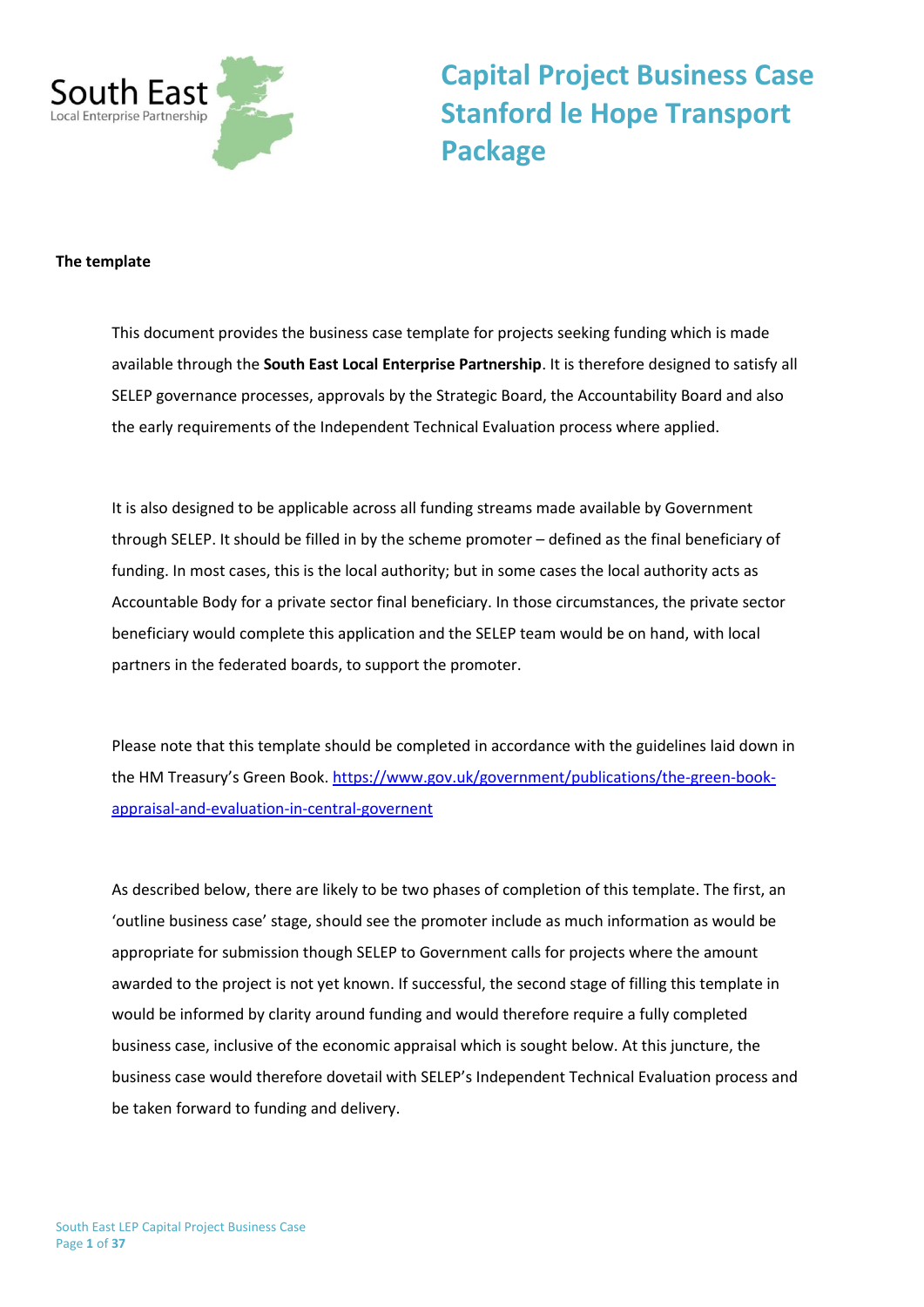## **The process**

This document forms the initial SELEP part of a normal project development process. The four steps in the process are defined below in simplified terms as they relate specifically to the LGF process. Note – this does not illustrate background work undertaken locally, such as evidence base development, baselining and local management of the project pool and reflects the working reality of submitting funding bids to Government.



In the form that follows:

- **Applicants for funding for non-transport projects should complete the blue sections only**
- **Applicants for funding for transport projects should complete both the blue and the orange sections**

| <b>Version control</b> |                       |  |  |  |
|------------------------|-----------------------|--|--|--|
| <b>Document ID</b>     | <b>SLH 01</b>         |  |  |  |
| <b>Version</b>         |                       |  |  |  |
| <b>Author</b>          | Lambert Smith Hampton |  |  |  |
| <b>Document status</b> | Issue 1               |  |  |  |
| <b>Authorised by</b>   |                       |  |  |  |
| <b>Date authorised</b> | 10/1/2017             |  |  |  |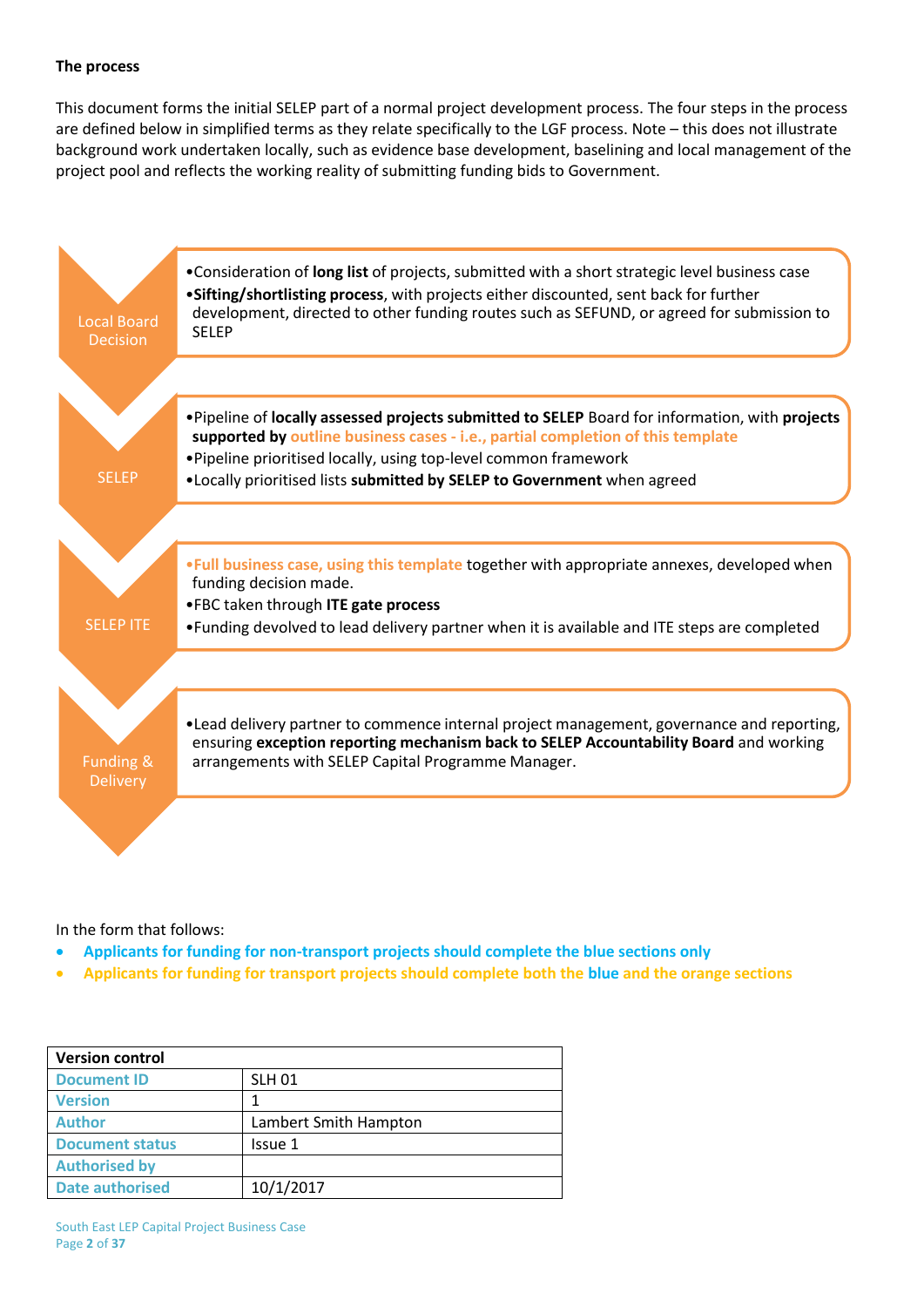| 1.   | <b>PROJECT SUMMARY</b>                                   |                                                                                                                                                                                                                                                                                                                                                                                                                                                                                                                                                                                                                                                                                                                                                                                                                                                                                                                                                                                                                                                                                                                                                                                                                                                                                                                                                                                                                                                                                                                                                                                                                                                                                                                                                                                                                                                                                                                                                                                                                                                                                                                                                                                                                                                                                                                                                                                                                                                                                                                          |
|------|----------------------------------------------------------|--------------------------------------------------------------------------------------------------------------------------------------------------------------------------------------------------------------------------------------------------------------------------------------------------------------------------------------------------------------------------------------------------------------------------------------------------------------------------------------------------------------------------------------------------------------------------------------------------------------------------------------------------------------------------------------------------------------------------------------------------------------------------------------------------------------------------------------------------------------------------------------------------------------------------------------------------------------------------------------------------------------------------------------------------------------------------------------------------------------------------------------------------------------------------------------------------------------------------------------------------------------------------------------------------------------------------------------------------------------------------------------------------------------------------------------------------------------------------------------------------------------------------------------------------------------------------------------------------------------------------------------------------------------------------------------------------------------------------------------------------------------------------------------------------------------------------------------------------------------------------------------------------------------------------------------------------------------------------------------------------------------------------------------------------------------------------------------------------------------------------------------------------------------------------------------------------------------------------------------------------------------------------------------------------------------------------------------------------------------------------------------------------------------------------------------------------------------------------------------------------------------------------|
|      |                                                          |                                                                                                                                                                                                                                                                                                                                                                                                                                                                                                                                                                                                                                                                                                                                                                                                                                                                                                                                                                                                                                                                                                                                                                                                                                                                                                                                                                                                                                                                                                                                                                                                                                                                                                                                                                                                                                                                                                                                                                                                                                                                                                                                                                                                                                                                                                                                                                                                                                                                                                                          |
| 1.1. | <b>Project name</b>                                      | <b>Stanford le Hope Transport Package</b>                                                                                                                                                                                                                                                                                                                                                                                                                                                                                                                                                                                                                                                                                                                                                                                                                                                                                                                                                                                                                                                                                                                                                                                                                                                                                                                                                                                                                                                                                                                                                                                                                                                                                                                                                                                                                                                                                                                                                                                                                                                                                                                                                                                                                                                                                                                                                                                                                                                                                |
| 1.2. | <b>Project type</b>                                      | Integrated package of works to create a new transport interchange and redeveloped<br>station                                                                                                                                                                                                                                                                                                                                                                                                                                                                                                                                                                                                                                                                                                                                                                                                                                                                                                                                                                                                                                                                                                                                                                                                                                                                                                                                                                                                                                                                                                                                                                                                                                                                                                                                                                                                                                                                                                                                                                                                                                                                                                                                                                                                                                                                                                                                                                                                                             |
| 1.3. | <b>Location (inc. postal</b><br>address and<br>postcode) | Stanford-le-Hope Railway Station, London Road, Stanford Le Hope, SS17 0JX                                                                                                                                                                                                                                                                                                                                                                                                                                                                                                                                                                                                                                                                                                                                                                                                                                                                                                                                                                                                                                                                                                                                                                                                                                                                                                                                                                                                                                                                                                                                                                                                                                                                                                                                                                                                                                                                                                                                                                                                                                                                                                                                                                                                                                                                                                                                                                                                                                                |
| 1.4. | Local authority area                                     | <b>Thurrock Borough Council</b>                                                                                                                                                                                                                                                                                                                                                                                                                                                                                                                                                                                                                                                                                                                                                                                                                                                                                                                                                                                                                                                                                                                                                                                                                                                                                                                                                                                                                                                                                                                                                                                                                                                                                                                                                                                                                                                                                                                                                                                                                                                                                                                                                                                                                                                                                                                                                                                                                                                                                          |
| 1.5. | <b>Description (max</b><br><b>300 words)</b>             | On the north banks of the Thames Estuary in Stanford-le-Hope, Essex, London<br>Gateway is the U.K's newest and most technologically advanced deep sea container<br>port catering for global shipping. Once fully developed, London Gateway shall<br>comprise six deep sea shipping berths alongside Europe's largest logistics park<br>comprising up to 830,000 square metres of 'B' class warehouse floorspace. In total<br>DP World London Gateway is anticipated to generate approximately 12,000 direct<br>jobs (on-site) with a further 24,000 indirect jobs created within supply chains<br>(Source - London Gateway - November 2016).<br>Currently, two port berths are operational with a third becoming operational early in<br>2017. The first two buildings of the DP World London Gateway Logistics Park<br>(comprising approximately 49,000 square metres of floorspace) are completed, with<br>a third building (to become UPS's latest regional distribution hub) under<br>construction with an anticipated opening date of Q4 2017. Currently approximately<br>600 people are employed within the operational development of DP World London<br>Gateway (Source - DP World London Gateway - November 2016).<br>In order to meet population demand 568 new homes already have planning<br>permission and are projected in Stanford-leHope/Corringham within the next five<br>years. There is also an open planning application for a further 750 homes that is yet<br>to be determined.<br>DP World London Gateway is remote from the Thurrock Urban Area and accessibility<br>will be an issue for prospective employees without access to a car. Ensuring a<br>sufficient labour supply and good job/ skills matching will be critical for not only<br>realising the growth but sustaining the jobs in the long term by maximising<br>productivity. It is therefore necessary to ensure that high quality accessibility is<br>provided by non-car means through better bus facilities in Stanford-le-Hope (SLH)<br>and high quality rail/bus integration to attract employees. In addition, good quality<br>passenger transport facilities and bus/rail integration will be necessary to achieve<br>the modal split targets for the development.<br>Adjoining the DP World London Gateway Port a consortium of operators has<br>recently announced the Thameside Enterprise Park project to refurbish part of the<br>recently closed Coryton oil refinery and also develop up to 300 acres of land as a |
|      |                                                          | flagship environmental and energy park creating 2,000 new jobs.                                                                                                                                                                                                                                                                                                                                                                                                                                                                                                                                                                                                                                                                                                                                                                                                                                                                                                                                                                                                                                                                                                                                                                                                                                                                                                                                                                                                                                                                                                                                                                                                                                                                                                                                                                                                                                                                                                                                                                                                                                                                                                                                                                                                                                                                                                                                                                                                                                                          |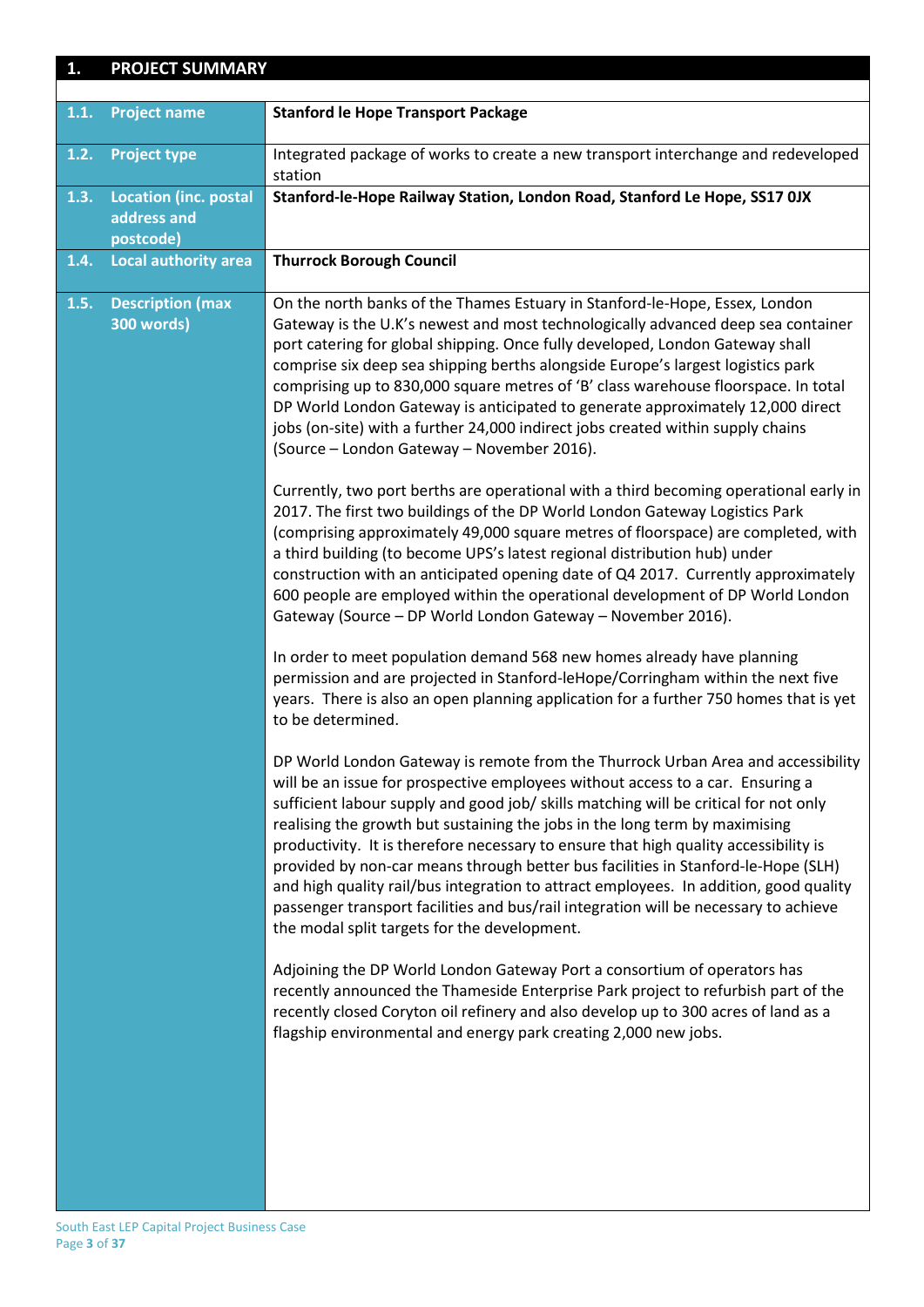|                                                            | The project scope will consist of a new multi-modal interchange and station<br>buildings -<br>New Multi-modal Interchange:<br>• 2 car passenger drop-off positions with landing island<br>• 2 taxi rank positions with landing island and shelter<br>• Protected pedestrian walking routes and desire lines<br>• 2 drop off and 1 pick-up position for a 12m rigid bus (allowing for double-decker)<br>with waiting facilities<br>• 84 new secure cycle parking spaces                                                                                                                                                                                                                                                                                                                                                                                                                          |
|------------------------------------------------------------|-------------------------------------------------------------------------------------------------------------------------------------------------------------------------------------------------------------------------------------------------------------------------------------------------------------------------------------------------------------------------------------------------------------------------------------------------------------------------------------------------------------------------------------------------------------------------------------------------------------------------------------------------------------------------------------------------------------------------------------------------------------------------------------------------------------------------------------------------------------------------------------------------|
|                                                            | <b>New Station Buildings:</b><br>• Target a BREEAM Excellent rating<br>• Adopt best practice station design to develop a carbon neutral station. Station<br>design should include LED lighting, heat pump, heat recovery, PV, rain water<br>harvesting and be thermally efficient<br>• Increased and integrated waiting facilities with Customer Information Systems<br>• Passenger toilets<br>• Commercial retail facility                                                                                                                                                                                                                                                                                                                                                                                                                                                                     |
|                                                            | . Widened Platform 1 with covered waiting areas<br>• Integrated passenger footbridge with lifts                                                                                                                                                                                                                                                                                                                                                                                                                                                                                                                                                                                                                                                                                                                                                                                                 |
|                                                            | • Level access from London Road to both station buildings and to the platforms                                                                                                                                                                                                                                                                                                                                                                                                                                                                                                                                                                                                                                                                                                                                                                                                                  |
|                                                            | • Provision for electric pedal bike hire scheme and charging points<br>• Real-time Customer Information System for shuttle bus services to external                                                                                                                                                                                                                                                                                                                                                                                                                                                                                                                                                                                                                                                                                                                                             |
|                                                            | waiting shelter and internal railway station waiting area                                                                                                                                                                                                                                                                                                                                                                                                                                                                                                                                                                                                                                                                                                                                                                                                                                       |
|                                                            | These projects provide further confidence to the local economy and investors whilst                                                                                                                                                                                                                                                                                                                                                                                                                                                                                                                                                                                                                                                                                                                                                                                                             |
|                                                            | also providing new jobs and a wider range of skills to local people.                                                                                                                                                                                                                                                                                                                                                                                                                                                                                                                                                                                                                                                                                                                                                                                                                            |
|                                                            | The scheme drawings can be found at Appendix C.                                                                                                                                                                                                                                                                                                                                                                                                                                                                                                                                                                                                                                                                                                                                                                                                                                                 |
| <b>Lead applicant</b><br>1.6.                              | Thurrock Borough Council (Ann Osola)                                                                                                                                                                                                                                                                                                                                                                                                                                                                                                                                                                                                                                                                                                                                                                                                                                                            |
| <b>Total project value</b><br>1.7.                         | £12.05m                                                                                                                                                                                                                                                                                                                                                                                                                                                                                                                                                                                                                                                                                                                                                                                                                                                                                         |
| 1.8.<br><b>SELEP funding</b><br>request, including<br>type | £7.5m                                                                                                                                                                                                                                                                                                                                                                                                                                                                                                                                                                                                                                                                                                                                                                                                                                                                                           |
| <b>Rationale for SELEP</b><br>1.9.<br>request              | The key objective of SELEP is to "drive sustainable private sector-led growth and<br>job creation". The project supports the sustainable development of the Port and<br>Europe's largest logistics park. Funding is coordinated between both public and<br>private sector organisations in to order provide support for the future economic<br>growth, jobs and new housing in the area.                                                                                                                                                                                                                                                                                                                                                                                                                                                                                                        |
| 1.10. Other funding<br>sources                             | c2c made a successful bid to the NSIP Board for a £2.85m allocation to the Stanford<br>le Hope scheme. NSIP have guaranteed the £0.85M in 2016/17, Control Period 5 (up<br>to 2019). The remaining funding is allocated for Control Period 6 (2019 onwards)<br>though at the moment cannot be guaranteed. ALL CP6 funding will be applied for in<br>Autumn next year as part of the rail industry submission for funding. c2c/NR have<br>advised that they will not commit their £2.85m if the full £7.5m SLGF funding is not<br>forthcoming. The NSIP funding letter can be found in Appendix G.<br>DP World London Gateway funding is guaranteed and this contribution totals £550k.<br>This forms part of the S106 agreement for the London Gateway development.<br>Thurrock Borough Council funding, from other secured developer S106 agreements,<br>is guaranteed and this totals £1.15m. |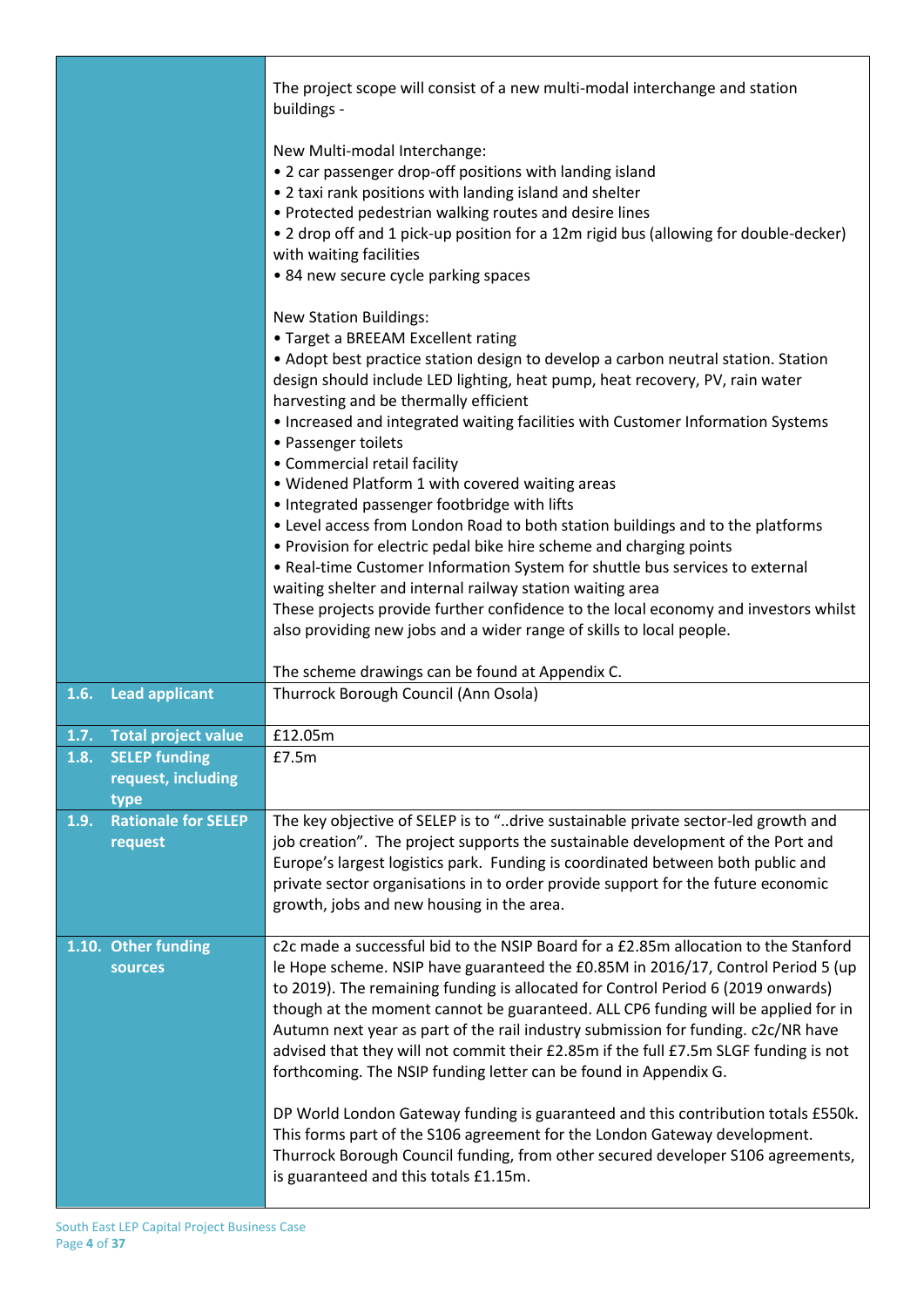|                                            | In addition, the Council has already contributed LSTF funds to the Stanford-le-Hope |                                                                                      |  |  |  |  |
|--------------------------------------------|-------------------------------------------------------------------------------------|--------------------------------------------------------------------------------------|--|--|--|--|
|                                            |                                                                                     | rail station travel plan. Cycle facilities have been funded through the Council's    |  |  |  |  |
|                                            |                                                                                     | capital allocation for Highways and small scale walking and cycling improvements     |  |  |  |  |
|                                            |                                                                                     | have been delivered in partnership with Sustrans. The Council's existing Local       |  |  |  |  |
|                                            | Sustainable Transport Fund has established strong working relationships with key    |                                                                                      |  |  |  |  |
|                                            | stakeholders who together are able to remove many of the barriers associated with   |                                                                                      |  |  |  |  |
|                                            | procurement, making delivery a more streamlined process that will enable early      |                                                                                      |  |  |  |  |
|                                            | delivery of the package.                                                            |                                                                                      |  |  |  |  |
| 1.11. Delivery partners                    |                                                                                     |                                                                                      |  |  |  |  |
|                                            | Partner                                                                             | Nature and/or value of involvement (financial,                                       |  |  |  |  |
|                                            |                                                                                     | operational etc)                                                                     |  |  |  |  |
|                                            | Thurrock Borough Council                                                            | Lead applicant, funder and funder via SELEP                                          |  |  |  |  |
|                                            | c2c (National Express)                                                              | Funding provided via NSIP and operational                                            |  |  |  |  |
|                                            |                                                                                     | partner operating Stanford-le-Hope station and                                       |  |  |  |  |
|                                            |                                                                                     | associated rail services. Responsible for approval                                   |  |  |  |  |
|                                            |                                                                                     | of station design. Memorandum of                                                     |  |  |  |  |
|                                            |                                                                                     | Understanding already in place to formalise this                                     |  |  |  |  |
|                                            | DP World London Gateway                                                             | relationship.<br>Funding provided by S106 and operational                            |  |  |  |  |
|                                            |                                                                                     | partner with employees from the port and park                                        |  |  |  |  |
|                                            |                                                                                     | using bus services from the rail station.                                            |  |  |  |  |
|                                            | Network Rail                                                                        | Administering the NSIP funding and responsible                                       |  |  |  |  |
|                                            |                                                                                     | for approval of the new footbridge/lift design.                                      |  |  |  |  |
|                                            |                                                                                     | Basic Asset Protection agreement is already in                                       |  |  |  |  |
|                                            |                                                                                     | place to formalise this relationship.                                                |  |  |  |  |
| 1.12. Key risks and                        | The project risk register can be found in Appendix B.                               |                                                                                      |  |  |  |  |
| mitigations                                |                                                                                     |                                                                                      |  |  |  |  |
| 1.13. Start date                           | March 2016 (Clients requirements and business case)                                 |                                                                                      |  |  |  |  |
|                                            |                                                                                     |                                                                                      |  |  |  |  |
| 1.14. Practical completion                 | December 2018 (practical completion on site)                                        |                                                                                      |  |  |  |  |
| date                                       |                                                                                     |                                                                                      |  |  |  |  |
| 1.15. Project                              |                                                                                     | A detailed feasibility study and option selection was completed in 2014 for the      |  |  |  |  |
| development stage                          |                                                                                     | scheme. Detailed option selection for the footbridge location is due to be completed |  |  |  |  |
|                                            | in Spring 2017.                                                                     |                                                                                      |  |  |  |  |
|                                            |                                                                                     |                                                                                      |  |  |  |  |
|                                            |                                                                                     | Morgan Sindall have been appointed (November 2016) under the EHA Framework           |  |  |  |  |
|                                            |                                                                                     | Contract using a NEC 3 Engineering and Construction Contract (ECC) Main Option C -   |  |  |  |  |
|                                            |                                                                                     | Target with Activity Schedule. This appointment has been made using the ECI          |  |  |  |  |
|                                            | approach (Early Contractor Involvement).                                            |                                                                                      |  |  |  |  |
|                                            |                                                                                     |                                                                                      |  |  |  |  |
|                                            |                                                                                     | Morgan Sindall are delivering pre-construction design services to develop the        |  |  |  |  |
|                                            |                                                                                     | recommended design option and to propose a final Target Price for Stage 2. Stage 2   |  |  |  |  |
|                                            |                                                                                     | involves the detailed design and construction of the developed design to the agreed  |  |  |  |  |
|                                            |                                                                                     | Target Price established under Stage 1. An initial Target Price has already been     |  |  |  |  |
|                                            | provided for delivery of the full scheme.                                           |                                                                                      |  |  |  |  |
|                                            | The Initial feasibility study can be found in Appendix D.                           |                                                                                      |  |  |  |  |
|                                            |                                                                                     |                                                                                      |  |  |  |  |
| 1.16. Proposed                             |                                                                                     | The development of DP World London Gateway Port and DP World London Gateway          |  |  |  |  |
| completion of                              |                                                                                     | Logistics Park will directly impact upon the timing of the final scheme outputs and  |  |  |  |  |
| outputs                                    |                                                                                     | benefits. This will be dependent on the overall economic environment that may be     |  |  |  |  |
|                                            |                                                                                     | impacted by the UK relationship with the EU. The development plans for DP World      |  |  |  |  |
|                                            |                                                                                     | London Gateway had envisaged a period of 12 years from the start of the              |  |  |  |  |
|                                            | development to completion.                                                          |                                                                                      |  |  |  |  |
| 1.17. Links to other SELEP<br>projects, if | There are no links to any other SELEP projects.                                     |                                                                                      |  |  |  |  |

South East LEP Capital Project Business Case Page **5** of **37**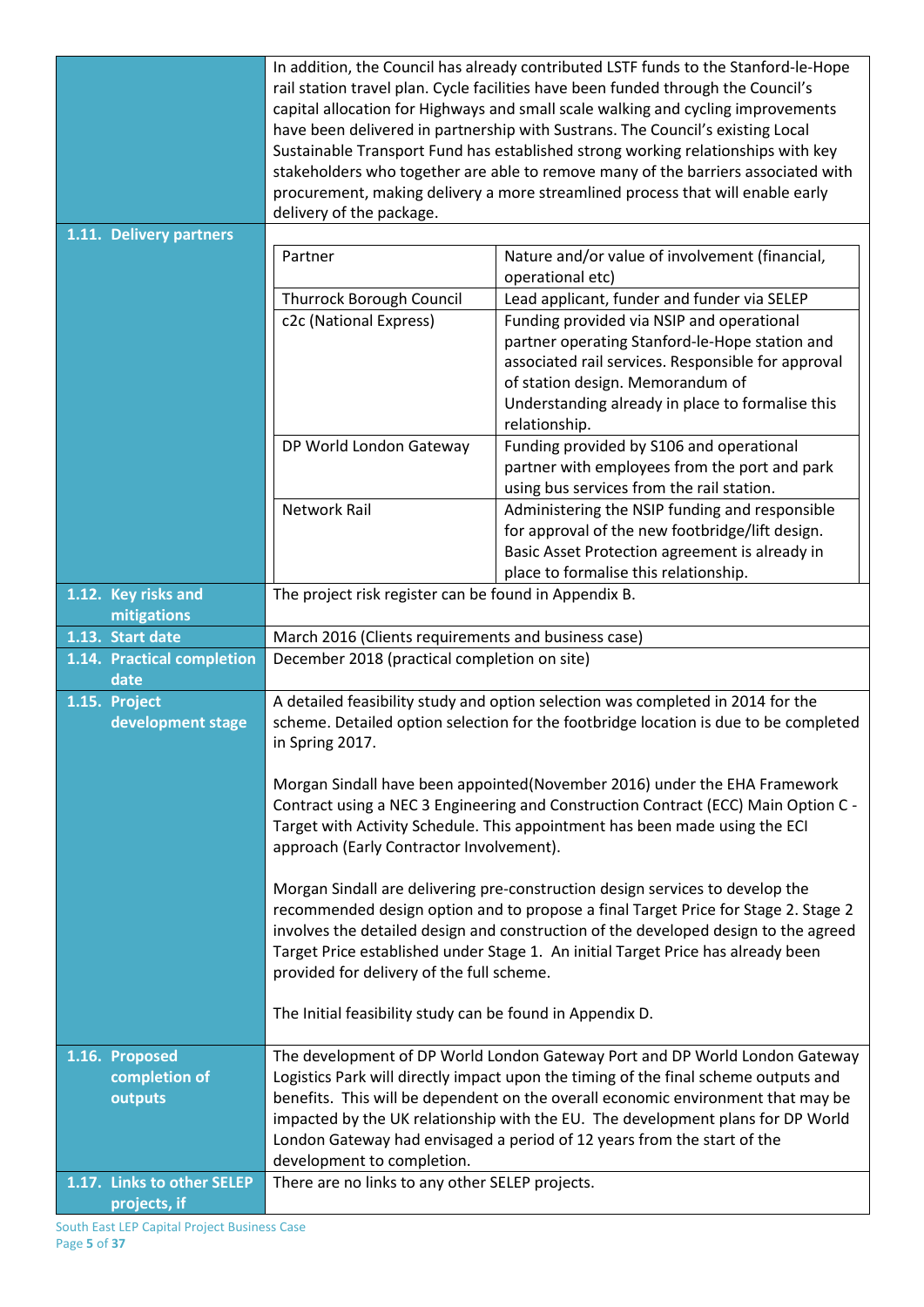## **2. STRATEGIC CASE** *The strategic case determines whether the scheme presents a robust case for change, and how it contributes to delivery of the SEP and SELEP's wider policy and strategic objectives.*  **2.1. Challenge or opportunity to be addressed Challenges** Previously bus services did not stop at the station, there is a need to enhance the existing interchange between bus and rail and to improve the rail station in order to accommodate growth. SELEP supports the delivery of the required initiatives and infrastructure that will deliver an interchange that is fit for purpose. Passenger growth forecasts provided by c2c have been used to undertake passenger flow assessments. These concluded that the existing ticket gate lines, footbridges and the station will have insufficient capacity to function. The facilities are currently grossly inadequate. **Opportunities** Stanford-le-Hope rail station and interchange is a vital component in providing access to 12,000 jobs at DP World London Gateway /Thames Enterprise Park, 24,000 indirect supply chain jobs and local housing developments. This scheme provides physical infrastructure to support the London Gateway Travel Plan. There is an opportunity to deliver a full transport interchange and new station to support the growth that is projected before the existing become inadequate. If the scheme is not progressed at this point, future works may be more challenging due to increased passenger numbers. There is an opportunity at the current time to pool funding from stakeholders however, this is time restricted in particular with reference to NSIP and the DP World S106 monies. Ensuring a sufficient labour supply and good job/ skills matching will be critical for not only realising the growth but sustaining the jobs in the long term by maximising productivity. It is therefore necessary to ensure that high quality accessibility is provided by non-car means through better bus facilities in SLH and high quality rail/bus integration to attract and retain employees. Providing improved, good quality passenger transport facilities and bus/rail integration will be necessary to achieve the modal split targets for the development as shown below. **LDO Transport Assessment – Targets – Employee/Visitor** Development Year % Development Car **Occupancy** % Non-Car % Car Driver % Car Passenger Year 1 14 1.2 15 79 16 Year 6 | 50 | 1.25 | 7.5 | 75 | 17.5 Year 12 | 100 | 1.3 | 10 | 70 | 20 **2.2. Description of project aims and SMART objectives** The DP World London Gateway/Stanford-le-Hope Transport Package is an integrated package of sustainable transport measures at Stanford-le-hope railway station focused on provision of forecourt and interchange improvements, a new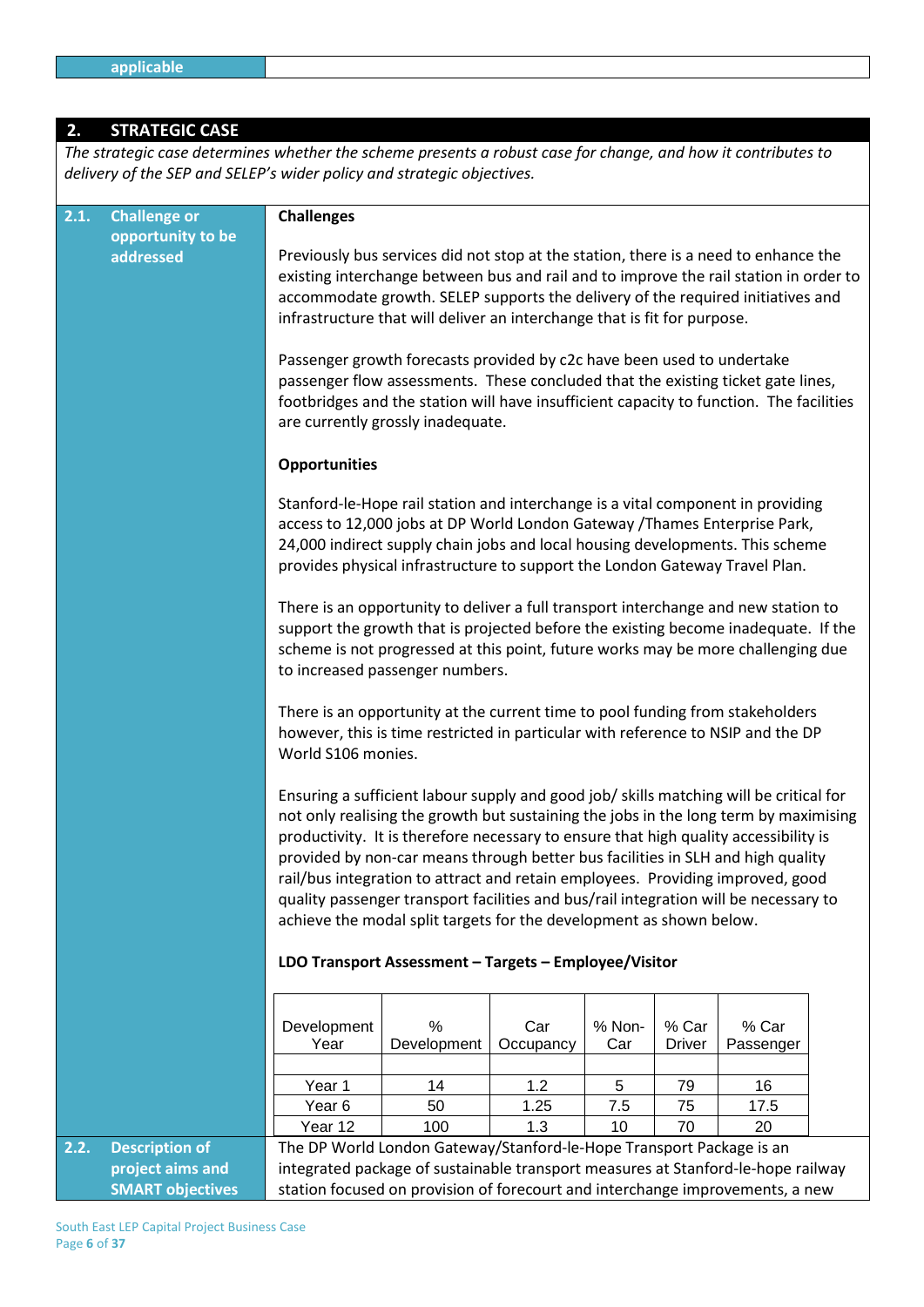|                                                     | footbridge, cycle parking, bus stops and information, taxi provision, drop-off spaces,<br>improved lighting, signing and resurfacing.                                                                                                                                                                                                                                                                                                                                                                                                                                                                                                                                                                                                                                                                                                          |                              |                                      |                 |           |                                                                                                                                        |  |
|-----------------------------------------------------|------------------------------------------------------------------------------------------------------------------------------------------------------------------------------------------------------------------------------------------------------------------------------------------------------------------------------------------------------------------------------------------------------------------------------------------------------------------------------------------------------------------------------------------------------------------------------------------------------------------------------------------------------------------------------------------------------------------------------------------------------------------------------------------------------------------------------------------------|------------------------------|--------------------------------------|-----------------|-----------|----------------------------------------------------------------------------------------------------------------------------------------|--|
|                                                     | Replacement of the existing rail crossing adjacent to the station is excluded from<br>this scheme but is included in the Thurrock Rail Package included in the SELEP's SEP<br>document.                                                                                                                                                                                                                                                                                                                                                                                                                                                                                                                                                                                                                                                        |                              |                                      |                 |           |                                                                                                                                        |  |
|                                                     | The main aims of the DP World London Gateway / Stanford-le-Hope Transport<br>Package are to:                                                                                                                                                                                                                                                                                                                                                                                                                                                                                                                                                                                                                                                                                                                                                   |                              |                                      |                 |           |                                                                                                                                        |  |
|                                                     | Develop an interchange that will connect bus, rail, cycle, taxi and<br>$\bullet$<br>pedestrian modes of transport at Stanford-le-Hope station by the end of<br>2018<br>Expand capacity at Stanford-le-Hope station gateline by the end of 2018<br>$\bullet$<br>Implement a package of works that meets the requirements of travel plans<br>$\bullet$<br>for DP World London Gateway and unlocks the next phase of development<br>at DP World London Gateway. Provide improvements to public transport<br>infrastructure and service reliability to new housing developments and to<br>the major employment growth sites at DP World London Gateway/Coryton<br>by the end of 2018;<br>Help curb traffic growth and minimise growth in transport emissions in the<br>$\bullet$<br>area through this new transport interchange by the end of 2018 |                              |                                      |                 |           |                                                                                                                                        |  |
| 2.3.<br><b>Strategic fit</b>                        | The schemes have been identified in the following Thurrock policy documents which<br>provide the strategic context for the project:<br>The scheme provides the necessary sustainable transport linkage to the key TGSE<br>growth areas and major housing and employment growth opportunities set out in<br>the SEP document. It is also in accordance with the sustainable transport goals set<br>out in the Council's Transport Strategy and regional and national strategies and<br>guidance.                                                                                                                                                                                                                                                                                                                                                | <b>Adopted Core Strategy</b> | Thurrock Transport Strategy and LSTF |                 |           | Thames Gateway South Essex (TGSE) Planning and Transport Strategy<br>TGSE section of the SELEP's Strategic Economic Plan (SEP)document |  |
| 2.4.<br><b>Summary outputs</b><br>(3.2 will contain |                                                                                                                                                                                                                                                                                                                                                                                                                                                                                                                                                                                                                                                                                                                                                                                                                                                | $16/17 -$                    | $17/18 -$                            | $18/19 -$       | $19/20 -$ | $20/21 -$                                                                                                                              |  |
| more detail)                                        |                                                                                                                                                                                                                                                                                                                                                                                                                                                                                                                                                                                                                                                                                                                                                                                                                                                | yr <sub>1</sub>              | yr 2                                 | yr <sub>3</sub> | yr 4      | yr 5                                                                                                                                   |  |
|                                                     | Jobs                                                                                                                                                                                                                                                                                                                                                                                                                                                                                                                                                                                                                                                                                                                                                                                                                                           | 35                           | 35                                   | 35              | 35        | 35                                                                                                                                     |  |
|                                                     | (Direct)<br>Jobs                                                                                                                                                                                                                                                                                                                                                                                                                                                                                                                                                                                                                                                                                                                                                                                                                               | 15                           | 15                                   | 15              | 15        | 15                                                                                                                                     |  |
|                                                     | (Indirect)                                                                                                                                                                                                                                                                                                                                                                                                                                                                                                                                                                                                                                                                                                                                                                                                                                     |                              |                                      |                 |           |                                                                                                                                        |  |
|                                                     |                                                                                                                                                                                                                                                                                                                                                                                                                                                                                                                                                                                                                                                                                                                                                                                                                                                |                              |                                      |                 |           |                                                                                                                                        |  |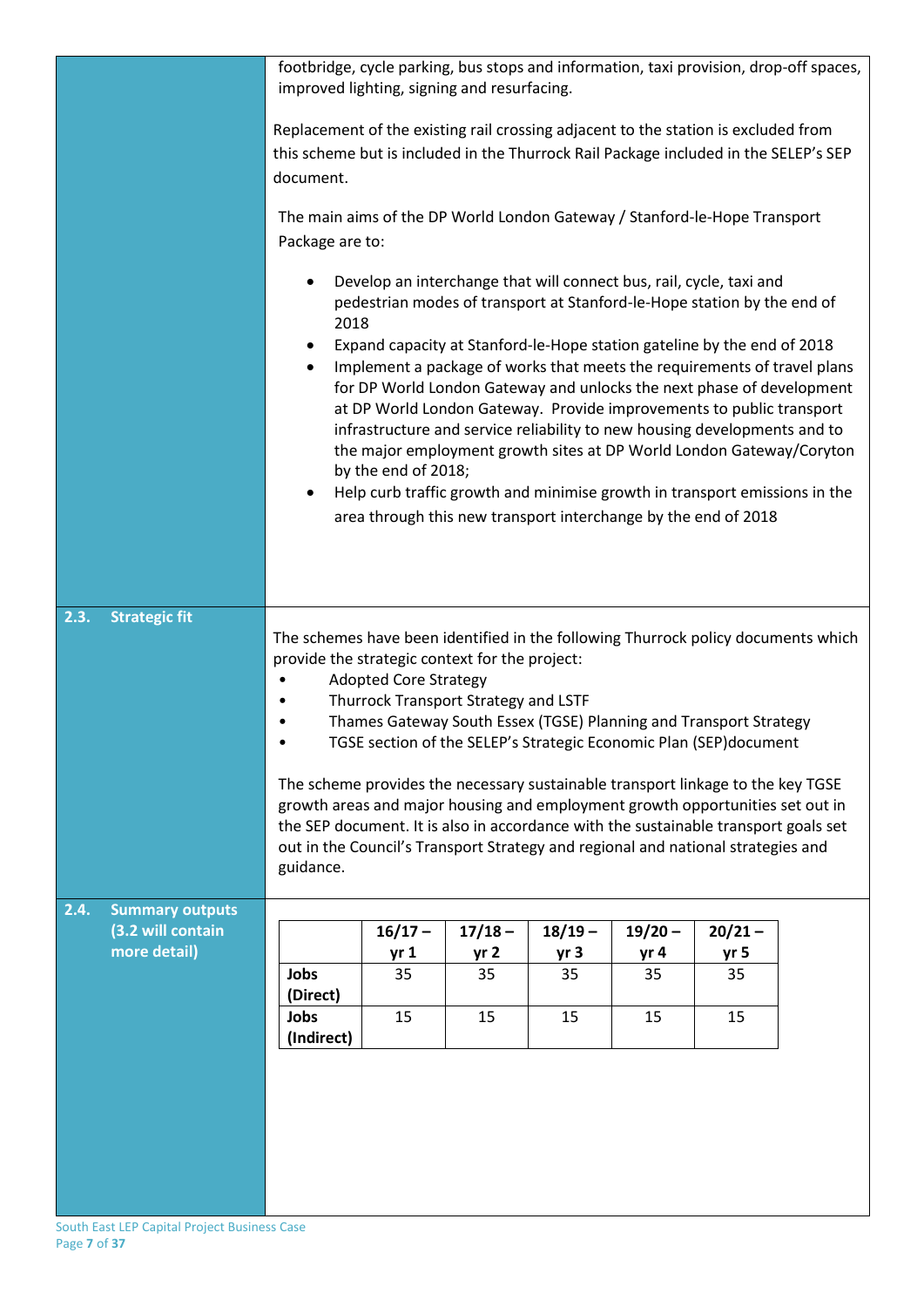|                                      |                                                                                                                                                                                                                                                                                                                                                                                                                                                                                                                   | $21/22 -$                                                                                                                                                                                                                                                                                                                                                                                                                                                                                                                                                                                                           | $22/23 -$  | $23/24 -$  | $24/25 -$  | $25/26 -$   |  |
|--------------------------------------|-------------------------------------------------------------------------------------------------------------------------------------------------------------------------------------------------------------------------------------------------------------------------------------------------------------------------------------------------------------------------------------------------------------------------------------------------------------------------------------------------------------------|---------------------------------------------------------------------------------------------------------------------------------------------------------------------------------------------------------------------------------------------------------------------------------------------------------------------------------------------------------------------------------------------------------------------------------------------------------------------------------------------------------------------------------------------------------------------------------------------------------------------|------------|------------|------------|-------------|--|
|                                      | Jobs                                                                                                                                                                                                                                                                                                                                                                                                                                                                                                              | yr 6<br>35                                                                                                                                                                                                                                                                                                                                                                                                                                                                                                                                                                                                          | yr 7<br>35 | yr 8<br>35 | yr 9<br>35 | yr 10<br>35 |  |
|                                      | (Direct)                                                                                                                                                                                                                                                                                                                                                                                                                                                                                                          |                                                                                                                                                                                                                                                                                                                                                                                                                                                                                                                                                                                                                     |            |            |            |             |  |
|                                      | Jobs                                                                                                                                                                                                                                                                                                                                                                                                                                                                                                              | 15                                                                                                                                                                                                                                                                                                                                                                                                                                                                                                                                                                                                                  | 15         | 15         | 15         | 15          |  |
|                                      | (Indirect)                                                                                                                                                                                                                                                                                                                                                                                                                                                                                                        |                                                                                                                                                                                                                                                                                                                                                                                                                                                                                                                                                                                                                     |            |            |            |             |  |
|                                      |                                                                                                                                                                                                                                                                                                                                                                                                                                                                                                                   |                                                                                                                                                                                                                                                                                                                                                                                                                                                                                                                                                                                                                     |            |            |            |             |  |
|                                      |                                                                                                                                                                                                                                                                                                                                                                                                                                                                                                                   | $26/27 -$                                                                                                                                                                                                                                                                                                                                                                                                                                                                                                                                                                                                           | $27/28 -$  | $28/29 -$  | $29/30 -$  | $30/31 -$   |  |
|                                      |                                                                                                                                                                                                                                                                                                                                                                                                                                                                                                                   | yr 11                                                                                                                                                                                                                                                                                                                                                                                                                                                                                                                                                                                                               | yr 12      | yr 13      | yr 14      | yr 15       |  |
|                                      | Jobs                                                                                                                                                                                                                                                                                                                                                                                                                                                                                                              | 35                                                                                                                                                                                                                                                                                                                                                                                                                                                                                                                                                                                                                  | 35         | 35         | 35         | 35          |  |
|                                      | (Direct)                                                                                                                                                                                                                                                                                                                                                                                                                                                                                                          |                                                                                                                                                                                                                                                                                                                                                                                                                                                                                                                                                                                                                     |            |            |            |             |  |
|                                      | Jobs<br>(Indirect)                                                                                                                                                                                                                                                                                                                                                                                                                                                                                                | 15                                                                                                                                                                                                                                                                                                                                                                                                                                                                                                                                                                                                                  | 15         | 15         | 15         | 15          |  |
|                                      |                                                                                                                                                                                                                                                                                                                                                                                                                                                                                                                   |                                                                                                                                                                                                                                                                                                                                                                                                                                                                                                                                                                                                                     |            |            |            |             |  |
| 2.5.<br><b>Planning policy</b>       | Note: 1 FTE job = 30 hours per week or more; Permanent job = 12 months or more<br>The proposed scheme will require a number of statutory and rail industry consents                                                                                                                                                                                                                                                                                                                                               |                                                                                                                                                                                                                                                                                                                                                                                                                                                                                                                                                                                                                     |            |            |            |             |  |
| context, consents<br>and permissions | as follows, all of which are highlighted on the detailed programme contained within<br>appendix A. This programme provides specific advice regarding both their duration<br>and programme status in relation to the critical path.                                                                                                                                                                                                                                                                                |                                                                                                                                                                                                                                                                                                                                                                                                                                                                                                                                                                                                                     |            |            |            |             |  |
|                                      | Planning Permission- Consultation with Thurrock Council planning department was<br>undertaken as part of the feasibility study. The pre-application submission is to be<br>issued in February 2017 and a full planning application is projected to be issued in<br>Q1 2017. This has been highlighted on the project programme.                                                                                                                                                                                   |                                                                                                                                                                                                                                                                                                                                                                                                                                                                                                                                                                                                                     |            |            |            |             |  |
|                                      |                                                                                                                                                                                                                                                                                                                                                                                                                                                                                                                   | c2c Asset Team Consent - c2c are the station lease holder and are responsible for<br>approval of works within the station lease area (excluding the proposed new<br>footbridge due to its interaction with operational rail infrastructure). c2c are<br>partners and have been consulted since the project inception, a Memorandum of<br>Understanding is in place between Thurrock Council/c2c and all clients requirement<br>documentation has been jointly approved. An electronic consent process will be<br>completed once detailed design is delivered, this has been identified on the project<br>programme. |            |            |            |             |  |
|                                      | Station Change - This rail industry consultation will begin on completion of the<br>outline design process and will be submitted to all station beneficiaries by c2c<br>including Network Rail, freight operators and Office of Rail and Road(ORR).                                                                                                                                                                                                                                                               |                                                                                                                                                                                                                                                                                                                                                                                                                                                                                                                                                                                                                     |            |            |            |             |  |
|                                      | Network Rail Approval - NR are the landlord for the station lease area, partners in<br>the project and have been consulted since the inception. They are responsible for<br>approval of the works that may impact on the operational rail infrastructure. Based<br>on the current design this approval will relate to the proposed new footbridge and<br>lifts. A Basic Asset Protection Agreement (BAPA) has been signed by Thurrock<br>Council and the NR asset team are reviewing designs with Morgan Sindall. |                                                                                                                                                                                                                                                                                                                                                                                                                                                                                                                                                                                                                     |            |            |            |             |  |
| <b>Delivery constraints</b><br>2.6.  | The detailed design is yet to be undertaken. The design process may identify<br>technical or environmental constraints which need to be overcome, but it is believed<br>they will be manageable within the project. A risk register including monetary<br>allocation from the contingency sum is provided within appendix B to demonstrate<br>the process.                                                                                                                                                        |                                                                                                                                                                                                                                                                                                                                                                                                                                                                                                                                                                                                                     |            |            |            |             |  |
|                                      | Specific constraints identified are:                                                                                                                                                                                                                                                                                                                                                                                                                                                                              |                                                                                                                                                                                                                                                                                                                                                                                                                                                                                                                                                                                                                     |            |            |            |             |  |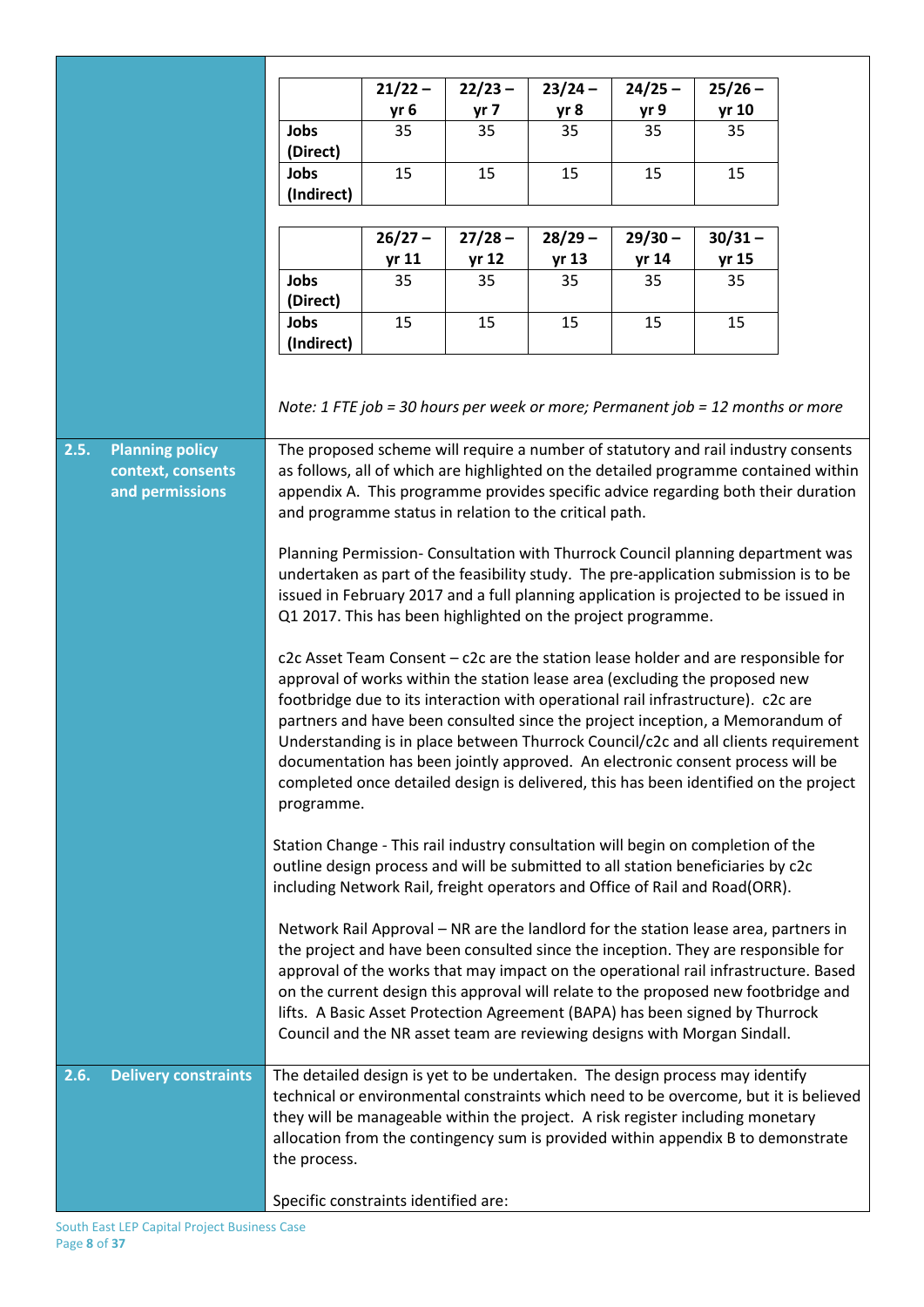|                                                   | The planning application process and consultation will need to be taken into<br>account in the design. There is a risk that alteration or delay may be<br>incurred as part of this process. It is considered that any requirements will<br>be able to be incorporated into the detailed design.<br>It is expected that all of the construction will be within the existing Network<br>Rail boundary but additional land may be required. The exact requirement<br>will become clearer as the detailed design is undertaken. Negotiations are<br>underway with the owner in order to secure the option to purchase the<br>land.<br>Statutory undertakers' plant is known to be present in various locations.<br>Consultation and mitigation measures will be undertaken to reduce risks to<br>the programme and scheme costs during detailed design.<br>Network Rail are responsible for reviewing of the footbridge/lift and will act<br>$\bullet$<br>as facilitator to secure the required track possessions/isolations in order to<br>complete the works. The project programme is constrained by the number<br>and availability of track possessions/isolations for access.<br>Full Geotechnical Investigations, Flood Risk Assessment and Ecological<br>$\bullet$<br>Surveys were carried out which highlighted a number of technical<br>constraints which are detailed in full in the Feasibility Study included in<br>appendix D. |
|---------------------------------------------------|-----------------------------------------------------------------------------------------------------------------------------------------------------------------------------------------------------------------------------------------------------------------------------------------------------------------------------------------------------------------------------------------------------------------------------------------------------------------------------------------------------------------------------------------------------------------------------------------------------------------------------------------------------------------------------------------------------------------------------------------------------------------------------------------------------------------------------------------------------------------------------------------------------------------------------------------------------------------------------------------------------------------------------------------------------------------------------------------------------------------------------------------------------------------------------------------------------------------------------------------------------------------------------------------------------------------------------------------------------------------------------------------------------------------------------------------|
| <b>Scheme</b><br>2.7.<br>dependencies             | The realisation of full economic benefits of the scheme may be dependent on the<br>extent of investment and hence development in the area.                                                                                                                                                                                                                                                                                                                                                                                                                                                                                                                                                                                                                                                                                                                                                                                                                                                                                                                                                                                                                                                                                                                                                                                                                                                                                              |
|                                                   | In particular there is a specific reliance on the full development of DP World London<br>Gateway Port and the DP World London Gateway Logistics Park to generate<br>employment and demand for public transport.                                                                                                                                                                                                                                                                                                                                                                                                                                                                                                                                                                                                                                                                                                                                                                                                                                                                                                                                                                                                                                                                                                                                                                                                                         |
|                                                   | Funding for the scheme is dependent on the key stakeholder agreements and NSIP<br>settlement plan as set out in section 1.1.                                                                                                                                                                                                                                                                                                                                                                                                                                                                                                                                                                                                                                                                                                                                                                                                                                                                                                                                                                                                                                                                                                                                                                                                                                                                                                            |
| 2.8.<br><b>Scope of scheme</b><br>and scalability | The scheme combines SELEP, NSIP, DP World London Gateway and Thurrock funding<br>streams. This combination creates an overall outcome of benefits greater than the<br>funds could provide in isolation.                                                                                                                                                                                                                                                                                                                                                                                                                                                                                                                                                                                                                                                                                                                                                                                                                                                                                                                                                                                                                                                                                                                                                                                                                                 |
|                                                   | The scope of the project is to provide a multi-modal transport interchange and new<br>station building that will:<br>Provide additional passenger capacity at the station to accommodate local<br>growth in jobs and housing<br>Provide a transport interchange in line with requirements of the DP World<br>London Gateway Travel Plan<br>Provide a new interchange and station building that improves the<br>perceptions of Stanford-le-Hope station in line with the c2c Station Design<br>Guide                                                                                                                                                                                                                                                                                                                                                                                                                                                                                                                                                                                                                                                                                                                                                                                                                                                                                                                                     |
|                                                   | It may have been considered that the project costs could have been reduced by<br>delivering only a transport interchange which would achieve the desired outcomes.<br>This option was discounted as the extent of the turning circle required for bus<br>services and associated parking would require the demolition of the existing station<br>building therefore requiring this full scheme which includes NSIP funding.                                                                                                                                                                                                                                                                                                                                                                                                                                                                                                                                                                                                                                                                                                                                                                                                                                                                                                                                                                                                             |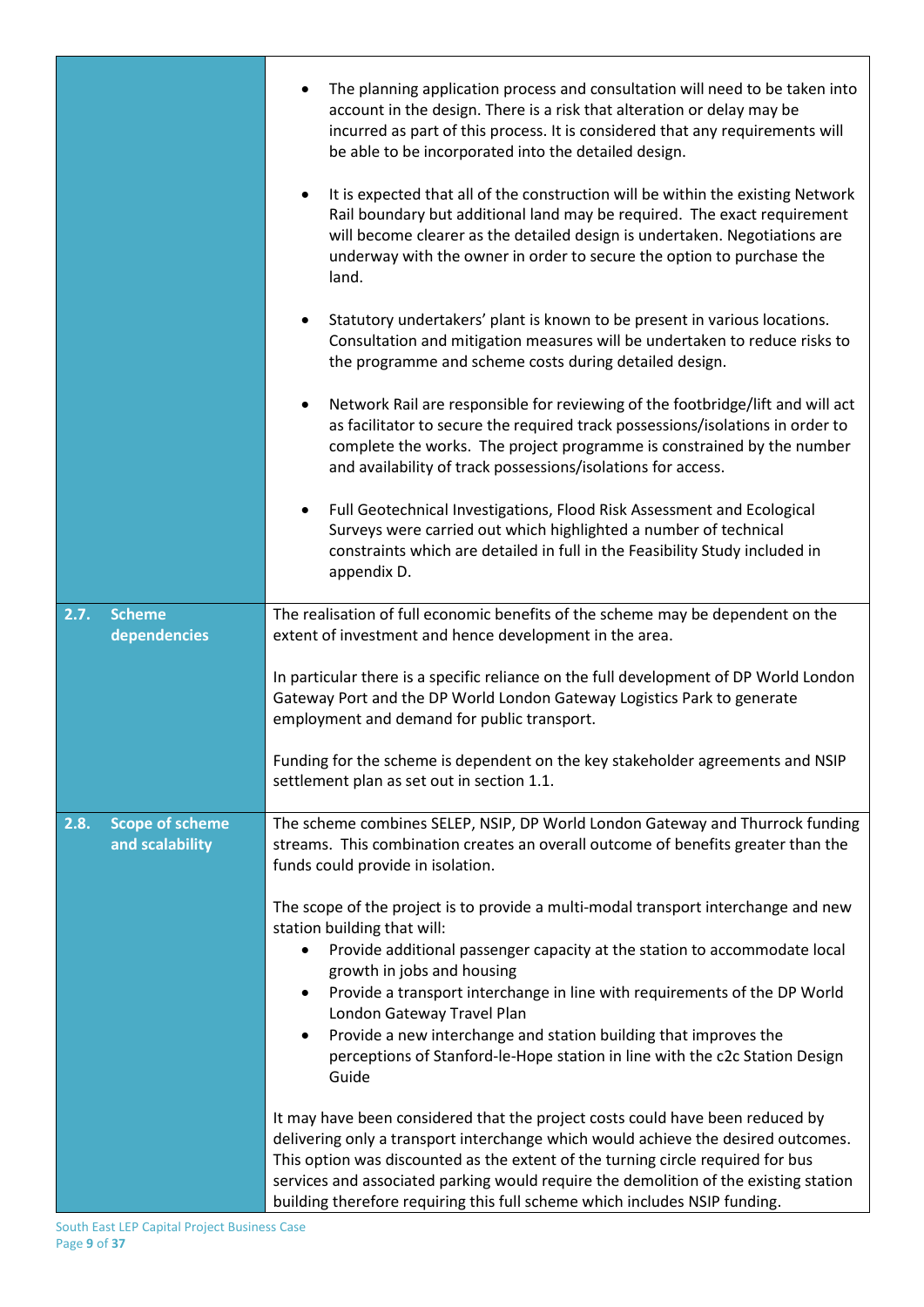|      |                                             | There is no further opportunity to increase scope and deliver improved outcomes as<br>the interchange provides opportunity for all current transport modes.                                                                                                                                                                                                                                                                |
|------|---------------------------------------------|----------------------------------------------------------------------------------------------------------------------------------------------------------------------------------------------------------------------------------------------------------------------------------------------------------------------------------------------------------------------------------------------------------------------------|
| 2.9. | <b>Options if funding is</b><br>not secured | Do nothing<br>Omitting the high quality passenger transport facilities and bus/rail integration will<br>generate excessive car travel to the area creating congestion adversely affecting air<br>quality, which in turn will have an adverse impact on attracting investment and<br>maximising productivity.                                                                                                               |
|      |                                             | The Stanford le Hope area cannot supply the required skilled labour and the new<br>transport facilities are required to support/facilitate this growth. This would<br>otherwise have an adverse effect on attracting the required skilled labour to the<br>area. It may also have a significant impact on employer choice of location due to<br>potential lack of labour supply and increasing difficulties with journeys. |
|      |                                             | Do minimum<br>A do minimum solution will involve providing local bus services, not capable of<br>stopping on the station forecourt.<br>The preferred option is the Do Optimum. This is the only option to deliver the<br>infrastructure and benefits which are essential to accommodate the local growth<br>potential. The Do Nothing option may adversely impact on the efficient<br>development of the area.             |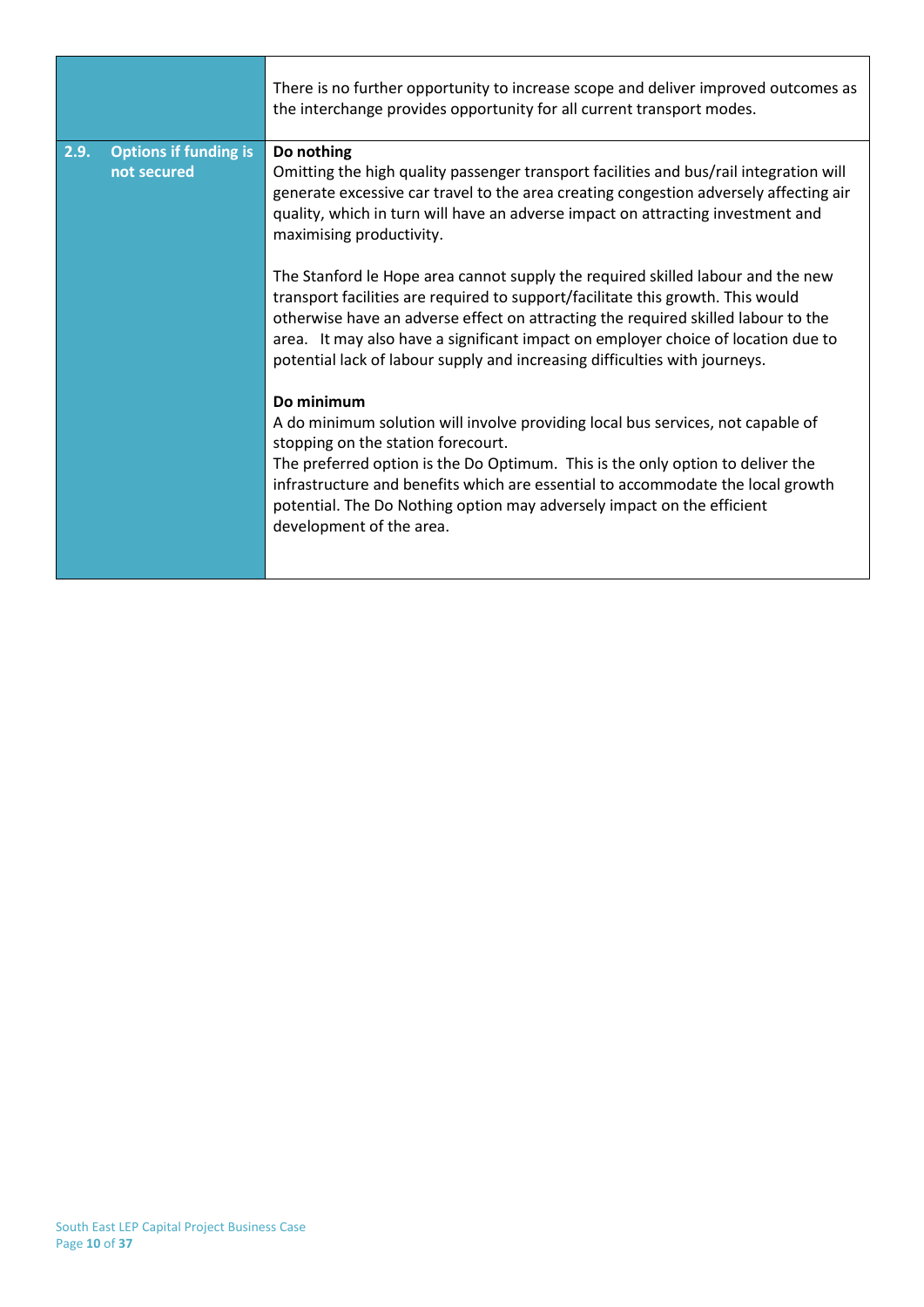| 3. |  |  | <b>ECONOMIC CASE</b> |  |
|----|--|--|----------------------|--|
|    |  |  |                      |  |

| The economic case determines whether the scheme demonstrates value for money. It presents evidence on the |
|-----------------------------------------------------------------------------------------------------------|
| impact of the scheme on the economy as well as its environmental, social and spatial impacts.             |

|      |                   | impact of the scheme on the economy as well as its environmental, social and spatial impacts.                                                                                                                                                                                                                                                                                                                                                                                                                                                                                                                                                                        |
|------|-------------------|----------------------------------------------------------------------------------------------------------------------------------------------------------------------------------------------------------------------------------------------------------------------------------------------------------------------------------------------------------------------------------------------------------------------------------------------------------------------------------------------------------------------------------------------------------------------------------------------------------------------------------------------------------------------|
| 3.1. | Impact            | <b>Context and Rationale</b>                                                                                                                                                                                                                                                                                                                                                                                                                                                                                                                                                                                                                                         |
|      | <b>Assessment</b> | Stanford-le-Hope (SLH) station is a vital component in providing access to new jobs at DP<br>World London Gateway and Thames Enterprise Park.                                                                                                                                                                                                                                                                                                                                                                                                                                                                                                                        |
|      |                   | The promoters have estimated that the proposed sites will support 14,000 jobs. Based on<br>consultation with Thurrock Council, there is limited labour capacity within the borough,<br>which means a significant proportion of the labour demand will be met by supply from<br>outside of the borough.                                                                                                                                                                                                                                                                                                                                                               |
|      |                   | As stated in the DP World London Gateway Travel Plan which forms part of the planning<br>consent, a minimum of 10% of all employees (at least 1,400 in total) will be required to be<br>non-car users. To achieve the Travel Plan target, is assumed that most non-car users will<br>need to travel via Stanford-le-Hope (SLH) station, as this is the main hub for public transport<br>in the area.                                                                                                                                                                                                                                                                 |
|      |                   | However, modelling by Aecom states that the station gateline is already operating at full<br>capacity, and no additional users can be safely accommodated at peak times. There is also<br>currently no provision or space at SLH station to allow for interchange activities of a sufficient<br>scale required to transfer large numbers of workers to DP World London Gateway and<br>Thames Enterprise Park. There are currently no direct public transport links to the sites at DP<br>World London Gateway and Thames Enterprise Park. A pedestrian assessment can be found<br>in Appendix E.                                                                     |
|      |                   | Intervention is therefore needed to increase station capacity and to enable the transfer of<br>passengers to the two employment sites. Based on the 10% modal share target, at least<br>1,400 additional jobs are expected to be reliant on the expansion of SLH interchange. While<br>shift work at DP World London Gateway and Thames Enterprise Park means that some of<br>these users may not be at peak times and hence not affected by station capacity constraints,<br>lack of interchange facilities would still mean that onward transfer to DP World London<br>Gateway and TEP for these users would not be possible. This is supported by the letter from |

As part of the appraisal process a number of options have been considered:

Thurrock Council in Appendix I.

**1) Do Nothing Option.** No change to the existing situation. Stanford-le-Hope Station would remain as it is with no expansion. The station gate line is already at capacity based on current usage levels; therefore no increase in PM peak time passenger numbers could be accommodated. The DP World London Gateway Travel plan stipulates that 10% of workers should arrive by non-car modes.

**2) Do Minimum.** Improve transport connections between the rail station area and DP World London Gateway/Distribution by operating a shuttle bus. A 12m rigid bus cannot stop or turnaround on the existing station forecourt. This option would not improve capacity within the station itself, and hence would not allow any additional peak time demand to be accommodated.

**3) Do Something.** Improve transport connections between the rail station and DP World London Gateway/Distribution by operating a 12m rigid bus that is able to stop and turnaround on the rail station forecourt. Construct a turnaround suitable for a single 12m rigid bus at the front of the existing station in order to allow this traffic movement. Again, this option would not improve capacity within the station itself, and hence would not allow any additional peak time demand to be accommodated.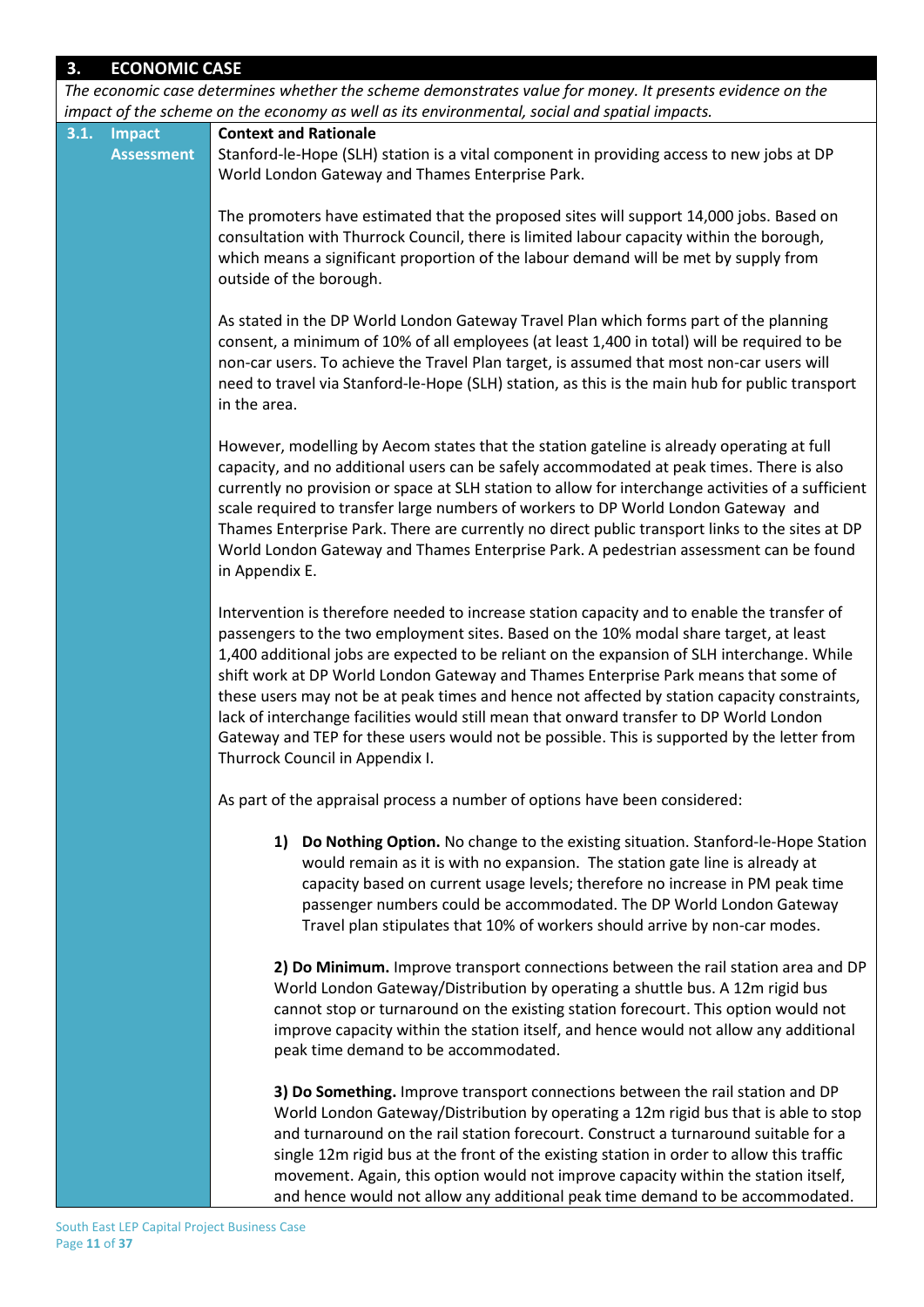**4) Do Optimum.** New Multimodal Interchange and station buildings as per the scope in section 1.5.

While the 'Do minimum' and 'Do something' would enable more efficient and effective transfer of passengers from the station the employment sites, they would not address station capacity. Only Option 4 would address station capacity and enable the 1,400 additional users to be accommodated.

The full logic chain for the preferred option (benchmarked against the do nothing option) is set out below.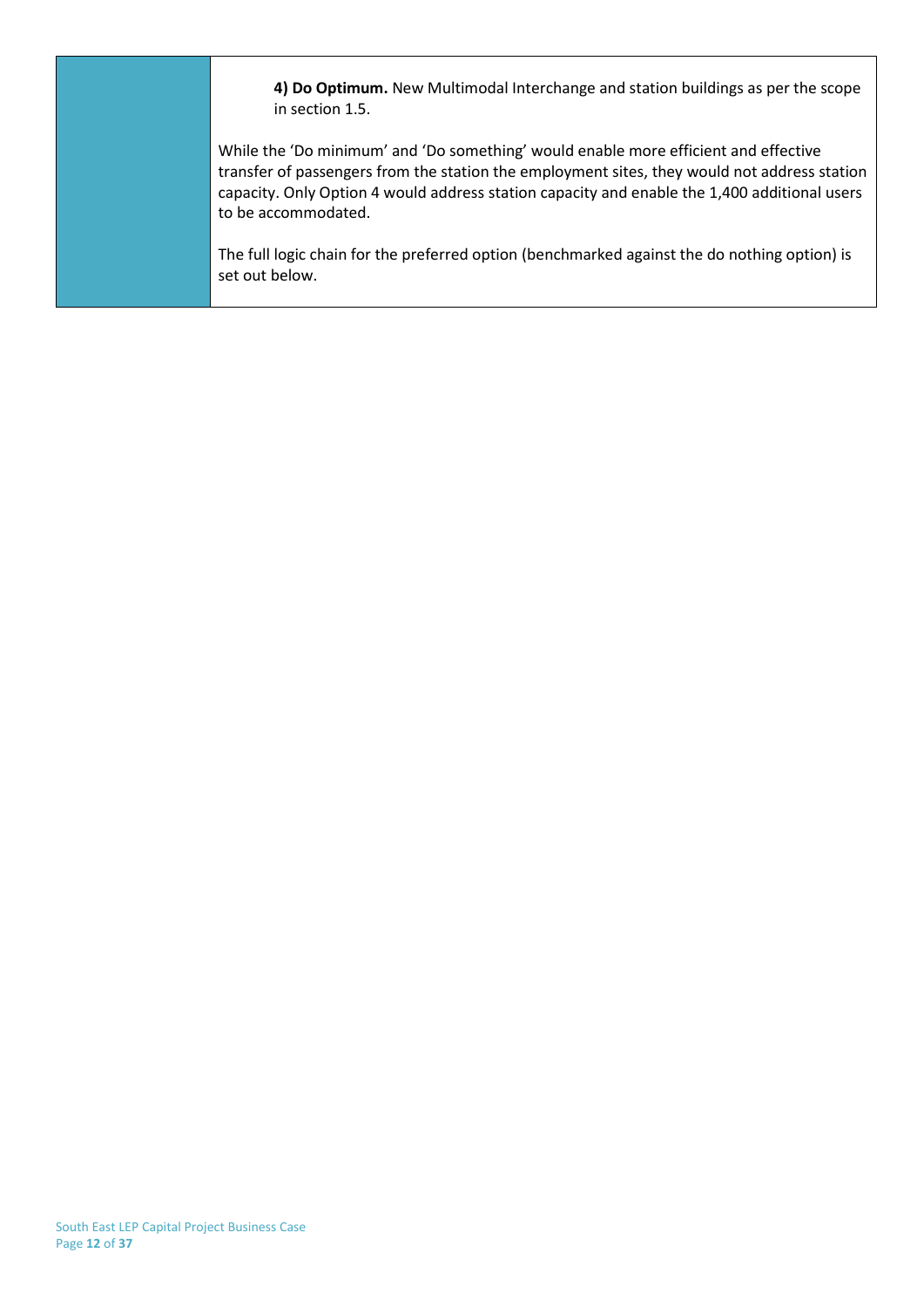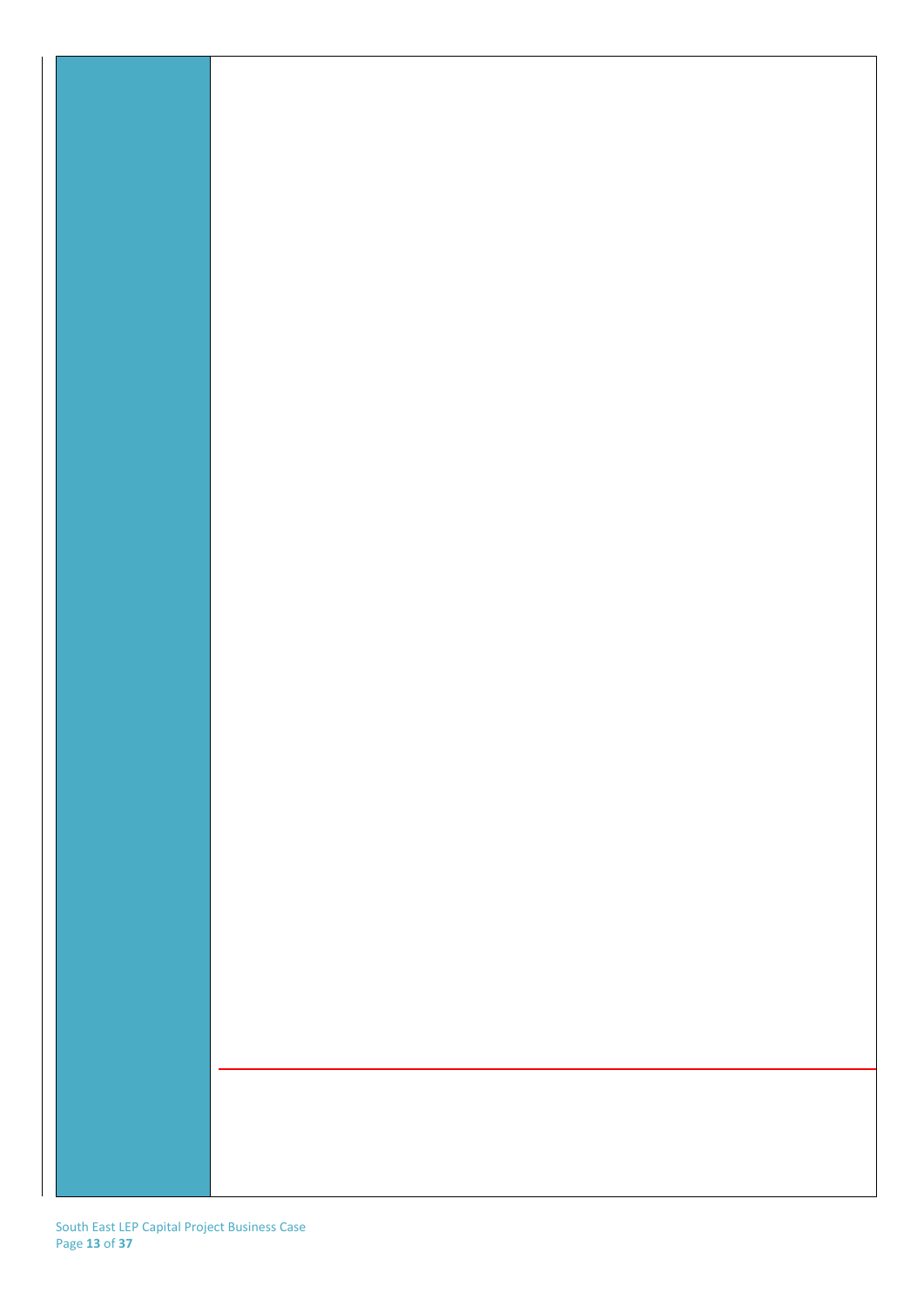#### **Impact Assessment**

The assessment was informed by HM Treasury Green Book Guidance, the HCA Additionality Guide and other Treasury Guidance documents which enabled the impacts and the forecast costs and benefits to be estimated. The benefits of the scheme were quantified by estimating Gross Value Added (GVA).

It was assumed that due to the location and type of land use at DP World London Gateway and Thames Enterprise Park that employment will be most closely linked to the Transport and Storage sector. Based on this assumption; GVA per employee for this sector was estimated using Annual Business Survey 2016 data. The average GVA per employee in the transport and storage sector is £61,200.

As stated above, at least 1,400 gross jobs at DP World London Gateway and Thames Enterprise Park are dependent on the improvements to Stanford-le-Hope station. No adverse impacts are expected.

As per HM Treasury Green Book Guidance, additionality factors have then been applied to estimate the number of net jobs supported. The table below shows which additionality factors were used in estimating the number of net jobs supported by the scheme.

| <b>Additionality Factors</b> |                                                      | <b>Source</b>                                     | <b>Rationale</b>                                                                                                                                                                                                                                                                                                                                                                                        |
|------------------------------|------------------------------------------------------|---------------------------------------------------|---------------------------------------------------------------------------------------------------------------------------------------------------------------------------------------------------------------------------------------------------------------------------------------------------------------------------------------------------------------------------------------------------------|
| Leakage                      | <b>HCA Additionality</b><br>Guide - Table 4.3<br>50% |                                                   | A high leakage factor has been applied. This reflects an<br>expectation that many of the 1,400 additional jobs will<br>go to people living outside the SELEP area, given the<br>fact that there is limited capacity within the local<br>Thurrock labour market, and that the fact that<br>Stanford-le-Hope station provides strong connectivity<br>to areas outside the LEP area (particularly London). |
| <b>Displacement</b>          | 25%                                                  | <b>HCA Additionality</b><br>Guide - Table 4.8     | A low displacement factor has been applied. This<br>reflects the expectation that while there may be some<br>displacement effects within the SELEP area, these are<br>likely to be relatively low, given the relatively<br>specialised nature of jobs being considered.                                                                                                                                 |
| <b>Multiplier</b>            | 1.44                                                 | <b>HCA Additionality</b><br>Guide - Table<br>4.12 | A regional level multiplier for B2 / B8 uses has been<br>applied, given the expectation that many of the jobs<br>created are expected to be industrial in nature.                                                                                                                                                                                                                                       |

Based on the above the total net jobs supported by the scheme will be 756. How this was calculated is shown below.

| Gross jobs              | 1.400 |
|-------------------------|-------|
| Jobs minus leakage      | 700   |
| Jobs minus displacement | 525   |
| Jobs plus multiplier    | 756   |
| Total net jobs          | 756   |

Based on information provided by the promoter of the site, it is assumed that the total number of jobs will be split evenly over 15 years until 2031. As shown in the table below, this equates to 50.4 net jobs being supported per annum.

#### *Estimated net jobs per annum*

| 16/ | 17/ | 18/ | $\vert$ 19/ $\vert$ |    |                 | $20/$ $21/$ $22/$ $23/$ $24/$ $25/$ |    |    |           |    | $26/$ 27/       | 28/ | $\vert$ 29/ | 30/ |
|-----|-----|-----|---------------------|----|-----------------|-------------------------------------|----|----|-----------|----|-----------------|-----|-------------|-----|
|     |     |     |                     |    |                 |                                     |    |    |           |    |                 |     |             |     |
|     | 18  | 19  | 20                  | 21 | 22 <sup>1</sup> | 23                                  | 24 | 25 | $26 \mid$ | 27 | 28 <sub>1</sub> | 29  | 30          | 31  |
|     |     |     |                     |    |                 |                                     |    |    |           |    |                 |     |             |     |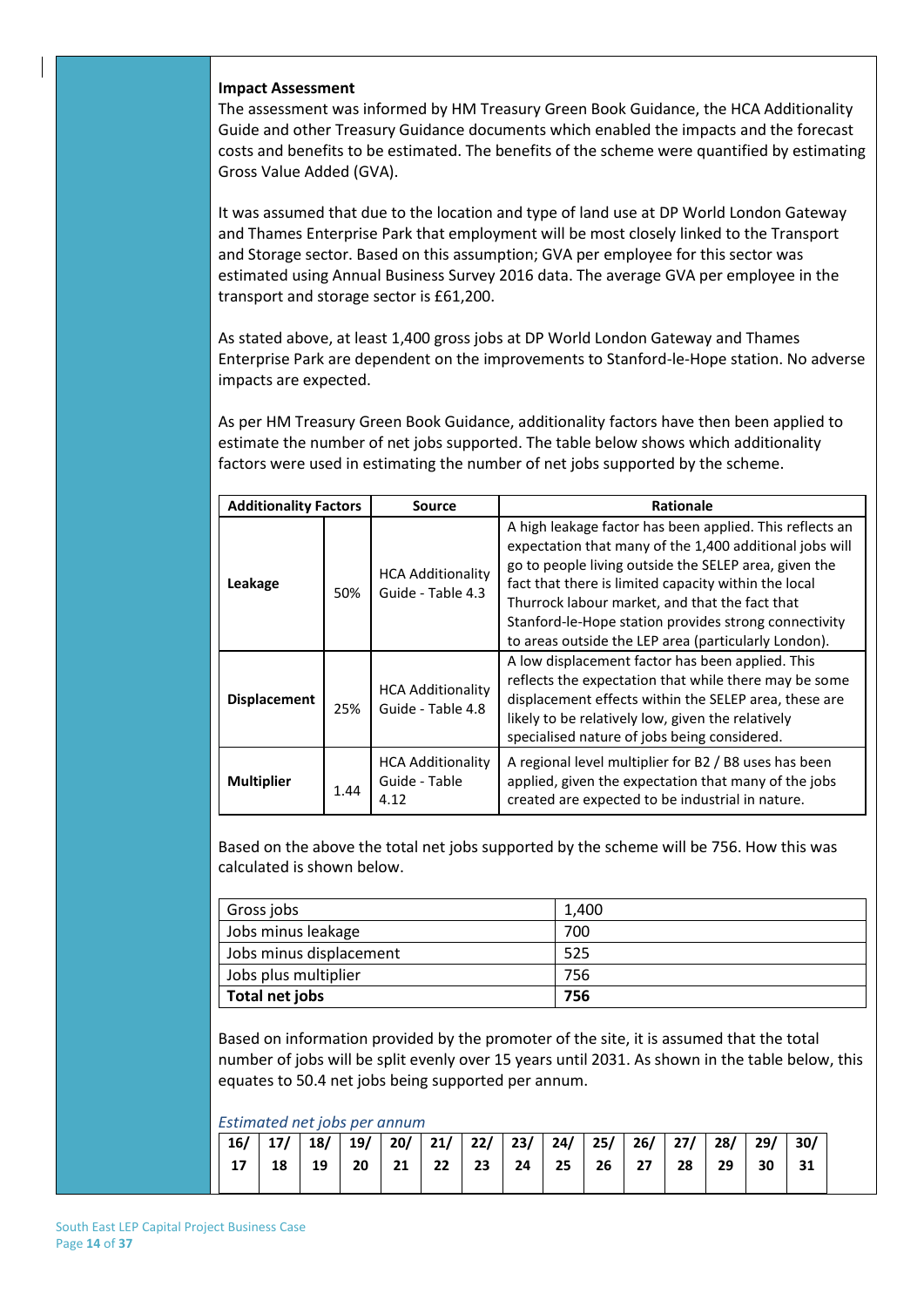| 50                                                                                                                                                                     | 50                                   | 50 | 50 | 50 | 50 | 50                                                   | 50 | 50   | 50           | 50          | 50 | 50 | 50 | 50 |  |
|------------------------------------------------------------------------------------------------------------------------------------------------------------------------|--------------------------------------|----|----|----|----|------------------------------------------------------|----|------|--------------|-------------|----|----|----|----|--|
|                                                                                                                                                                        |                                      |    |    |    |    |                                                      |    |      |              |             |    |    |    |    |  |
| As the jobs created will be permanent jobs and will last for longer than 12 months, a 5-year                                                                           |                                      |    |    |    |    |                                                      |    |      |              |             |    |    |    |    |  |
| persistence was also accounted for, thus reflecting the GVA generated every year over a 5-                                                                             |                                      |    |    |    |    |                                                      |    |      |              |             |    |    |    |    |  |
| year period. The total GVA generated up to 2031 would be over £200 million. However, to                                                                                |                                      |    |    |    |    |                                                      |    |      |              |             |    |    |    |    |  |
| adhere to HM Treasury Green Book Guidelines, a 3.5% discount rate had to be applied year-                                                                              |                                      |    |    |    |    |                                                      |    |      |              |             |    |    |    |    |  |
| on-year to reflect the present value benefits (PVB) which equates to £148 million.                                                                                     |                                      |    |    |    |    |                                                      |    |      |              |             |    |    |    |    |  |
|                                                                                                                                                                        |                                      |    |    |    |    |                                                      |    |      |              |             |    |    |    |    |  |
|                                                                                                                                                                        | Total gross jobs (until 2031)        |    |    |    |    |                                                      |    |      | 1,400        |             |    |    |    |    |  |
|                                                                                                                                                                        | Net jobs (until 2031)                |    |    |    |    |                                                      |    | 756  |              |             |    |    |    |    |  |
|                                                                                                                                                                        | Net jobs per annum (until 2031)      |    |    |    |    |                                                      |    | 50.4 |              |             |    |    |    |    |  |
|                                                                                                                                                                        | GVA per person (Transport & Storage) |    |    |    |    |                                                      |    |      | £61,200      |             |    |    |    |    |  |
|                                                                                                                                                                        | GVA per annum (Transport & Storage)  |    |    |    |    |                                                      |    |      | £3,085,574   |             |    |    |    |    |  |
|                                                                                                                                                                        | Value of benefits (until 2031)       |    |    |    |    |                                                      |    |      | £200,562,319 |             |    |    |    |    |  |
|                                                                                                                                                                        |                                      |    |    |    |    | PVB discounted @ 3.5% p.a. (until 2031)              |    |      | £148,868,030 |             |    |    |    |    |  |
|                                                                                                                                                                        |                                      |    |    |    |    |                                                      |    |      |              |             |    |    |    |    |  |
| To calculate the Net Present Value (NPV) of the scheme all associated costs also had to be                                                                             |                                      |    |    |    |    |                                                      |    |      |              |             |    |    |    |    |  |
| considered over the same 15-year appraisal period. The total bid for SELEP funding equates                                                                             |                                      |    |    |    |    |                                                      |    |      |              |             |    |    |    |    |  |
| to £7.5 million and total funding equates to almost £12.1 million. However, as with the                                                                                |                                      |    |    |    |    |                                                      |    |      |              |             |    |    |    |    |  |
| benefits, the cost also had to be discounted to reflect present value costs (PVC). Optimism                                                                            |                                      |    |    |    |    |                                                      |    |      |              |             |    |    |    |    |  |
| bias also had to be considered when estimating project costs. As per Table 1 in the HM Green                                                                           |                                      |    |    |    |    |                                                      |    |      |              |             |    |    |    |    |  |
| Book Supplementary Guidance; Optimism Bias was set at 44%, to reflect the project being a                                                                              |                                      |    |    |    |    |                                                      |    |      |              |             |    |    |    |    |  |
| civil engineering scheme. Based on these assumptions the PVC is £15.9 million. This is a very<br>conservative approach as no mitigation for optimism bias was applied. |                                      |    |    |    |    |                                                      |    |      |              |             |    |    |    |    |  |
|                                                                                                                                                                        |                                      |    |    |    |    |                                                      |    |      |              |             |    |    |    |    |  |
|                                                                                                                                                                        | Value of costs (until 2031)          |    |    |    |    |                                                      |    |      |              | £12,067,000 |    |    |    |    |  |
|                                                                                                                                                                        |                                      |    |    |    |    | Value of costs inc. optimism bias (44%) (until 2031) |    |      |              | £17,376,480 |    |    |    |    |  |
|                                                                                                                                                                        |                                      |    |    |    |    | PVC discounted @3.5% p.a. (until 2031)               |    |      |              | £15,865,963 |    |    |    |    |  |
|                                                                                                                                                                        |                                      |    |    |    |    |                                                      |    |      |              |             |    |    |    |    |  |

Based on the above the net present value (NPV) of the scheme would be £133,002,047. The scheme has a cost benefit ratio (CBR) of 1: 9.4, which demonstrates strong value for money.

A number of sensitivity tests were run, to test the robustness of the economic case under different scenarios. These demonstrate that the scheme delivers strong value for money, even if more conservative assumptions are applied:

- Sensitivity Test 1: as a result of shift patterns at DP World London Gateway and Thames Enterprise Park, only 50% of additional demand is at peak times and hence affected by peak time station capacity constraints. As such only 700 jobs (50% of 1,400) are dependent on the station improvements. This is a very conservative scenario in terms of expectations around shift patterns. Under this scenario, the scheme continues to demonstrate high value for money, with a CBR of 1: 4.7.
- Sensitivity Test 2: a non-car mode share of only 8% is achieved. As such only 1,120 jobs (8% of 14,000) are dependent on the station improvements. Under this scenario, the scheme continues to demonstrate high value for money, with a CBR of 1: 7.5. However, given the nature of the planning obligations, failure to meet the 10% mode share target may put future development at risk.
- Sensitivity Test 3: a higher non-car mode share of 15% is achieved, delivering 2,100 additional jobs. Under this scenario, the scheme delivers even stronger value for money, with a CBR of 1: 14.1.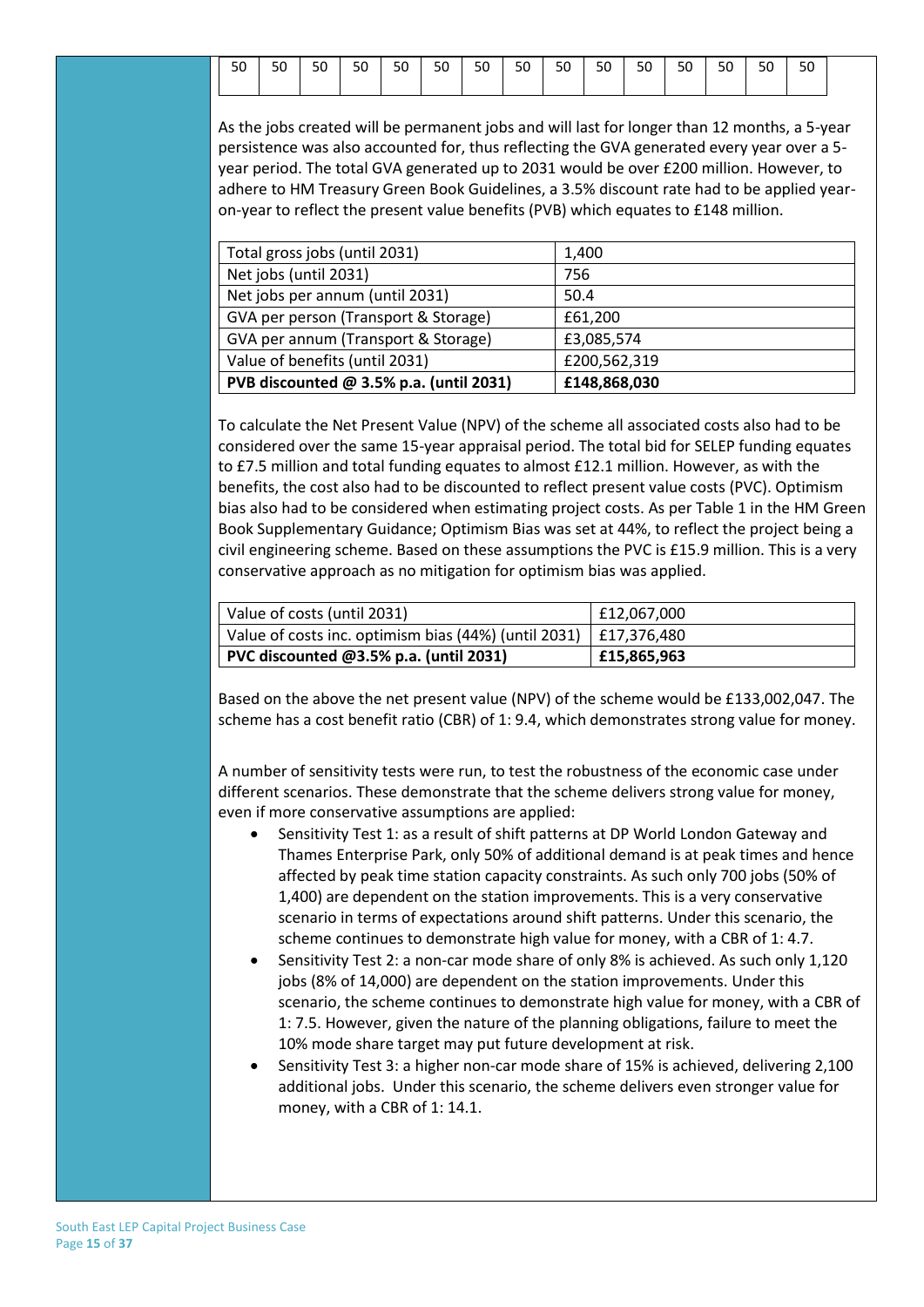|                                         | <b>Sensitivity Test</b>                                                                                                                                                                                                                                                                                                                                                                                                                                                               | <b>PVB</b>                  | <b>PVC</b>                       | <b>NPV</b>       | <b>CBR</b> |
|-----------------------------------------|---------------------------------------------------------------------------------------------------------------------------------------------------------------------------------------------------------------------------------------------------------------------------------------------------------------------------------------------------------------------------------------------------------------------------------------------------------------------------------------|-----------------------------|----------------------------------|------------------|------------|
|                                         | 1. Only 50% of demand at Stanford-le-<br>Hope station is at peak times; dependent<br>jobs are 700.                                                                                                                                                                                                                                                                                                                                                                                    | £74,434,015                 | £15,865,983                      | £58,568,032      | 1:4.7      |
|                                         | 2. Only 8% non-car mode share is<br>achieved: dependent jobs 1,120 rather<br>than 1,400.                                                                                                                                                                                                                                                                                                                                                                                              | £119,094,42<br>4            | £15,865,98<br>3                  | £103,228,44<br>1 | 1:7.5      |
|                                         | 3.15% Mode Share Achieved rather than<br>10%. 2,100 dependant jobs rather than<br>1,400.                                                                                                                                                                                                                                                                                                                                                                                              | £223,302,046                | £15,865,983                      | £207,436,062     | 1:14.1     |
| 3.2.<br><b>Outputs</b>                  | Based on the existing planning consent and information provided by the promoter of the site<br>the scheme will help support over 800,000m <sup>2</sup> of employment floor space.<br>This will lead to 1,400 additional jobs at both DP World London Gateway and Thameside<br>Enterprise Park being supported.                                                                                                                                                                        |                             |                                  |                  |            |
|                                         | Gross Jobs (Direct)<br>Floor space                                                                                                                                                                                                                                                                                                                                                                                                                                                    | Over 800,000 m <sup>2</sup> | $1,400$ (1,200 – LG / 200 – TEP) |                  |            |
|                                         |                                                                                                                                                                                                                                                                                                                                                                                                                                                                                       |                             |                                  |                  |            |
| <b>Wider</b><br>3.3.<br><b>benefits</b> | There are currently two options for the footbridge location that are under review, one<br>serving only rail passengers and the other to include use by the public.<br>The public use option for the proposed station and interchange will include a new footbridge<br>and lift facilities available for public use. This will deliver travel time benefits for commuters,<br>local residents, and people accessing the local school which is in close proximity to the<br>crossing.   |                             |                                  |                  |            |
|                                         | The passenger modelling analysis completed highlighted the current situation caused by the<br>level crossing whereby queues form awaiting trains to clear the area. The wait time at the<br>level crossing can be up to 25 minutes at certain times of day; without intervention this<br>situation is expected to become more severe in future years as a result of an expected<br>increase in freight train movements relating to expanded operations at DP World London<br>Gateway. |                             |                                  |                  |            |
|                                         | The project also supports the Thurrock Council targets for transport modal split with the<br>benefit of encouraging the use of public transport instead of private cars. The wider benefit<br>of this strategy is that it will support sustainable growth reducing the potential for strain and<br>congestion on local roads.                                                                                                                                                         |                             |                                  |                  |            |
| <b>Standards</b><br>3.4.                | The stakeholder requirements include specific targets to ensure that the development is<br>sustainable including the following:<br>Target a BREEAM Excellent rating                                                                                                                                                                                                                                                                                                                   |                             |                                  |                  |            |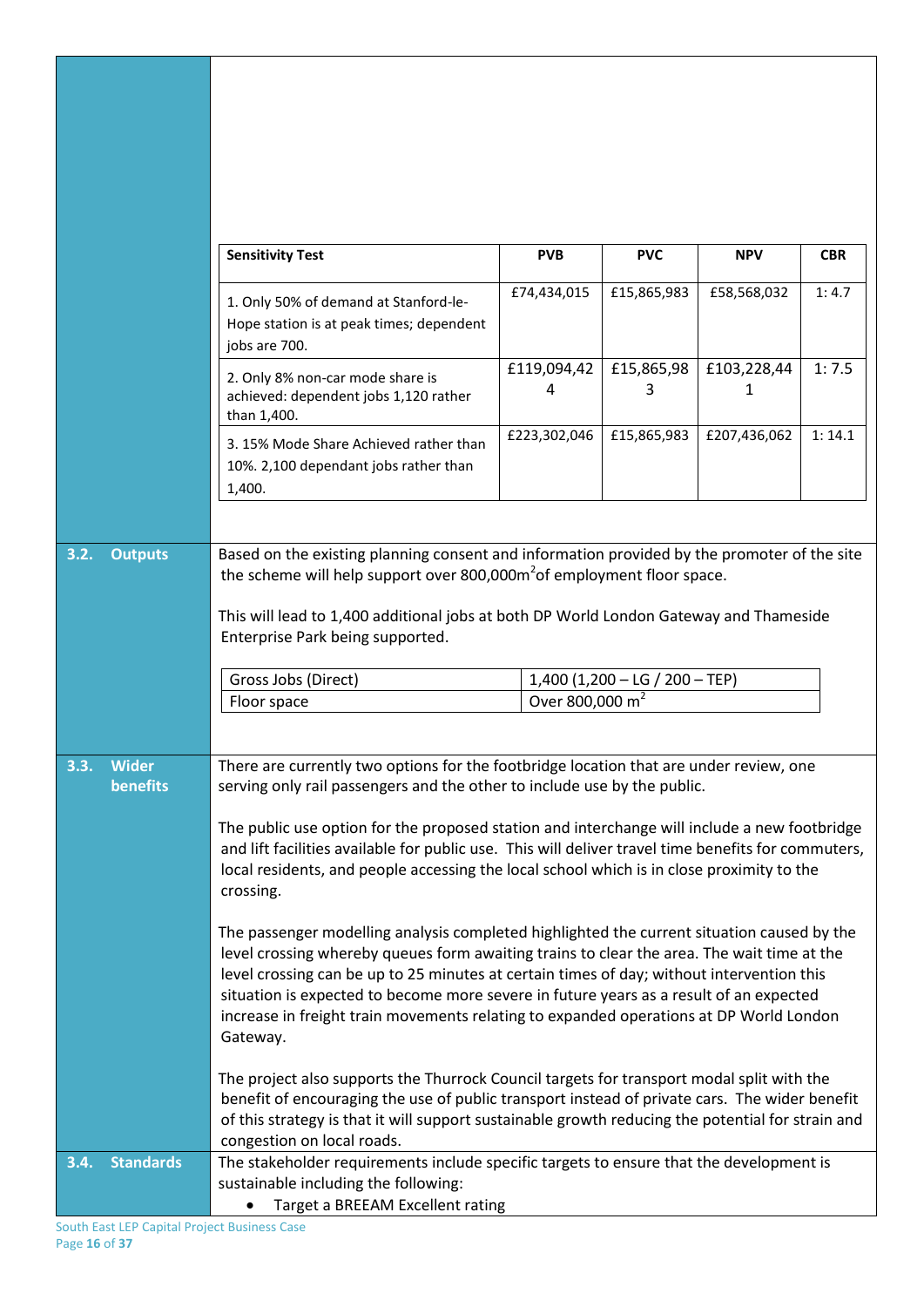|      |                                         | Adopt best practice station design to develop carbon neutral station.<br>$\bullet$<br>Station design should include LED lighting, heat pump, heat recovery, PV (or other<br>$\bullet$<br>onsite power generation), rain water harvesting and be thermal efficient<br>Energy and water costs should be zero (or near zero)<br>$\bullet$<br>The station buildings will be constructed in accordance with the c2c Station Design Guide. |                                                                                                                                                                                                                                                                                                                                                                                                                                                                                                                                                                                                                                                                                                                                                                                                                                                                                                                                                                                                                                                                                                                                                                                                                                                                                                          |  |  |  |  |  |
|------|-----------------------------------------|--------------------------------------------------------------------------------------------------------------------------------------------------------------------------------------------------------------------------------------------------------------------------------------------------------------------------------------------------------------------------------------------------------------------------------------|----------------------------------------------------------------------------------------------------------------------------------------------------------------------------------------------------------------------------------------------------------------------------------------------------------------------------------------------------------------------------------------------------------------------------------------------------------------------------------------------------------------------------------------------------------------------------------------------------------------------------------------------------------------------------------------------------------------------------------------------------------------------------------------------------------------------------------------------------------------------------------------------------------------------------------------------------------------------------------------------------------------------------------------------------------------------------------------------------------------------------------------------------------------------------------------------------------------------------------------------------------------------------------------------------------|--|--|--|--|--|
|      |                                         | Rail Company Standards.                                                                                                                                                                                                                                                                                                                                                                                                              | The station and footbridge design will comply with Railway Group Standards and Network                                                                                                                                                                                                                                                                                                                                                                                                                                                                                                                                                                                                                                                                                                                                                                                                                                                                                                                                                                                                                                                                                                                                                                                                                   |  |  |  |  |  |
| 3.5. | <b>Value for</b><br>money<br>assessment | To demonstrate value for money, a cost benefit ratio (CBR) has been undertaken. The<br>overall CBR for the scheme is 1: 9.4, which shows high value money for SELEP. The cost per<br>job based on the 1,400 jobs supported from DP World London Gateway and Thames<br>Enterprise Park is £8,619. This also suggests high value for money based on HCA Cost Per<br>Job Best Guidance Note benchmarks.                                 |                                                                                                                                                                                                                                                                                                                                                                                                                                                                                                                                                                                                                                                                                                                                                                                                                                                                                                                                                                                                                                                                                                                                                                                                                                                                                                          |  |  |  |  |  |
|      |                                         | Cost Benefit Ratio (CBR)                                                                                                                                                                                                                                                                                                                                                                                                             | 1:9.4                                                                                                                                                                                                                                                                                                                                                                                                                                                                                                                                                                                                                                                                                                                                                                                                                                                                                                                                                                                                                                                                                                                                                                                                                                                                                                    |  |  |  |  |  |
|      |                                         | Value for Money VfM                                                                                                                                                                                                                                                                                                                                                                                                                  | Very High                                                                                                                                                                                                                                                                                                                                                                                                                                                                                                                                                                                                                                                                                                                                                                                                                                                                                                                                                                                                                                                                                                                                                                                                                                                                                                |  |  |  |  |  |
|      |                                         | Cost per job (indirect)                                                                                                                                                                                                                                                                                                                                                                                                              | £8,619 (Low)                                                                                                                                                                                                                                                                                                                                                                                                                                                                                                                                                                                                                                                                                                                                                                                                                                                                                                                                                                                                                                                                                                                                                                                                                                                                                             |  |  |  |  |  |
|      |                                         | <b>SELEP Leverage Ratio</b>                                                                                                                                                                                                                                                                                                                                                                                                          | Ratio: 0.62<br>Equivalent to 62% of all scheme funding)                                                                                                                                                                                                                                                                                                                                                                                                                                                                                                                                                                                                                                                                                                                                                                                                                                                                                                                                                                                                                                                                                                                                                                                                                                                  |  |  |  |  |  |
|      |                                         | even if more conservative assumptions are applied:<br>٠<br>1:4.7.<br>٠<br>money, with a CBR of 1: 14.1.                                                                                                                                                                                                                                                                                                                              | A number of sensitivity tests were run, to test the robustness of the economic case under<br>different scenarios. These demonstrate that the scheme delivers strong value for money,<br>Sensitivity Test 1: as a result of shift patterns at DP World London Gateway and<br>Thames Enterprise Park, only 50% of additional demand is at peak times and hence<br>affected by peak time station capacity constraints. As such only 700 jobs (50% of<br>1,400) are dependent on the station improvements. This is a very conservative<br>scenario in terms of expectations around shift patterns. Under this very conservative<br>scenario, the scheme continues to demonstrate high value for money, with a CBR of<br>Sensitivity Test 2: a non-car mode share of only 8% is achieved. As such only 1,120<br>jobs (8% of 14,000) are dependent on the station improvements. Under this<br>scenario, the scheme continues to demonstrate high value for money, with a CBR of<br>1:7.5. However, given the nature of the planning obligations, failure to meet the<br>10% mode share target may put future development at risk.<br>Sensitivity Test 3: a higher non-car mode share of 15% is achieved, delivering 2,100<br>additional jobs. Under this scenario, the scheme delivers even stronger value for |  |  |  |  |  |
| 3.6. | <b>Options</b><br>assessed              |                                                                                                                                                                                                                                                                                                                                                                                                                                      | As part of the project feasibility assessment, four options were considered as follows:                                                                                                                                                                                                                                                                                                                                                                                                                                                                                                                                                                                                                                                                                                                                                                                                                                                                                                                                                                                                                                                                                                                                                                                                                  |  |  |  |  |  |
|      |                                         | accommodated.                                                                                                                                                                                                                                                                                                                                                                                                                        | 1). Do Nothing Option. No change to the existing situation. Stanford-le-Hope Station<br>would remain as it is with no expansion. The station gate line is already at capacity<br>based on current usage levels; therefore no increase in PM peak time passenger<br>numbers could be accommodated and no interchange facilities can be<br>2). Do Minimum. Improve transport connections between the rail station area and                                                                                                                                                                                                                                                                                                                                                                                                                                                                                                                                                                                                                                                                                                                                                                                                                                                                                 |  |  |  |  |  |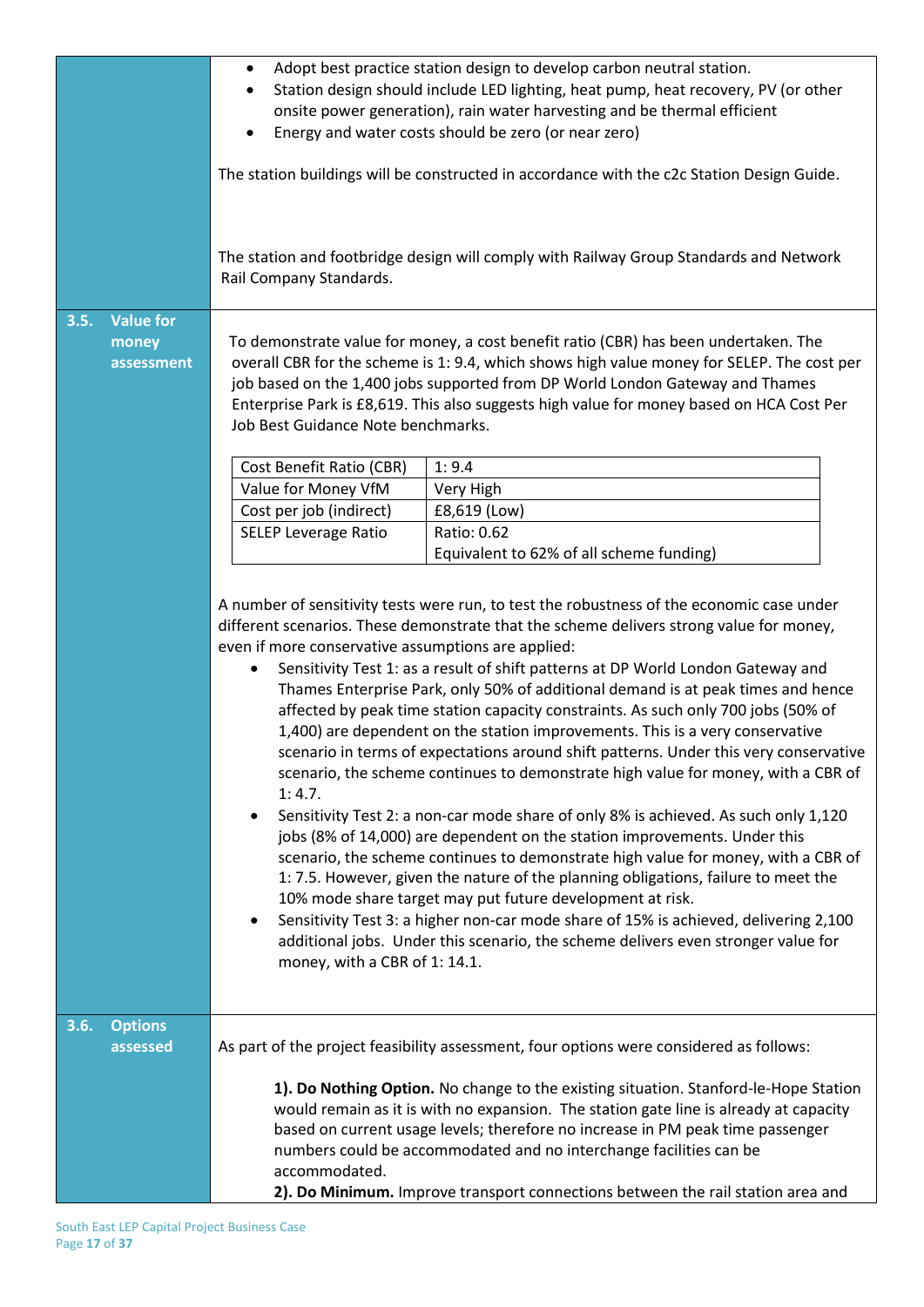DP World London Gateway/Distribution by operating a shuttle bus. A 12m rigid bus cannot stop or turnaround on the existing station forecourt

**3). Do Something.** Improve transport connections between the rail station and DP World London Gateway/Distribution by operating a 12m rigid bus that is able to stop and turnaround on the rail station forecourt. Construct a turnaround suitable for a single 12m rigid bus at the front of the existing station in order to allow this traffic movement

**4). Do Optimum.** New Multimodal Interchange and station buildings as per the scope in section 1.5.

A SWOT analysis was undertaken of each option.

# **1)Do Nothing Option**

# **Strength**

• Zero cost option

# **Weaknesses**

- Provides no additional public transport capacity between the rail station and DP World London Gateway Port and DP World London Gateway Logistics Park
- Provides no solution to the size of the existing rail station and facilities which are not suitable for the projected passenger growth

# **Opportunities (External)**

# **Threats (External)**

- Loss of funding allocated to c2c via NSIP for station redevelopment to meet future demand
- Potential to limit economic development and investment into the area due to poor transport connections and station facilities
- No additional support to housing developments and job creation by DP World London Gateway Port, the DP World London Gateway Logistics Park and indirect supply chain jobs
- Public and stakeholder criticism due to lack of investment to support the growth in jobs, housing and rail passenger demand
- Criticism due to lack of support for modal shift from private car use to public transport

# **2)Do Minimum Option – Introduce shuttle bus service**

# **Strength**

- Low cost option with limited capital expenditure
- Provides immediate public transport passenger capacity via the shuttle bus **Weaknesses** 
	- Existing forecourt would only support a minibus shuttle service
	- Provides no solution to the size of the existing rail station and facilities which are not suitable for the projected passenger growth
	- Limited capacity of shuttle bus alone to cater for the long term passenger projections
	- Responds only to DP World London Gateway Port and DP World London Gateway Logistics Park flows and does not improve taxi, cycle and car interchange for passenger growth created by housing and indirect employment opportunities

# **Opportunities**

- Conserve the environment by supporting the modal shift to public transport
- Limited, compared to full scheme, reduction in the risk of road congestion by supporting the modal shift to public transport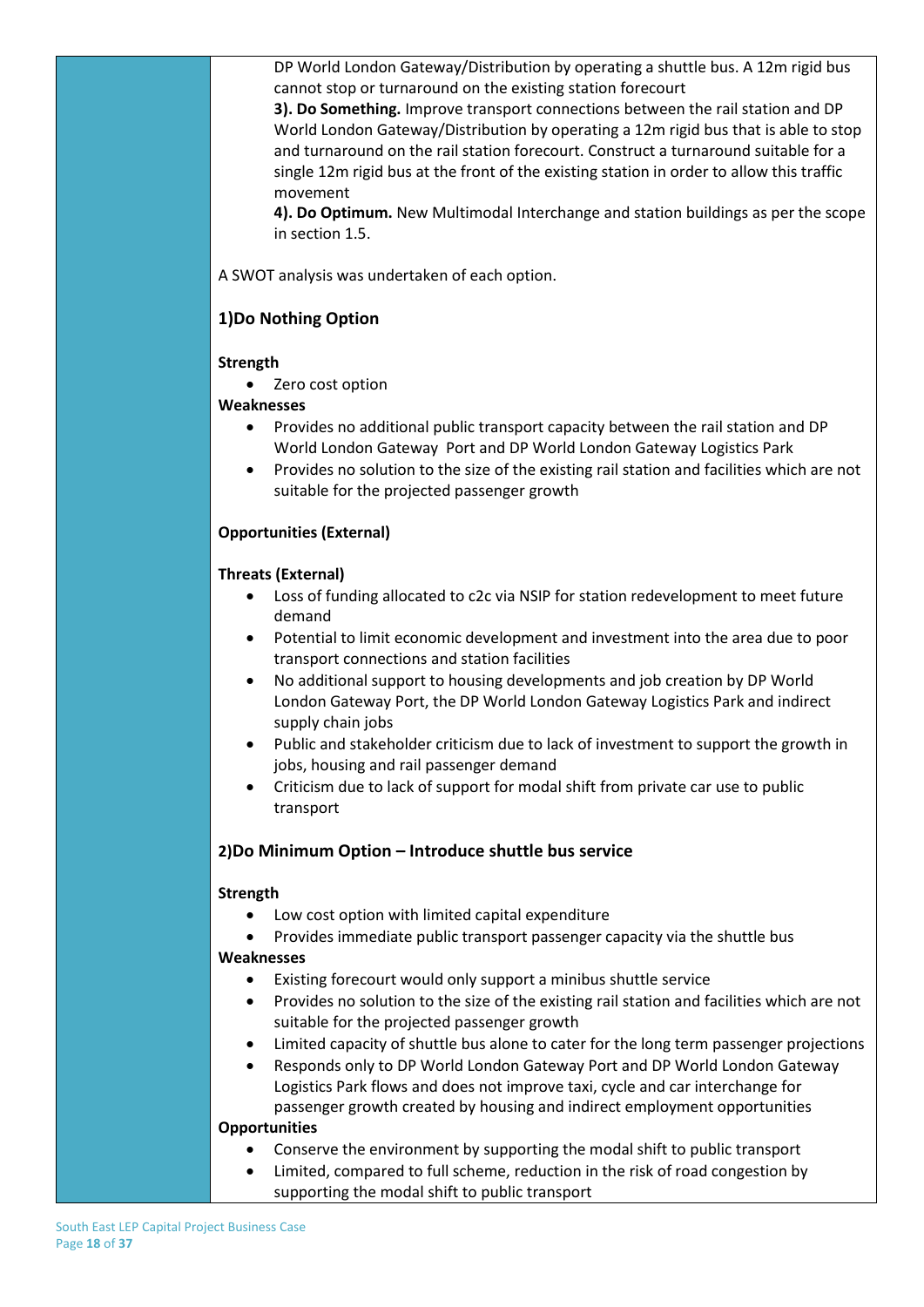#### **Threats**

- Loss of funding allocated to c2c via NSIP for station redevelopment to meet future demand
- Potential to limit economic development and investment into the area due to poor transport connections and station facilities
- No additional support to new housing developments and job creation by DP World London Gateway Port and the DP World London Gateway Logistics Park
- Public and stakeholder criticism due to limited investment to support the growth in jobs, housing and rail passenger demand
- Criticism due to limited support for modal shift from private car use to public transport

# **3)Do Something Option – New Turnaround**

## **Strength**

- Lower cost option than the full scheme as no works proposed to the station building
- Improves interchange by providing a turnaround for a 12m rigid bus with limited drop off facility

## **Weaknesses**

- Provides no solution to the size of the existing station and facilities which are not suitable for the projected passenger growth
- Limited capacity of shuttle bus to cater for the long term passenger projections
- Does not meet stakeholder aspirations as there is no provision for bus parking or waiting. The shuttle bus would block the forecourt and there would be limited free access to car/taxi drop off or other bus services
- Provides limited opportunity for local bus services to stop at the station in the future (depending on demand) due to potential congestion of single lane turnaround .
- Responds only to DP World London Gateway Port/DP World London Gateway Logistics Park flows and does not improve taxi, cycle and car interchange for passenger growth created by housing and indirect employment opportunities
- Project construction works may be disruptive to rail passengers

# **Opportunities**

- Construction project may create temporary local jobs
- Conserve the environment by supporting the modal shift to public transport
- Limited, compared to full scheme, reduction in the risk of road congestion by supporting the modal shift to public transport

### **Threats**

- Loss of funding allocated to c2c via NSIP for station redevelopment to meet future demand
- Potential to limit economic development and investment into the area due to poor transport connections and station facilities
- No additional support to new housing developments and job creation by DP World London Gateway Port and DP World London Gateway Logistics Park.
- Public and stakeholder criticism due to limited investment to support the growth in jobs, housing and rail passenger demand
- Public opposition to planning application in relation to the new transport interchange to the rear of existing residential properties
- Criticism due to limited support for modal shift from private car use to public transport

# **4)Do Optimum Option – Full scheme**

### **Strength**

Provides a new station and facilities suitable for the proposed passenger growth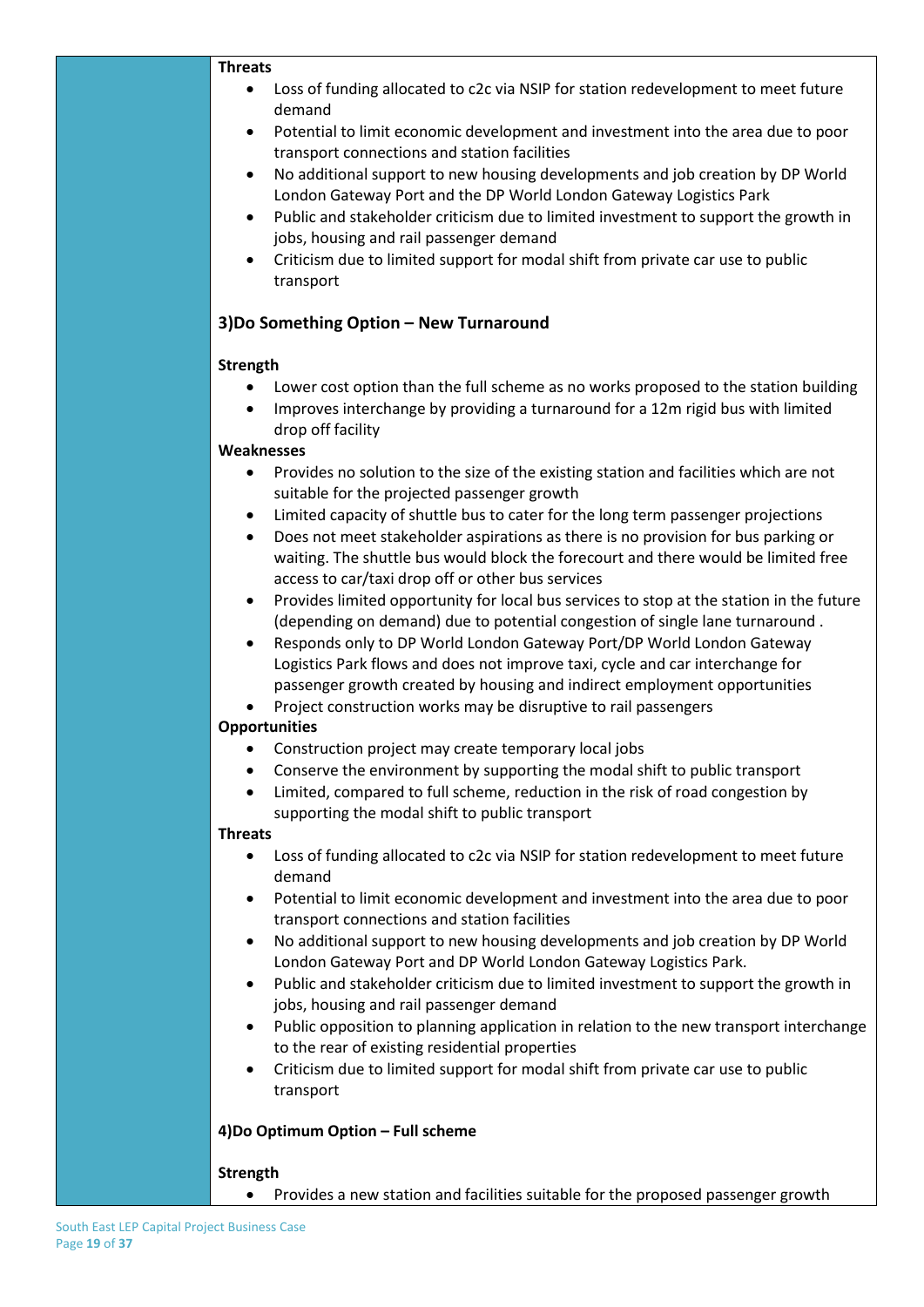|               | NSIP Board have confirmed that funding is secured specific to the Stanford le Hope<br>$\bullet$<br>project                                                                                                                                                                                                                                                              |
|---------------|-------------------------------------------------------------------------------------------------------------------------------------------------------------------------------------------------------------------------------------------------------------------------------------------------------------------------------------------------------------------------|
|               | Creates a new public footbridge and lifts facilitating an alternative route across the<br>rail tracks to the level crossing                                                                                                                                                                                                                                             |
|               | Fully accessible interchange and station facilities provided as part of the scheme<br>$\bullet$<br>Meets stakeholder transport interchange objectives by improving cycle facilities, taxi<br>$\bullet$<br>drop off, private car drop off and bus facilities<br>Provides opportunity for local bus services to stop at the station in the future (up to<br>$\bullet$     |
|               | double decker - depending on demand) as bus parking positions are available<br>Weaknesses                                                                                                                                                                                                                                                                               |
|               | Project construction works may be disruptive to rail passengers                                                                                                                                                                                                                                                                                                         |
|               | <b>Opportunities</b>                                                                                                                                                                                                                                                                                                                                                    |
|               | Public use of the new station footbridge and lifts may reduce travel time for<br>passengers who would otherwise have to wait at the existing level crossing until all<br>trains had cleared. Based on station assessments a significant queue can otherwise<br>develop                                                                                                  |
|               | Supports modal shift from private car use to public transport<br>$\bullet$<br>Conserve the environment by supporting the modal shift to public transport<br>$\bullet$                                                                                                                                                                                                   |
|               | Reduce the risk of road congestion by supporting the modal shift to public transport<br>٠<br>Opportunity to improve passenger safety in relation to vehicle movements at the<br>$\bullet$<br>front of the station by designated walking routes and desire lines                                                                                                         |
|               | Construction project may create temporary local jobs<br><b>Threats</b>                                                                                                                                                                                                                                                                                                  |
|               | Funding has been allocated by NSIP Board to the project but this is subject to the<br>government autumn spending reviews prior to Control Period 6.                                                                                                                                                                                                                     |
|               | Public opposition to planning application in relation to the new transport interchange<br>$\bullet$<br>to the rear of existing residential properties                                                                                                                                                                                                                   |
|               | New footbridge and lifts reliant on Network Rail track possessions and isolation<br>$\bullet$<br>availability                                                                                                                                                                                                                                                           |
|               | <b>Assessment of Options</b>                                                                                                                                                                                                                                                                                                                                            |
|               | Under the do nothing option, the station will not be able to accommodate any additional<br>commuters associated with the DP World London Gateway and Thames Enterprise Park<br>developments given that the station is already at capacity and there are no interchange                                                                                                  |
|               | facilities. The London Gateway Travel plan stipulates that 10% of workers should arrive by<br>non-car modes;                                                                                                                                                                                                                                                            |
|               |                                                                                                                                                                                                                                                                                                                                                                         |
|               |                                                                                                                                                                                                                                                                                                                                                                         |
|               | While the 'Do minimum' and 'Do something' would enable more efficient and effective                                                                                                                                                                                                                                                                                     |
|               | transfer of passengers from the station the employment sites, they would not address station<br>capacity and would not allow the 1,400 additional jobs at DP World London Gateway and<br>Thames Enterprise Park to be accommodated. Hence the GVA benefits attached to these<br>1,400 jobs would not be realised and value for money of the intervention would be weak. |
|               | Only Option 4 (do optimum) would address station capacity and enable the 1,400 additional<br>users to be accommodated delivering a strong economic return and value for money.                                                                                                                                                                                          |
| <b>Scheme</b> | To assess the impacts of the scheme the forecast costs and benefits of the scheme were                                                                                                                                                                                                                                                                                  |
| assessment    | estimated.                                                                                                                                                                                                                                                                                                                                                              |

**3.7.**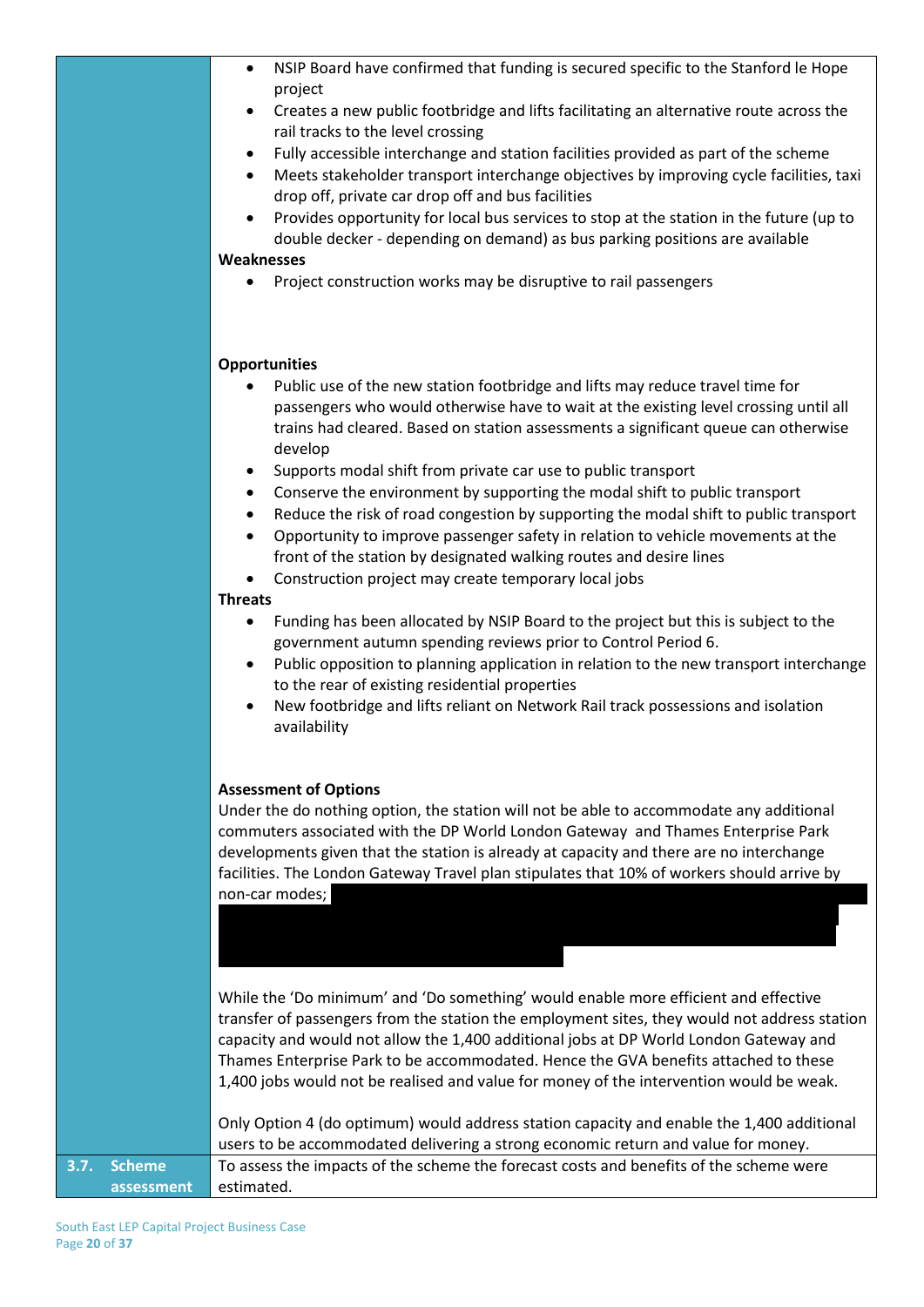The benefits of the scheme were quantified by estimating Gross Value Added (GVA). It was assumed that due to the location and type of land use at DP World London Gateway and Thames Enterprise Park that employment will be most closely linked to Transport and Storage sector. Based on this assumption; GVA per employee for this sector was estimated using Annual Business Survey 2016 data. The average GVA per employee in the transport and storage sector equates to £61,200.

While it has been estimated that 1,400 gross jobs will be supported by SLH, as per HM Treasury Green Book Guidance additionality had to be considered to calculate the number of net jobs supported. Therefore, Leakage, Displacement and Multipliers were applied to the total number of gross jobs. The table below shows which additionality factors were used in estimating the number of net jobs supported by the scheme.

| <b>Additionality Factors</b> |      | <b>Source</b>                                        | <b>Rationale</b>                                                                                                                                                                                                                                                                                                                                                                                        |
|------------------------------|------|------------------------------------------------------|---------------------------------------------------------------------------------------------------------------------------------------------------------------------------------------------------------------------------------------------------------------------------------------------------------------------------------------------------------------------------------------------------------|
| Leakage                      | 50%  | <b>HCA</b><br>Additionality<br>Guide -<br>Table 4.3  | A high leakage factor has been applied. This reflects an<br>expectation that many of the 1,400 additional jobs will go<br>to people living outside the SELEP area, given the fact that<br>there is limited capacity within the local Thurrock labour<br>market, and that the fact that Stanford-le-Hope station<br>provides strong connectivity to areas outside the LEP area<br>(particularly London). |
| <b>Displacement</b>          | 25%  | <b>HCA</b><br>Additionality<br>Guide -<br>Table 4.8  | A low displacement factor has been applied. This reflects<br>the expectation that while there may be some<br>displacement effects within the SELEP area, these are likely<br>to be relatively low, given the relatively specialised nature<br>of jobs being considered.                                                                                                                                 |
| <b>Multiplier</b>            | 1.44 | <b>HCA</b><br>Additionality<br>Guide -<br>Table 4.12 | A regional level multiplier for B2 / B8 uses has been<br>applied, given the expectation that many of the jobs<br>created are expected to be industrial in nature.                                                                                                                                                                                                                                       |

Based on the above the total net jobs supported by the scheme will be 756. It has been assumed that the total number of jobs will be split evenly over 15 years until 2031. This equates to 50.4 jobs being supported every year. As the jobs created will be permanent jobs and will last for longer than 12 months, a 5-year persistence was also accounted for to reflect the GVA generated over a 5-year period.

Therefore, the total GVA generated up to 2031 would be close to £231 million. However, to adhere to HM Treasury Green Book Guidelines, a 3.5% discount rate had to be applied yearon-year to reflect the present value benefits (PVB). Once the discount rate has been included the PVB was reduced to £148 million.

To calculate the total value of the scheme all associated costs also had to be considered over the same 15-year period. The total bid for SELEP funding equates to £7.5 million and total funding overall equates to almost £12.1 million. However, as with the benefits, the cost also had to be discounted to reflect present value costs (PVC). An optimism bias also needs to be considered when estimating project costs. As per Table 1 in the HM Green Book Supplementary Guidance; Optimism Bias was set at 44%, to reflect the project being a civil engineering scheme. Based on these assumptions the PVC is £15.9 million.

Based on the above the net present value (NPV) of the scheme would be £133,002,047. The scheme has a cost benefit ratio (CBR) of 1: 9.4, which demonstrates high value for money.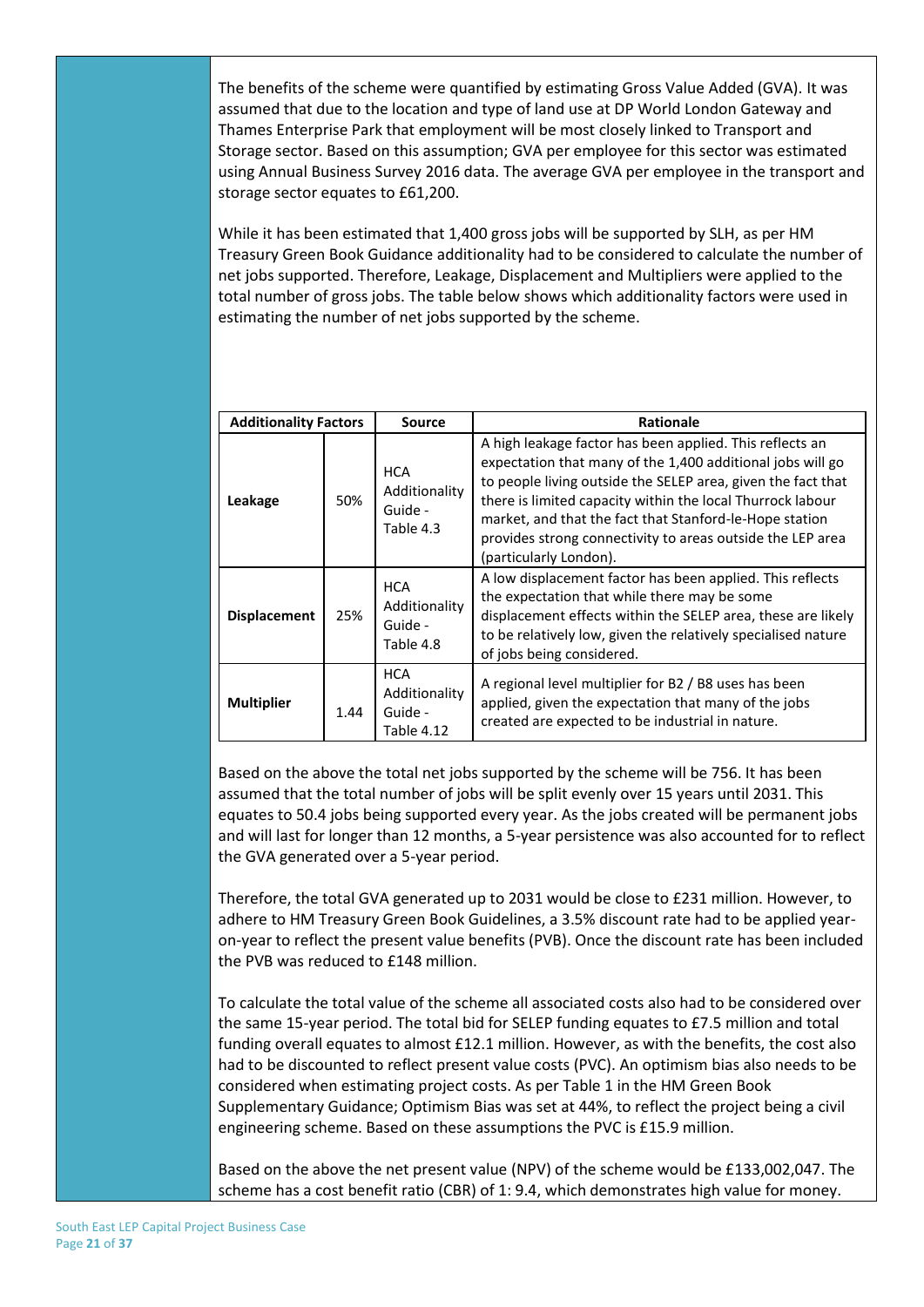A number of sensitivity tests were run, to test the robustness of the economic case under different scenarios. These demonstrate that the scheme delivers strong value for money, even if more conservative assumptions are applied:

- Sensitivity Test 1: as a result of shift patterns at DP World London Gateway and Thames Enterprise Park, only 50% of additional demand is at peak times and hence affected by peak time station capacity constraints. As such only 700 jobs (50% of 1,400) are dependent on the station improvements. This is a very conservative scenario in terms of expectations around shift patterns. Under this conservative scenario, the scheme continues to demonstrate high value for money, with a CBR of 1: 4.7.
- Sensitivity Test 2: a non-car mode share of only 8% is achieved. As such only 1,120 jobs (8% of 14,000) are dependent on the station improvements. Under this scenario, the scheme continues to demonstrate high value for money, with a CBR of 1: 7.5. However, given the nature of the planning obligations, failure to meet the 10% mode share target may put future development at risk.
- Sensitivity Test 3: a higher non-car mode share of 15% is achieved, delivering 2,100 additional jobs. Under this scenario, the scheme delivers even stronger value for money, with a CBR of 1: 14.1.

| <b>Sensitivity Test</b>                                                                            | <b>PVB</b>       | <b>PVC</b>      | <b>NPV</b>   | <b>CBR</b> |
|----------------------------------------------------------------------------------------------------|------------------|-----------------|--------------|------------|
|                                                                                                    |                  |                 |              |            |
| 1. Only 50% of demand at Stanford-le-<br>Hope station is at peak times; dependent<br>jobs are 700. | £74,434,015      | £15,865,983     | £58,568,032  | 1:4.7      |
| 2. Only 8% non-car mode share is<br>achieved: dependant jobs 1,120 rather<br>than 1,400.           | £119,094,42<br>4 | £15,865,98<br>З | £103,228,44  | 1:7.5      |
| 3.15% Mode Share Achieved rather than<br>10%. 2,100 dependant jobs rather than<br>1,400.           | £223,302,046     | £15,865,983     | £207,436,062 | 1:14.1     |

### **3.8. Transport KPIs – NOT APPLICABLE**

| Key performance   | Unit | AM Peak - Weekday | <b>PM Peak - Weekday</b> | Interpeak - Weekday |
|-------------------|------|-------------------|--------------------------|---------------------|
| indicators        |      |                   |                          |                     |
| Congestion relief |      |                   |                          |                     |
| road schemes      |      |                   |                          |                     |
| Congestion relief |      |                   |                          |                     |
| through public    |      |                   |                          |                     |
| transport, demand |      |                   |                          |                     |
| management and    |      |                   |                          |                     |
| others            |      |                   |                          |                     |
| Access to         |      |                   |                          |                     |
| development site  |      |                   |                          |                     |
| schemes           |      |                   |                          |                     |
| Structural        |      |                   |                          |                     |
| maintenance       |      |                   |                          |                     |
| schemes           |      |                   |                          |                     |
|                   |      |                   |                          |                     |

**3.9. Assumptio** *List all assumptions made for transport modelling and approach. WebTAG sets out assumptions*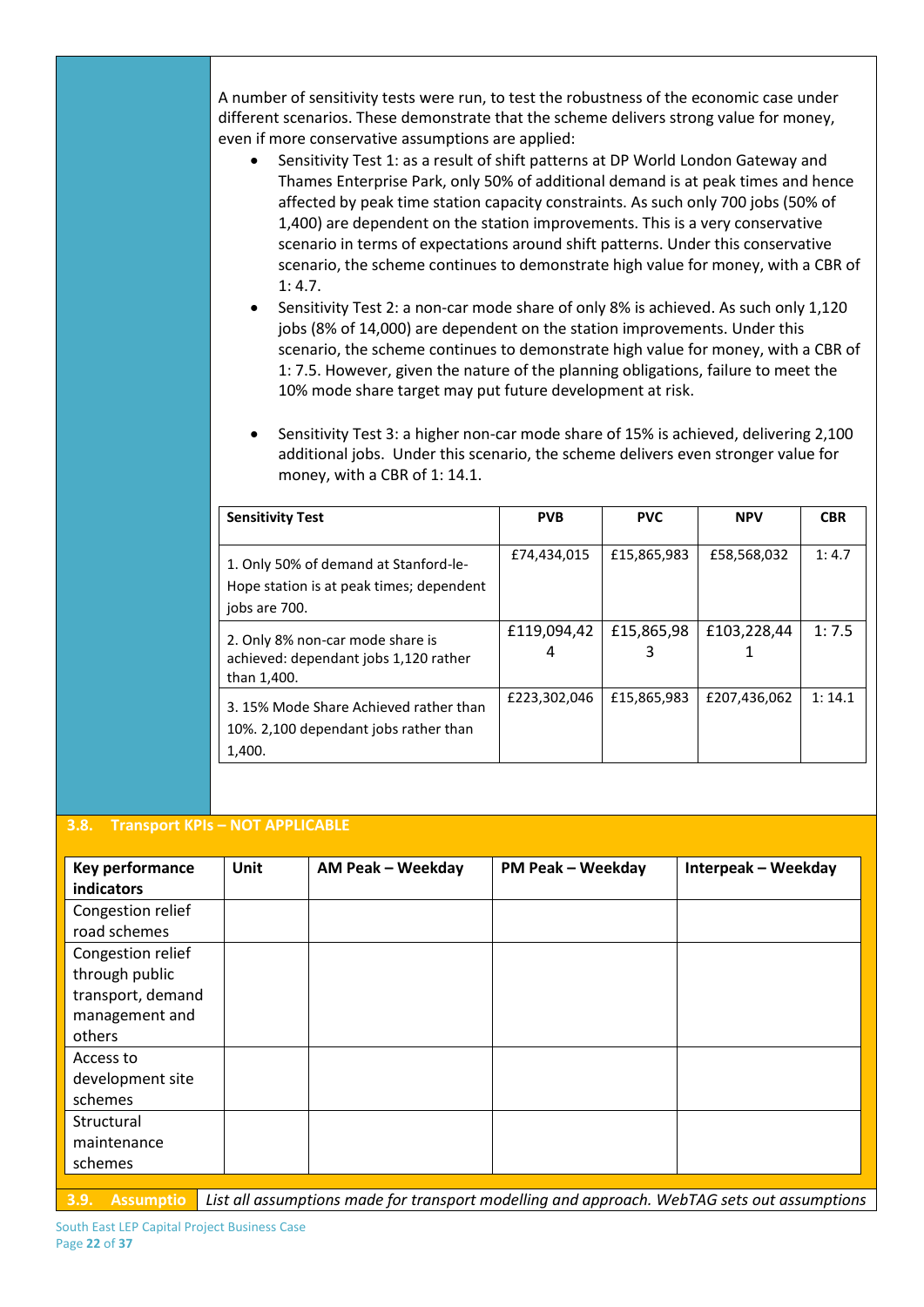| ns                                | that should be used in the conduct of transport studies.                                                         |
|-----------------------------------|------------------------------------------------------------------------------------------------------------------|
|                                   | In addition, please list any further assumptions supporting the analysis.                                        |
| 3.10. Sensitivity<br><b>tests</b> | Set out your sensitivity tests considering risks, uncertainties and sensitivities associated with the<br>project |

#### **3.11. Appraisal summary**

#### *Provide positive and negative impacts of the scheme in the table below. Please adhere to WebTAG guidance.*

| <b>Category of impact</b> | Impacts typically<br>monetised                                                     | Impacts that can be<br>monetised          | <b>Impacts currently normally</b><br>monetised  |
|---------------------------|------------------------------------------------------------------------------------|-------------------------------------------|-------------------------------------------------|
| Economy                   | <b>Business users and</b><br>providers                                             | Reliability regeneration<br>Wider impacts | Townscape heritage                              |
| Environment               | Noise; Air Quality<br><b>Greenhouse Gas</b>                                        | Landscape                                 | <b>Biodiversity Water</b><br>Security Access to |
| Social                    | Commuting and other users<br>Accidents<br>Physical activity and journey<br>quality | Reliability option and non-<br>use values | Services Affordability<br>Severance             |
| Public accounts           | Cost to broad transport<br>budget<br>Indirect tax                                  |                                           |                                                 |

## **3.12. Transport value for money statement –** *See guidance*

|                       | Present values in 2010 prices and values |
|-----------------------|------------------------------------------|
| <b>PVB</b>            |                                          |
| <b>PVC</b>            |                                          |
| $NPV = PVB - PVC$     |                                          |
| Initial BCR = PVB/PVC |                                          |

#### **3.13. Value for money summary -** *worked example*

*Please identify the category of VfM based on Benefit Cost Ratio (BCR) of the scheme using monetised impacts in line with WebTAG guidance.* 

- *I) Construct 'adjusted' BCR*
- *II) Take into account all impacts that could not be monetised*

- 
- 
- 
- 
-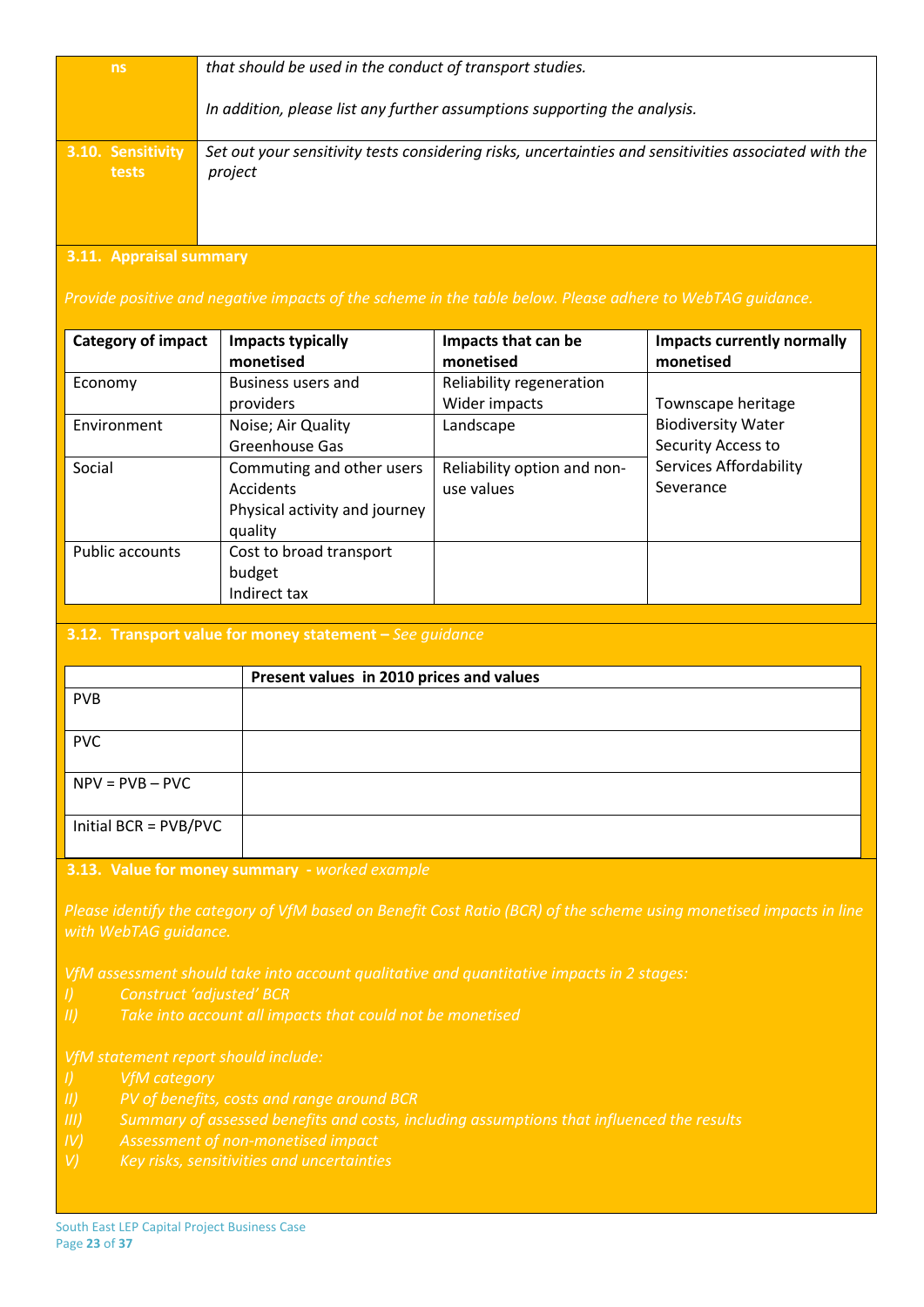|                     | Assessment             | <b>Detail</b>                                                   |
|---------------------|------------------------|-----------------------------------------------------------------|
| Initial BCR         | $1.5$ (BCR)            | Estimated using WebTAG guidance                                 |
| <b>Adjusted BCR</b> | $1.9$ (BCR)            | Includes estimates for reliability impacts                      |
| Qualitative         | Largely beneficial     | There is strong evident of impacts relating to severance and    |
| Assessment          |                        | security benefits                                               |
| Key risks,          | Risks reflected in VfM | Cost estimates are not final. Higher optimism bias rate applied |
| sensitivities       | conclusion             | to account for uncertainty in cost estimates                    |
| VfM category        | Medium/high            | Qualitative assessment suggests BCR may be high.                |
|                     |                        | Medium/high value for money is judged appropriate as it is      |
|                     |                        | not possible to distinguish between the two categories with     |
|                     |                        | any certainty.                                                  |
|                     |                        |                                                                 |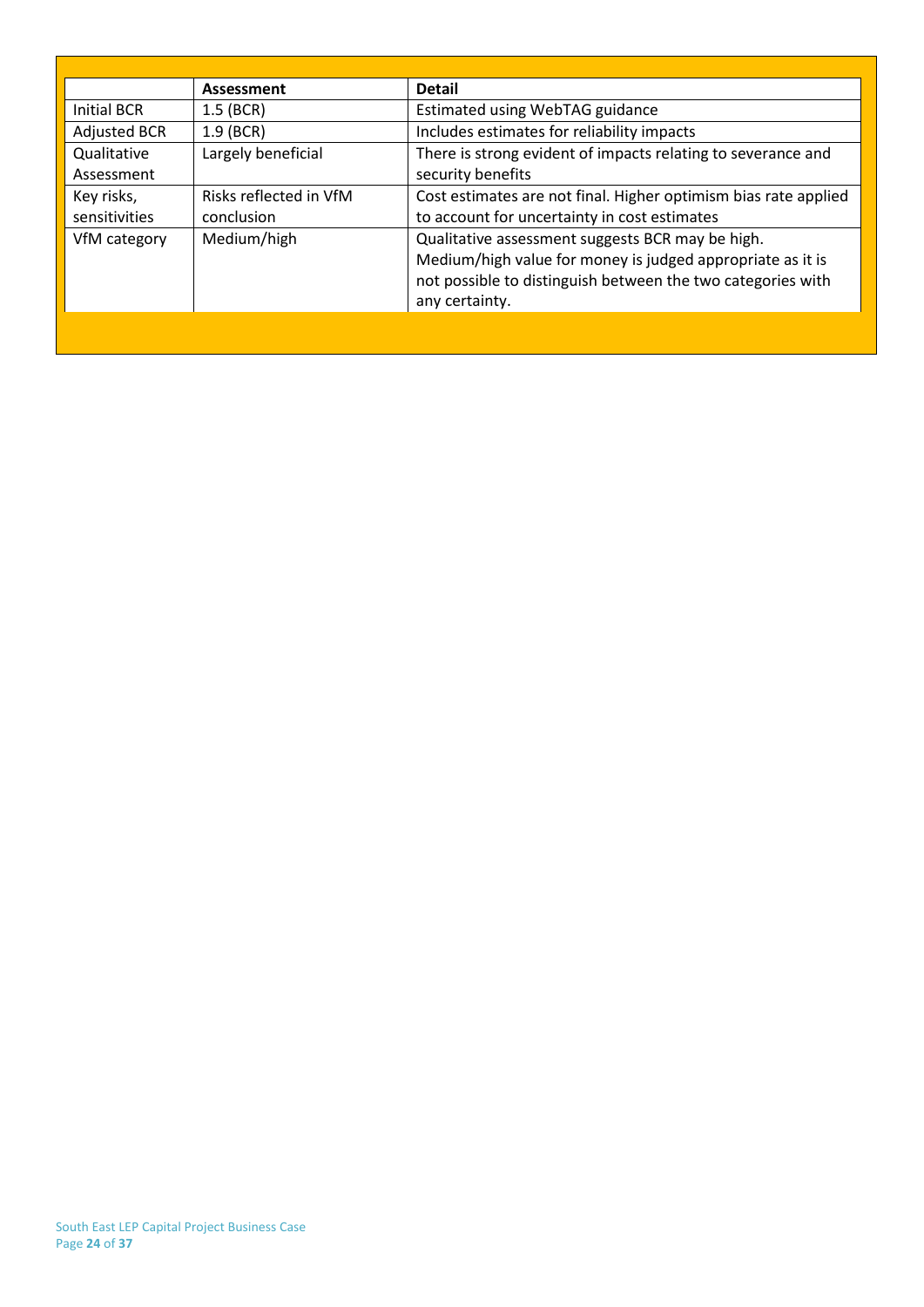# **4. COMMERCIAL CASE**

*The commercial case determines whether the scheme is commercially viable. It presents evidence on risk allocation and transfer, contract timescales, implementation timescales and details of the capability and skills of the team delivering the project.*

| 4.1.<br><b>Procurement</b>                | A number of procurement routes were considered, however Cambridgeshire Council<br>had recently undertaken a procurement process to develop a framework to be used<br>by various local authorities to procure highways and infrastructure projects. Upon<br>review of the appointed framework contractors it was clear that numerous<br>organisations had significant rail infrastructure experience that would be applicable<br>to the project.<br>Undertaking a stand alone procurement route was not considered to be efficient in<br>terms of the programme or cost, based on the framework that Thurrock Council<br>already had access to.<br>The project design and build contractor has been procured using the Eastern<br>Highways Alliance (EHA) Framework Contract. Tenders were invited from framework<br>contractors with relevant experience of delivering projects in the rail environment.<br>Contractor experience was tested at procurement in terms of the following key<br>questions:<br>Outline your understanding and experience of railway industry regulations<br>$\bullet$<br>and procedures providing details of your approach to ensuring compliance to<br>industry standards and design guidance<br>Provide single page case studies of three contracts that your company has<br>$\bullet$<br>undertaken within the last five years for the provision of similar or same<br>value and complexity as required under this mini competition. At least one of<br>these case studies should demonstrate capability to deliver new footbridges<br>with lifts working under a Network Rail Asset Protection Agreement (APA).<br>Demonstrate your understanding of the key risks associated with this project.<br>٠<br>For each please provide a description, an indication of the potential severity<br>and description of the measures that could be put in place to mitigate the<br>risk or manage it if it occurred.<br>The project has been let as a NEC 3 Engineering and Construction Contract (ECC)<br>Main Option C - Target with Activity Schedule including Early Contractor Involvement<br>(ECI). Thurrock Council (TC) is the Contracting Body and Morgan Sindall is the<br>Supplier.<br>The first stage is for Morgan Sindall to provide pre-construction design services to<br>develop the recommended feasibility design option and to propose a Target Price for<br>Stage 2. Stage 2 is for the detailed design and construction of the developed design<br>to the agreed Target Price established under Stage 1. |
|-------------------------------------------|------------------------------------------------------------------------------------------------------------------------------------------------------------------------------------------------------------------------------------------------------------------------------------------------------------------------------------------------------------------------------------------------------------------------------------------------------------------------------------------------------------------------------------------------------------------------------------------------------------------------------------------------------------------------------------------------------------------------------------------------------------------------------------------------------------------------------------------------------------------------------------------------------------------------------------------------------------------------------------------------------------------------------------------------------------------------------------------------------------------------------------------------------------------------------------------------------------------------------------------------------------------------------------------------------------------------------------------------------------------------------------------------------------------------------------------------------------------------------------------------------------------------------------------------------------------------------------------------------------------------------------------------------------------------------------------------------------------------------------------------------------------------------------------------------------------------------------------------------------------------------------------------------------------------------------------------------------------------------------------------------------------------------------------------------------------------------------------------------------------------------------------------------------------------------------------------------------------------------------------------------------------------------------------------------------------------------------------------------------------------------------------------------------------------------------------------------------------------------------------------------------------------------------------------------|
| <b>Commercial</b><br>4.2.<br>dependencies | The commercial dependencies of the scheme to trigger funding drawdown cover two<br>key areas.<br>The first area relates to the funding applications. The project is dependent on third<br>party funding which includes NSIP in CP6. The validation of the existing funding<br>allocation is key to the final scheme delivery.                                                                                                                                                                                                                                                                                                                                                                                                                                                                                                                                                                                                                                                                                                                                                                                                                                                                                                                                                                                                                                                                                                                                                                                                                                                                                                                                                                                                                                                                                                                                                                                                                                                                                                                                                                                                                                                                                                                                                                                                                                                                                                                                                                                                                        |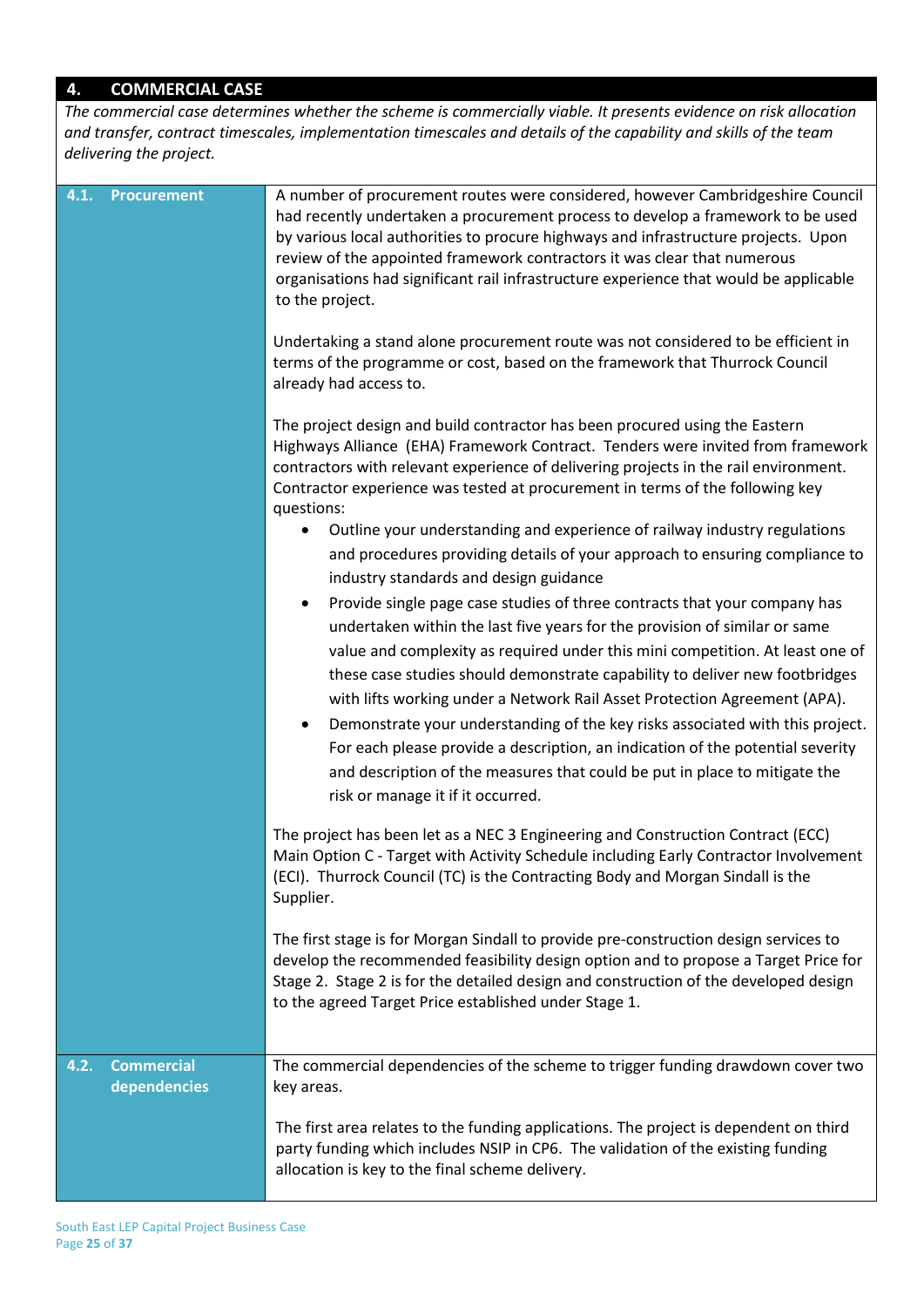|      |                                                     | The full funding triggers are also reliant on securing consents. These include<br>Network Rail technical assurance for the new footbridge and importantly Planning<br>Permission.                                                                                                                                                                                                                                                                                                                                                                                                                                                                                                                                                                                                                                                                                                                                                                                                                                                                                                                                                                                                                                                                                                                                                                                                                                                                                                                                                                                                                                                                                                                                     |
|------|-----------------------------------------------------|-----------------------------------------------------------------------------------------------------------------------------------------------------------------------------------------------------------------------------------------------------------------------------------------------------------------------------------------------------------------------------------------------------------------------------------------------------------------------------------------------------------------------------------------------------------------------------------------------------------------------------------------------------------------------------------------------------------------------------------------------------------------------------------------------------------------------------------------------------------------------------------------------------------------------------------------------------------------------------------------------------------------------------------------------------------------------------------------------------------------------------------------------------------------------------------------------------------------------------------------------------------------------------------------------------------------------------------------------------------------------------------------------------------------------------------------------------------------------------------------------------------------------------------------------------------------------------------------------------------------------------------------------------------------------------------------------------------------------|
| 4.3. | <b>Commercial</b><br>sustainability                 | The proposed new station and transport interchange will be constructed within the<br>c2c lease area and Network Rail land. Upon completion the facilities will be<br>transferred to c2c in order to operate and maintain for the length of the current<br>franchise at zero cost to other stakeholders. c2c will be responsible for asset<br>management of the deliverables as part of their existing national rail franchise<br>agreement. This will transfer at the end of the existing franchise.                                                                                                                                                                                                                                                                                                                                                                                                                                                                                                                                                                                                                                                                                                                                                                                                                                                                                                                                                                                                                                                                                                                                                                                                                  |
| 4.4. | <b>Compatibility with</b><br><b>State Aid rules</b> | The funding for this scheme does not constitute state aid.                                                                                                                                                                                                                                                                                                                                                                                                                                                                                                                                                                                                                                                                                                                                                                                                                                                                                                                                                                                                                                                                                                                                                                                                                                                                                                                                                                                                                                                                                                                                                                                                                                                            |
| 4.5. | <b>Commercial viability</b>                         | The commercial viability of the scheme has been determined by considering:<br>The type of contract and acceptability to the market<br>Key contractual terms in terms of risk transfer<br>The sustainability of cost estimates.<br>Contract - The project has been let as a NEC 3 Engineering and Construction Contract<br>(ECC) Main Option C - Target with Activity Schedule including Early Contractor<br>Involvement (ECI). This is a standard and widely utilised contract within the industry<br>for these types of projects. The procurement of the design and build contractor has<br>already been completed and secured market interest. The associated future<br>timescales for stage 2 are highlighted in the project plan.<br>Risk transfer - The risk allocation was considered at the beginning of the project and<br>it was decided to appoint a design and build contractor with Early Contractor<br>Involvement (ECI). This route allows the contractor to be involved with the project at<br>an early stage and assist with buildability during design. The design process has been<br>utilised to reduce risk at an early stage. The design and build procurement route<br>further transfers risk to the contractor from the instructing client.<br>Cost - The project budget has been reviewed in detail during feasibility and more<br>recently by Morgan Sindall (D&B Contractor). Potential cost overruns will be covered<br>by Thurrock Council. Thurrock Council are the lead applicant. A costed risk register<br>has been developed to verify the level of contingency proposed to be allocated for<br>the project.<br>A letter from the Council's S151 Officer can be found at Appendix H. |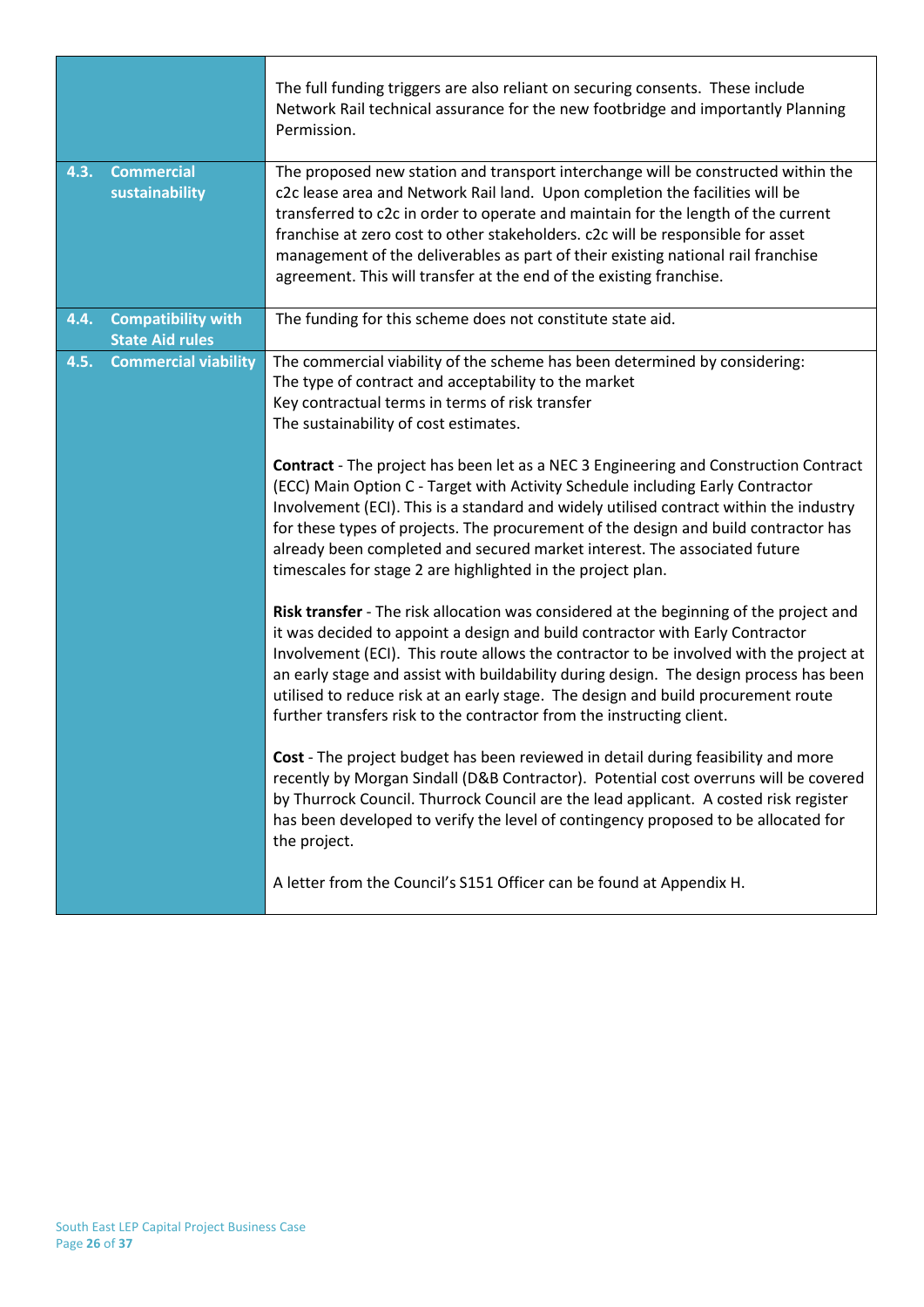| 5.   | <b>FINANCIAL CASE</b>                                   |                                                                                                                                                                                                                                                                                                                                                                                                                                                     |
|------|---------------------------------------------------------|-----------------------------------------------------------------------------------------------------------------------------------------------------------------------------------------------------------------------------------------------------------------------------------------------------------------------------------------------------------------------------------------------------------------------------------------------------|
|      |                                                         | To be completed in conjunction with the spreadsheet in Part B                                                                                                                                                                                                                                                                                                                                                                                       |
| 5.1. | <b>Total project cost</b><br>and basis for<br>estimates | The total project cost is estimated at £12.05m. The estimate was produced at<br>feasibility stage by external consultants and has subsequently been verified by the<br>Morgan Sindall (D&B Contractor) Stage 1 fee and Stage 2 initial estimate of                                                                                                                                                                                                  |
|      |                                                         | construction costs. As part of the Stage 1 appointment, Morgan Sindall are<br>currently undertaking further design and investigation in order to reduce the<br>potential scheme risks.                                                                                                                                                                                                                                                              |
| 5.2. | <b>Total SELEP funding</b><br>request                   | The proposed SELEP funding request is for a £7.5m capital grant.                                                                                                                                                                                                                                                                                                                                                                                    |
| 5.3. | <b>Other sources of</b><br>funding                      | The remaining funding for the project is to be drawn from a number of sources:                                                                                                                                                                                                                                                                                                                                                                      |
|      |                                                         | c2c made a successful bid to the NSIP Board for a £2.85m allocation to the Stanford-<br>le-Hope scheme. NSIP have guaranteed the £0.85M in CP5. The remaining funding is<br>allocated for CP6 (2019) though at the moment cannot be guaranteed. ALL CP6<br>funding will be applied for in Autumn next year as part of the rail industry<br>submission for funding. The c2c/NR contribution is contingent on the availability of<br>the £7.5m SELEP. |
|      |                                                         | DP World London Gateway funding is guaranteed and this contribution totals £550k.<br>This forms part of the S106 agreement for the London Gateway development.                                                                                                                                                                                                                                                                                      |
|      |                                                         | Thurrock Borough Council funding, from other secured developer S106 agreements,<br>is guaranteed and this totals £1.15m.                                                                                                                                                                                                                                                                                                                            |
|      |                                                         | The funding identified covers the full project costs and contingency. However it<br>should be noted that the cash flow forecast for costs and funding do not match.<br>Partners are petitioning the NSIP Board to bring forward the CP6 contribution to CP5<br>in order to align with project expenditure.                                                                                                                                          |
|      |                                                         |                                                                                                                                                                                                                                                                                                                                                                                                                                                     |
|      |                                                         |                                                                                                                                                                                                                                                                                                                                                                                                                                                     |
|      |                                                         |                                                                                                                                                                                                                                                                                                                                                                                                                                                     |
|      |                                                         |                                                                                                                                                                                                                                                                                                                                                                                                                                                     |
|      |                                                         |                                                                                                                                                                                                                                                                                                                                                                                                                                                     |
|      |                                                         |                                                                                                                                                                                                                                                                                                                                                                                                                                                     |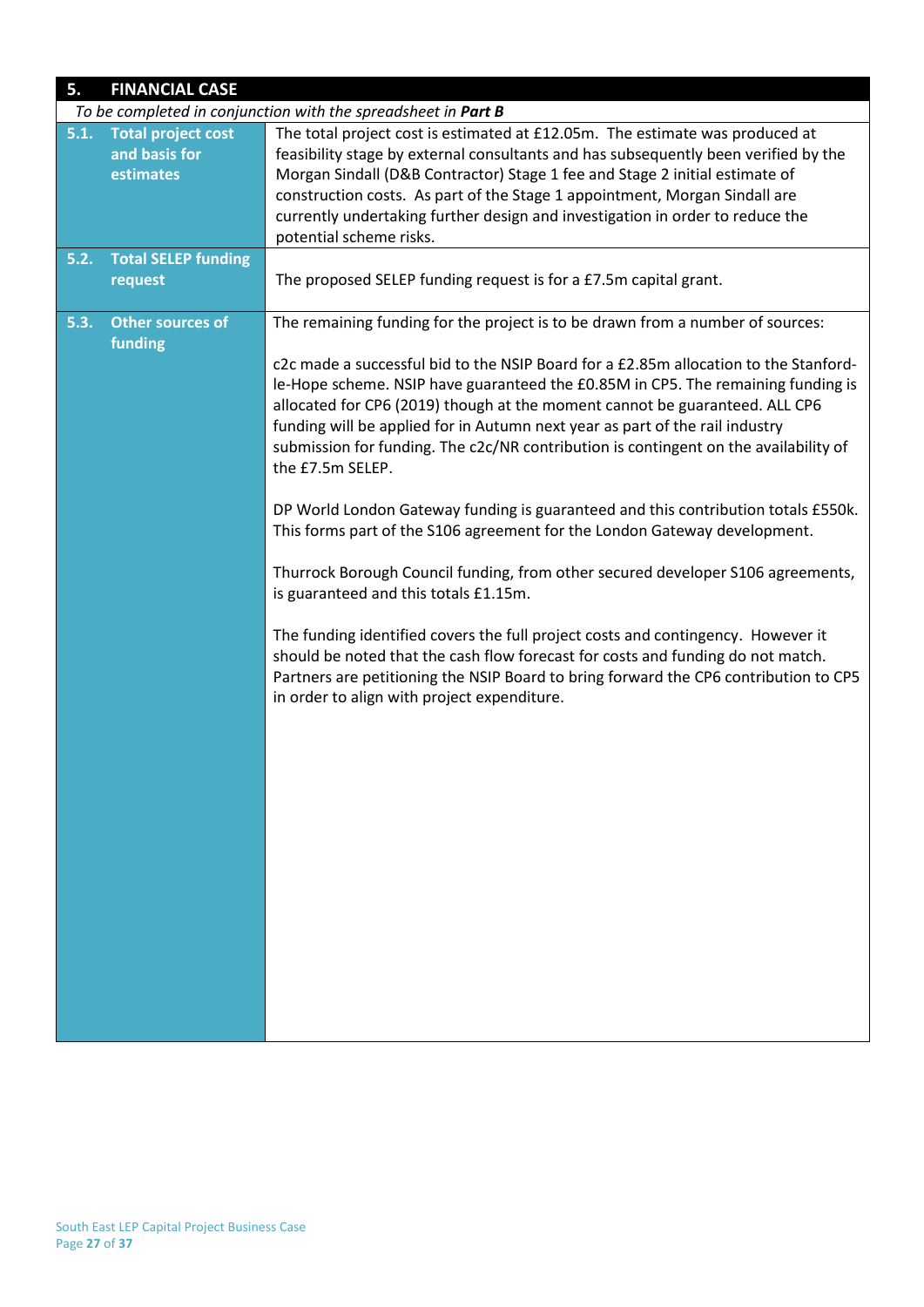| (fm)                                                                    |                  | 16/17 | 17/18        | 18/19 | 19/20 | 20/21 | <b>Total</b> |
|-------------------------------------------------------------------------|------------------|-------|--------------|-------|-------|-------|--------------|
| Source of funding - List here the amount of funding sought              |                  |       |              |       |       |       |              |
| <b>SELEP</b> request                                                    |                  | 1.0   | 2.5          | 4.0   |       |       | 7.50         |
| <b>Thurrock Council</b>                                                 |                  |       |              |       |       |       |              |
| contribution                                                            |                  | 0.55  | 0.30         | 0.30  |       |       | 1.15         |
| (applicant)                                                             |                  |       |              |       |       |       |              |
| <b>Third party Cont</b>                                                 |                  |       |              |       |       |       |              |
| DP World London                                                         |                  |       | 0.55         |       |       |       | 0.55         |
| Gateway                                                                 |                  | 0.85  |              |       | 2.0   |       | 2.85         |
| c2c                                                                     |                  |       |              |       |       |       |              |
| Borrowing                                                               |                  |       |              |       |       |       | $\mathbf 0$  |
| Local contribution                                                      |                  |       |              |       |       |       |              |
| total (leverage)                                                        |                  |       |              |       |       |       | $\mathbf 0$  |
| <b>Total</b>                                                            |                  | 2.40  | 3.35         | 4.30  | 2.00  |       | 12.05        |
|                                                                         |                  |       |              |       |       |       |              |
| (fm)                                                                    | Cost<br>estimate | 16/17 | 17/18        | 18/19 | 19/20 | 20/21 | <b>Total</b> |
| Costs - List here the elements of gross costs, excluding optimism bias. | status           |       |              |       |       |       |              |
| Procurement                                                             |                  | 0.03  |              |       |       |       | 0.03         |
| Feasibility                                                             |                  |       |              |       |       |       |              |
| <b>Detailed Design</b>                                                  |                  | 0.45  | 0.75         |       |       |       | 1.20         |
|                                                                         |                  | 0.11  | 0.12         | 0.18  | 0.01  |       | 0.42         |
| Management<br>Construction                                              |                  |       |              | 5.19  | 0.22  |       | 8.87         |
|                                                                         |                  | 0.05  | 3.46<br>0.36 | 0.53  |       |       |              |
| Contingency<br><b>Other Cost</b>                                        |                  |       |              |       |       |       | 0.94         |
| Elements                                                                |                  | 0.06  | 0.27         | 0.22  | 0.04  |       | 0.59         |
| <b>Total</b>                                                            |                  | 0.70  | 4.96         | 6.12  | 0.27  |       | 12.05        |
| <b>VAT</b>                                                              |                  | 0.14  | 0.99         | 1.22  | 0.05  |       | 2.41         |
|                                                                         |                  |       |              |       |       |       | 14.46        |
| <b>Total incl VAT</b>                                                   |                  | 0.84  | 5.95         | 7.35  | 0.32  |       |              |

**5.5. Viability: How secure are the** 

*Please provide evidence of the security of the specified third party contributions*

| external sources of<br>funding? | <b>Type</b> | Source                                | How secure?                                                                                                     | When will the<br>money be<br>available?                                 |
|---------------------------------|-------------|---------------------------------------|-----------------------------------------------------------------------------------------------------------------|-------------------------------------------------------------------------|
|                                 | Public      | <b>SELEP</b><br>(This<br>Application) | Subject to business<br>case review                                                                              | 2017                                                                    |
|                                 |             | <b>Thurrock</b><br>Council            | Funding is secure and<br>budgeted                                                                               | Funding is<br>currently<br>available                                    |
|                                 | Public      | c <sub>2c</sub> (NSIP<br>Funding)     | Funding has been<br>allocated to the<br>project but is subject<br>to the Autumn funding<br>applications for CP6 | £0.85m available<br>at the current<br>time and £2m<br>available in 2019 |
|                                 |             | DP World                              | Funding is part of<br>existing S106                                                                             | All monies<br>available at the                                          |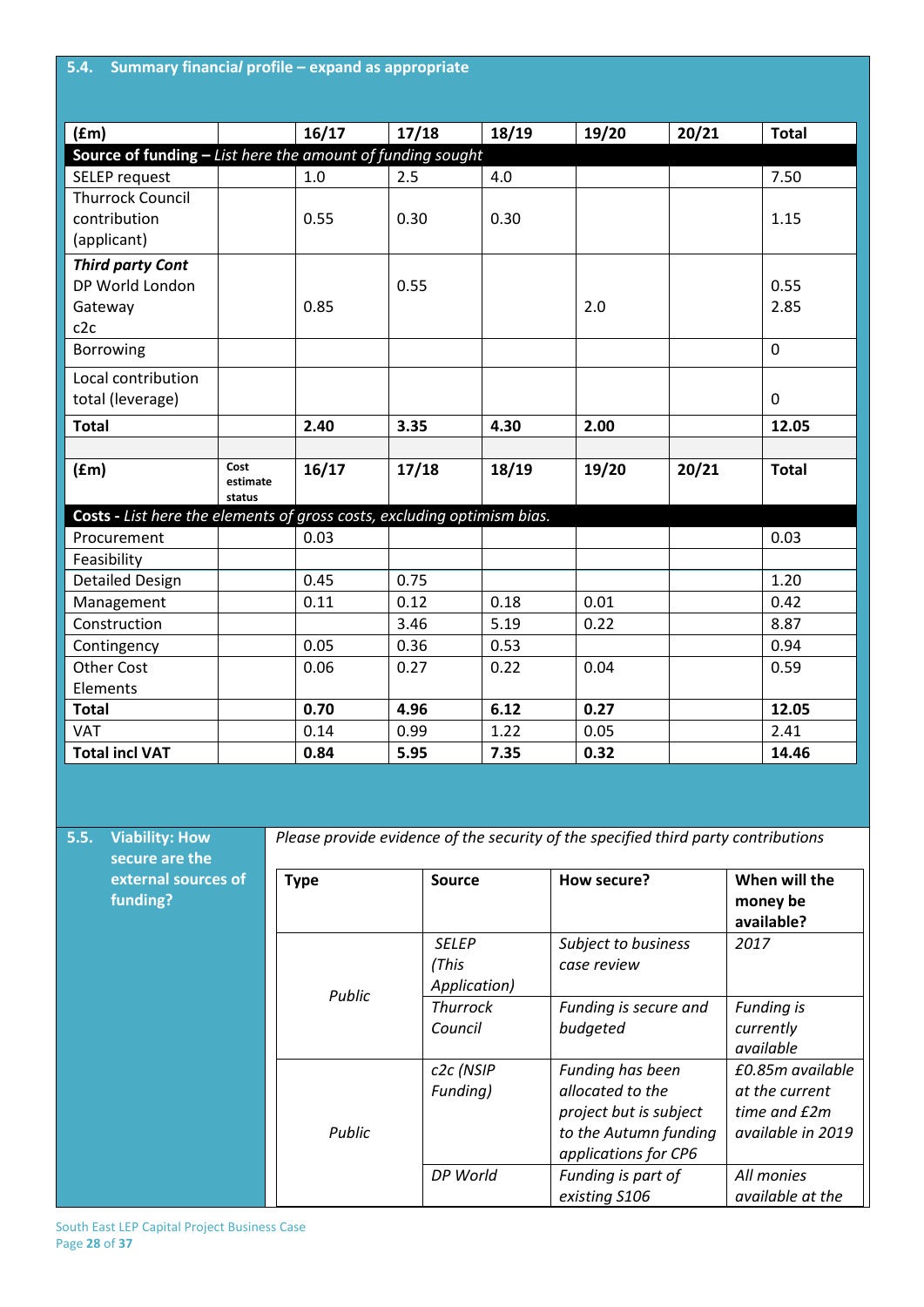|      |                                     |                                                                                                                          |  | agreement                                                                                                                                                                                                                                                                                                                                                                                                                                               | current time |  |  |
|------|-------------------------------------|--------------------------------------------------------------------------------------------------------------------------|--|---------------------------------------------------------------------------------------------------------------------------------------------------------------------------------------------------------------------------------------------------------------------------------------------------------------------------------------------------------------------------------------------------------------------------------------------------------|--------------|--|--|
|      |                                     |                                                                                                                          |  |                                                                                                                                                                                                                                                                                                                                                                                                                                                         |              |  |  |
|      |                                     |                                                                                                                          |  |                                                                                                                                                                                                                                                                                                                                                                                                                                                         |              |  |  |
|      |                                     |                                                                                                                          |  |                                                                                                                                                                                                                                                                                                                                                                                                                                                         |              |  |  |
|      |                                     |                                                                                                                          |  |                                                                                                                                                                                                                                                                                                                                                                                                                                                         |              |  |  |
| 5.6. | <b>Cost overruns</b>                |                                                                                                                          |  | Cost overruns will be met by Thurrock Council (Lead Applicant) as the DP World<br>London Gateway S106 and c2c NSIP funding are fixed contributions. It is<br>understood that SELEP contributions will be capped at the offer awarded                                                                                                                                                                                                                    |              |  |  |
| 5.7. | <b>Delivery timescales</b>          | A detailed Gantt chart is included within appendix A that outlines the key project<br>tasks and their interdependencies. |  |                                                                                                                                                                                                                                                                                                                                                                                                                                                         |              |  |  |
|      |                                     | follows-                                                                                                                 |  | The project risk register includes a number risks that may develop unless suitably<br>mitigated and impact on timescales. Three of the high scoring risks are noted as<br>Town Planning - Planning Approval is required for the proposed project and there is<br>a risk that objections may be received as part of the consultation process. The<br>current programme is based on a single approved application.                                        |              |  |  |
|      |                                     | need for a new substation which could cause delay.<br>maintenance must be planned in detail.                             |  | Utilities - The detailed design process will determine the impact on existing and<br>proposed utilities. As an example if additional power is required it may create a<br>Rail Possessions and Isolations - Rail possessions and isolations will be necessary in<br>order to construct the new footbridge/lifts. Existing restrictions have already been<br>provided by Network Rail though the interaction with any planned rail infrastructure        |              |  |  |
|      |                                     | could increase.                                                                                                          |  | The project cost has been validated by Morgan Sindall's submission of their initial<br>view on Target Price. This early contractor involvement is aimed at reducing risks<br>and improving buildability. Morgan Sindall have significant rail experience and are<br>already aware of the existing constraints surrounding possessions and isolation. The<br>risk is that if the project is delayed as a result of the key risks, the construction costs |              |  |  |
| 5.8. | <b>Financial risk</b><br>management |                                                                                                                          |  | The key risk to the scheme funding is the c2c (NSIP) CP6 allocation. Whilst the NSIP<br>Board have confirmed the allocation to c2c and the Stanford le Hope project, it<br>cannot be guaranteed until the autumn reconciliation of the CP6 budget by the DfT.                                                                                                                                                                                           |              |  |  |
|      |                                     |                                                                                                                          |  | The financial risk has been mitigated by the staged D&B procurement route as the<br>project will not progress to Stage 2 unless funds are available.                                                                                                                                                                                                                                                                                                    |              |  |  |
|      |                                     |                                                                                                                          |  | The cash flow forecast also shows a lack of funding in 2018/19 as a result of the<br>timing of the c2c NSIP CP6 funding availability in 2019. C2c are petitioning the NSIP<br>Board to have the £2mCP6 allocation brought forward to CP5.                                                                                                                                                                                                               |              |  |  |
|      |                                     | budget to cover financial risks during construction.                                                                     |  | An allowance of £0.938 million has been made for contingencies within the project                                                                                                                                                                                                                                                                                                                                                                       |              |  |  |
|      |                                     |                                                                                                                          |  | Financial risk will be managed through the contract in conjunction with the<br>contractor. Two risk workshops have already been undertaken with Morgan Sindall                                                                                                                                                                                                                                                                                          |              |  |  |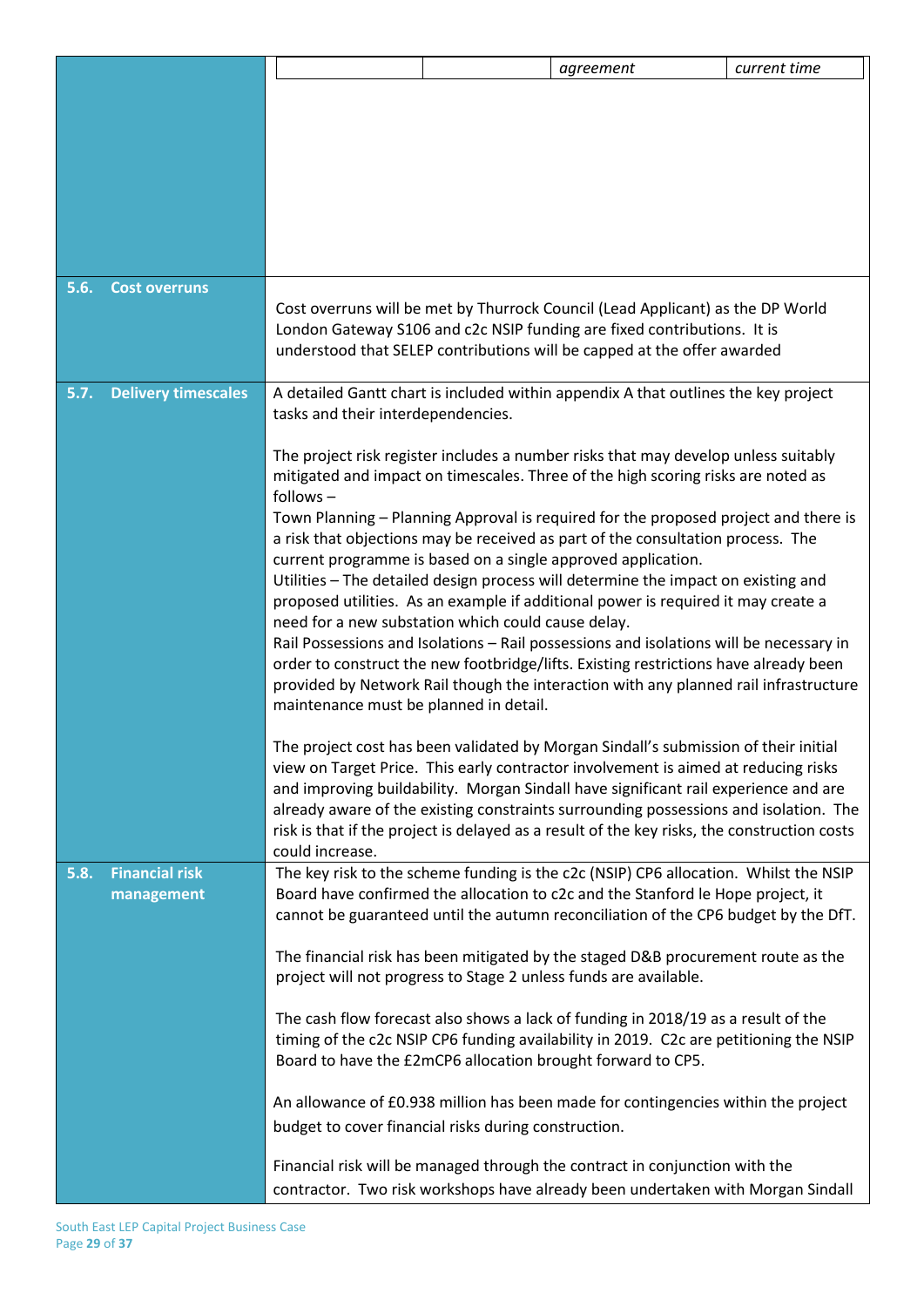|                                        | to identify, validate, apportion and quantify risks that are outstanding. |
|----------------------------------------|---------------------------------------------------------------------------|
| 5.9. Alternative funding<br>mechanisms | Loan funding will not be requested.                                       |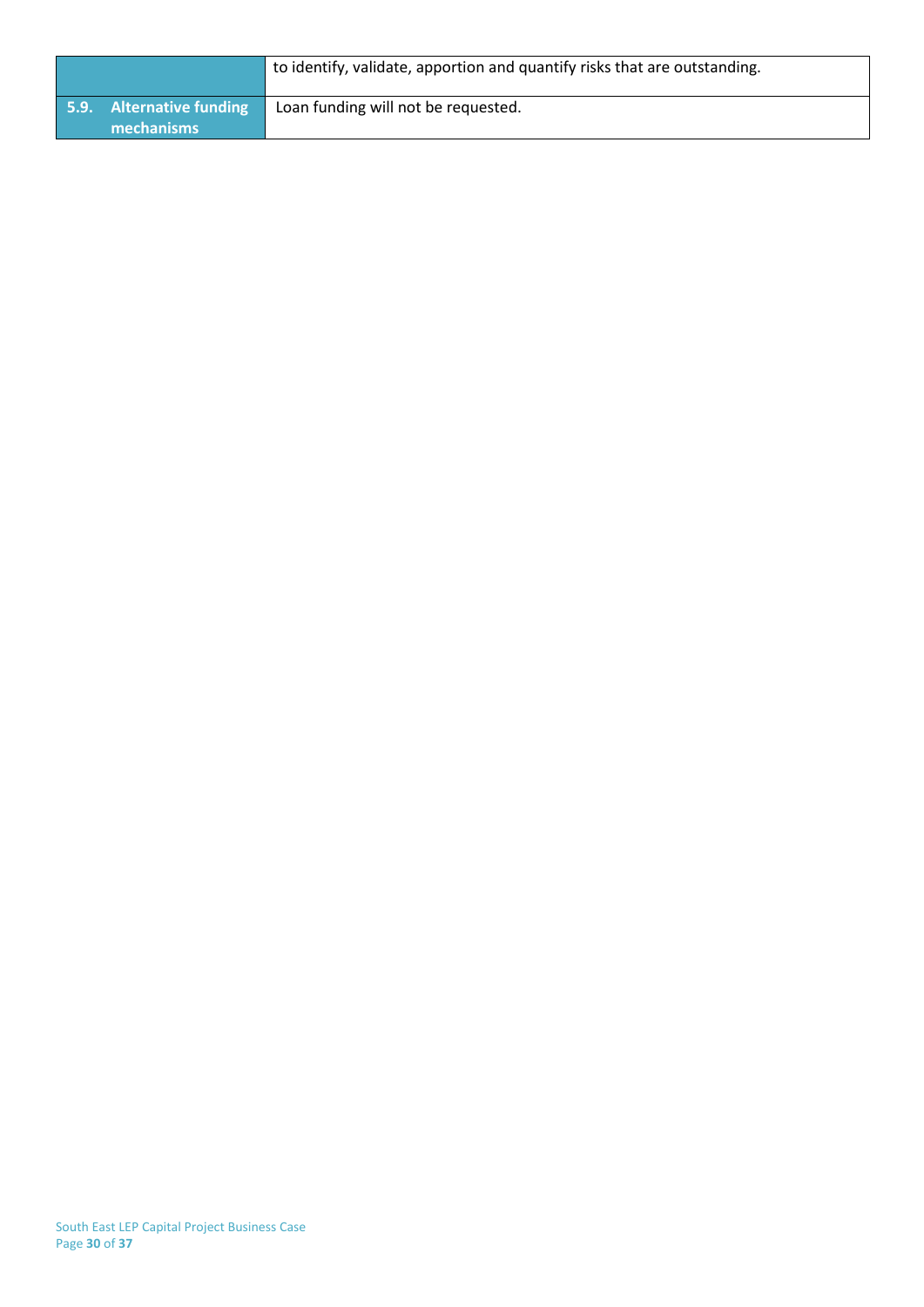# **6. DELIVERY/MANAGEMENT CASE**

*The management case determines whether the scheme is achievable. It provides evidence of project planning, governance structure, risk management, communications and stakeholder management, benefits realisation and assurance.*

| 6.1. | <b>Project</b><br>management |                             | the project management team.                                                                                    |                                |                                                                                                                                                                                                          | A governance structure has been agreed by all stakeholders and is already in operation.<br>The organagram highlights the key organisation, stakeholders and personnel. The Senior<br>Responsible Officer role will be shared between Steve Cox (Thurrock Council) and Julian<br>Drury (c2c). The project decision making process will stem from the Project Board within<br>specific tolerances of programme, cost and quality. Tolerances will also be delegated to |                                                                           |
|------|------------------------------|-----------------------------|-----------------------------------------------------------------------------------------------------------------|--------------------------------|----------------------------------------------------------------------------------------------------------------------------------------------------------------------------------------------------------|----------------------------------------------------------------------------------------------------------------------------------------------------------------------------------------------------------------------------------------------------------------------------------------------------------------------------------------------------------------------------------------------------------------------------------------------------------------------|---------------------------------------------------------------------------|
|      |                              |                             | <b>Project Board's Purpose</b>                                                                                  |                                |                                                                                                                                                                                                          | Serve as decision making body for Stanford-le-Hope Transport Package scheme delivery                                                                                                                                                                                                                                                                                                                                                                                 |                                                                           |
|      |                              |                             | <b>Process Management</b><br>Meet quarterly or at key points in the project lifecycle                           |                                |                                                                                                                                                                                                          | Control, manage by exception and delegate to the project management team                                                                                                                                                                                                                                                                                                                                                                                             |                                                                           |
|      |                              | <b>Governance Structure</b> |                                                                                                                 |                                |                                                                                                                                                                                                          |                                                                                                                                                                                                                                                                                                                                                                                                                                                                      |                                                                           |
|      |                              |                             |                                                                                                                 |                                | <b>SENIOR RESPONSIBLE OFFICERS</b>                                                                                                                                                                       |                                                                                                                                                                                                                                                                                                                                                                                                                                                                      |                                                                           |
|      |                              |                             |                                                                                                                 | <b>Steve Cox (Thurrock BC)</b> |                                                                                                                                                                                                          | Julian Drury (c2c)                                                                                                                                                                                                                                                                                                                                                                                                                                                   |                                                                           |
|      |                              |                             |                                                                                                                 |                                | <b>PROJECT BOARD</b>                                                                                                                                                                                     |                                                                                                                                                                                                                                                                                                                                                                                                                                                                      |                                                                           |
|      |                              |                             | Network Rail / c2c Boards and<br><b>NSIP approval processes</b><br><b>SELEP Board and approval</b><br>processes |                                | Chris Atkinson, Gordon Park, Ben Martin (c2c);<br>Enyi Oji (Network Rail); Trevor Hutchinson (DPW)<br>Ann Osola, Les Burns, Assaf Chaudry, Ayesha Basit<br>(Thurrock BC)<br><b>Stephen Humphry (LSH)</b> |                                                                                                                                                                                                                                                                                                                                                                                                                                                                      | <b>Thurrock Council Democra</b><br>/Financial /Other Corpora<br>processes |
|      |                              |                             |                                                                                                                 |                                | <b>PROJECT MANAGERS</b>                                                                                                                                                                                  |                                                                                                                                                                                                                                                                                                                                                                                                                                                                      |                                                                           |
|      |                              |                             |                                                                                                                 |                                | Stephen Humphry (LSH);<br>Ayesha Basit (Thurrock BC)                                                                                                                                                     |                                                                                                                                                                                                                                                                                                                                                                                                                                                                      |                                                                           |
|      |                              |                             |                                                                                                                 |                                | <b>PROJECT TEAM</b>                                                                                                                                                                                      |                                                                                                                                                                                                                                                                                                                                                                                                                                                                      |                                                                           |
|      |                              |                             |                                                                                                                 |                                | (Thurrock BC); Stephen Humphry, Tony O'Brien (LSH)                                                                                                                                                       | Les Burns, Ayesha Basit, Amy Poskitt, Nathan Drover, Lee Stevens, Kiri Mason, Assaf Chaudry, Carl Tomlinson                                                                                                                                                                                                                                                                                                                                                          |                                                                           |
|      |                              |                             | <b>Flood Risk</b><br>Workstream                                                                                 | Procurement<br>Workstream      | Legal & Land<br>Workstream                                                                                                                                                                               | <b>Business Case &amp; Finance</b><br>Workstream                                                                                                                                                                                                                                                                                                                                                                                                                     | <b>Communications</b><br>Workstream                                       |
|      |                              |                             |                                                                                                                 |                                | <b>STAKEHOLDERS GROUPS</b>                                                                                                                                                                               |                                                                                                                                                                                                                                                                                                                                                                                                                                                                      |                                                                           |
|      |                              |                             |                                                                                                                 |                                | London Gateway Port (DP World), Bus Operators,<br>Taxi Operators, Elected Members, Bus users Group,<br><b>Rail Users Group</b>                                                                           |                                                                                                                                                                                                                                                                                                                                                                                                                                                                      |                                                                           |
|      |                              | <b>Delivery Approach</b>    |                                                                                                                 |                                |                                                                                                                                                                                                          |                                                                                                                                                                                                                                                                                                                                                                                                                                                                      |                                                                           |
|      |                              |                             | the following workstreams:                                                                                      |                                |                                                                                                                                                                                                          | Day-to-day scheme delivery would be project managed by Stephen Humphry (LSH) and<br>Ayesha Basit (Thurrock BC). The project team resources would be organised to progress                                                                                                                                                                                                                                                                                            |                                                                           |
|      |                              |                             | environmental impact assessment requirements;                                                                   |                                |                                                                                                                                                                                                          | Thurrock Flood Risk Lead will liaise with Environmental Agency to acquire Flood<br>Defence Consent, Port of London Authority to acquire Marine Management<br>Organisation Licence and land use consent regarding the culver or other bridging<br>across 'Mucking Creek', and will work with internal parties to satisfy                                                                                                                                              |                                                                           |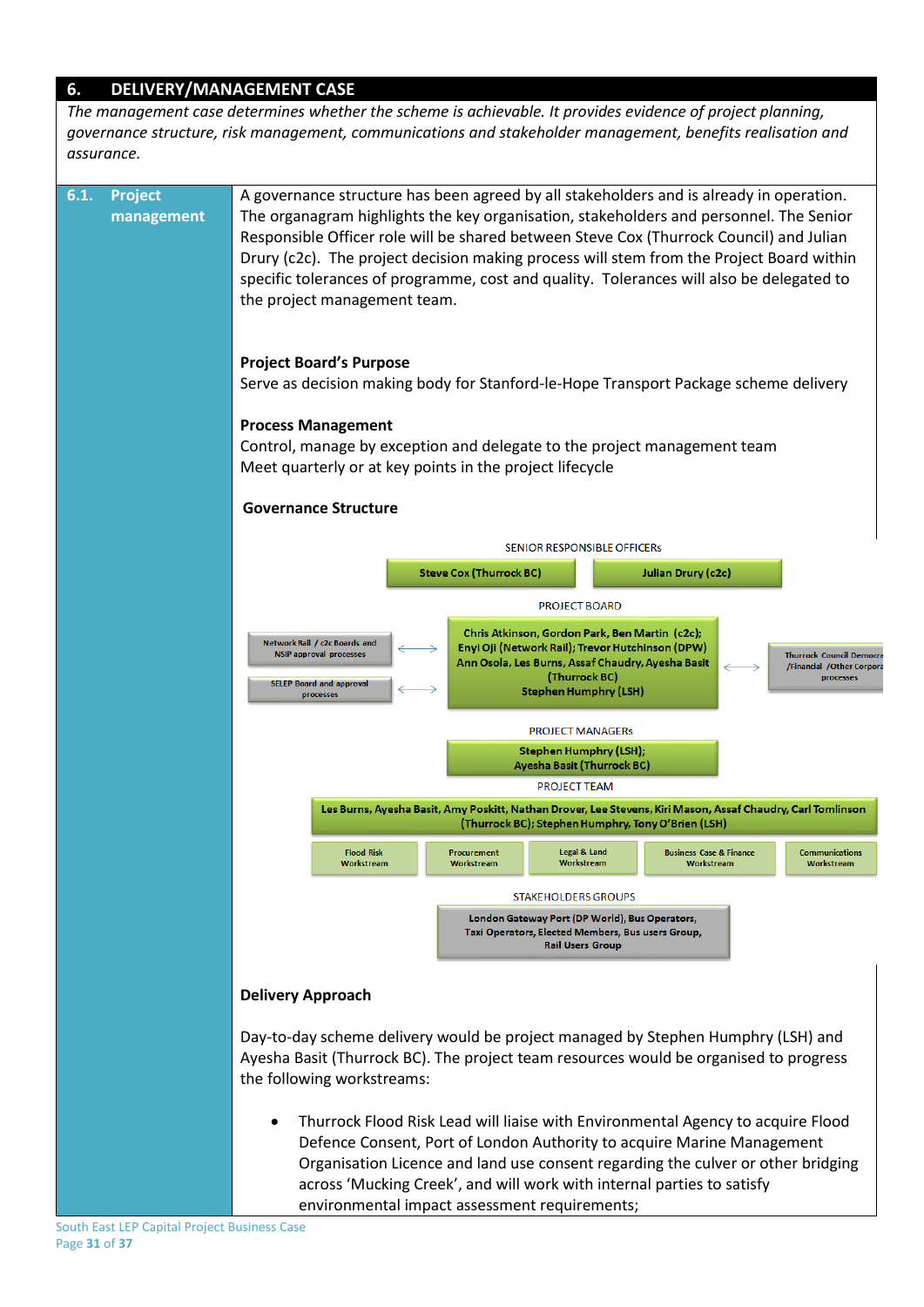|      |                                             | $\bullet$<br>$\bullet$                                                                                                   | between the partners; | can be found in Appendix F; |             | Legal & land will work to acquire land and resolve any boundary issues, and<br>Business Case & Finance will manage all necessary information flow for |             | Procurement will follow the tender processes to ensure delivery of the 'Design<br>and Build Contract', detail design, detail cost of build and contractor mobilisation;<br>ensure that legal agreements and memoranda of understanding are established<br>Communications will work with internal Comms team to produce information for<br>the public and produce Cabinet reports when and as required. They will also<br>manage the expectations of the stakeholders - including Members - and consult<br>them before releasing information to public. The Stakeholder Management Plan<br>development of full business case and will liaise with SE LEP's ITE and coordinate<br>sign-off by SE LEP Accountability Board, and with c2c to acquire NSIP funding. |
|------|---------------------------------------------|--------------------------------------------------------------------------------------------------------------------------|-----------------------|-----------------------------|-------------|-------------------------------------------------------------------------------------------------------------------------------------------------------|-------------|----------------------------------------------------------------------------------------------------------------------------------------------------------------------------------------------------------------------------------------------------------------------------------------------------------------------------------------------------------------------------------------------------------------------------------------------------------------------------------------------------------------------------------------------------------------------------------------------------------------------------------------------------------------------------------------------------------------------------------------------------------------|
| 6.2. | <b>Outputs</b>                              | The outputs of the project noted below will be monitored as detailed in section 6.3,<br>conjunction with London Gateway. |                       |                             |             |                                                                                                                                                       |             | Thurrock will be specifically responsible for monitoring job creation on a yearly basis in                                                                                                                                                                                                                                                                                                                                                                                                                                                                                                                                                                                                                                                                     |
|      |                                             |                                                                                                                          | $16/17 -$             | $17/18 -$                   | $18/19 -$   | $19/20 -$                                                                                                                                             | $20/21 -$   |                                                                                                                                                                                                                                                                                                                                                                                                                                                                                                                                                                                                                                                                                                                                                                |
|      |                                             | Jobs                                                                                                                     | yr 1<br>35            | yr 2<br>35                  | yr 3<br>35  | yr 4<br>35                                                                                                                                            | yr 5<br>35  |                                                                                                                                                                                                                                                                                                                                                                                                                                                                                                                                                                                                                                                                                                                                                                |
|      |                                             | (Direct)                                                                                                                 |                       |                             |             |                                                                                                                                                       |             |                                                                                                                                                                                                                                                                                                                                                                                                                                                                                                                                                                                                                                                                                                                                                                |
|      |                                             | Jobs<br>(Indirect)                                                                                                       | 15                    | 15                          | 15          | 15                                                                                                                                                    | 15          |                                                                                                                                                                                                                                                                                                                                                                                                                                                                                                                                                                                                                                                                                                                                                                |
|      |                                             |                                                                                                                          | $21/22 -$             | $22/23 -$                   | $23/24 -$   | $24/25 -$                                                                                                                                             | $25/26 -$   |                                                                                                                                                                                                                                                                                                                                                                                                                                                                                                                                                                                                                                                                                                                                                                |
|      |                                             |                                                                                                                          | yr 6                  | yr 7                        | yr 8        | yr 9                                                                                                                                                  | yr 10       |                                                                                                                                                                                                                                                                                                                                                                                                                                                                                                                                                                                                                                                                                                                                                                |
|      |                                             | Jobs<br>(Direct)                                                                                                         | 35                    | 35                          | 35          | 35                                                                                                                                                    | 35          |                                                                                                                                                                                                                                                                                                                                                                                                                                                                                                                                                                                                                                                                                                                                                                |
|      |                                             | Jobs<br>(Indirect)                                                                                                       | 15                    | 15                          | 15          | 15                                                                                                                                                    | 15          |                                                                                                                                                                                                                                                                                                                                                                                                                                                                                                                                                                                                                                                                                                                                                                |
|      |                                             |                                                                                                                          |                       |                             |             |                                                                                                                                                       |             |                                                                                                                                                                                                                                                                                                                                                                                                                                                                                                                                                                                                                                                                                                                                                                |
|      |                                             |                                                                                                                          | $26/27 -$<br>yr 11    | $27/28 -$                   | $28/29 -$   | $29/30 -$                                                                                                                                             | $30/31 -$   |                                                                                                                                                                                                                                                                                                                                                                                                                                                                                                                                                                                                                                                                                                                                                                |
|      |                                             | Jobs                                                                                                                     | 35                    | yr 12<br>35                 | yr 13<br>35 | yr 14<br>35                                                                                                                                           | yr 15<br>35 |                                                                                                                                                                                                                                                                                                                                                                                                                                                                                                                                                                                                                                                                                                                                                                |
|      |                                             | (Direct)                                                                                                                 |                       |                             |             |                                                                                                                                                       |             |                                                                                                                                                                                                                                                                                                                                                                                                                                                                                                                                                                                                                                                                                                                                                                |
|      |                                             | Jobs                                                                                                                     | 15                    | 15                          | 15          | 15                                                                                                                                                    | 15          |                                                                                                                                                                                                                                                                                                                                                                                                                                                                                                                                                                                                                                                                                                                                                                |
|      |                                             | (Indirect)                                                                                                               |                       |                             |             |                                                                                                                                                       |             |                                                                                                                                                                                                                                                                                                                                                                                                                                                                                                                                                                                                                                                                                                                                                                |
|      |                                             |                                                                                                                          |                       |                             |             |                                                                                                                                                       |             |                                                                                                                                                                                                                                                                                                                                                                                                                                                                                                                                                                                                                                                                                                                                                                |
| 6.3. | <b>How will</b><br>outputs be<br>monitored? | data, car park surveys, review of actual against target mode shares and job creation.<br>modal transport distribution.   |                       |                             |             |                                                                                                                                                       |             | The outputs will be monitored by Thurrock Council on a yearly basis in line with the travel<br>plan monitoring undertaken by DP World London Gateway. DP World London Gateway<br>will undertake a programme of monitoring that will include; staff surveys, review of flow<br>Thurrock will also review other key indicators including employment, housing and overall                                                                                                                                                                                                                                                                                                                                                                                         |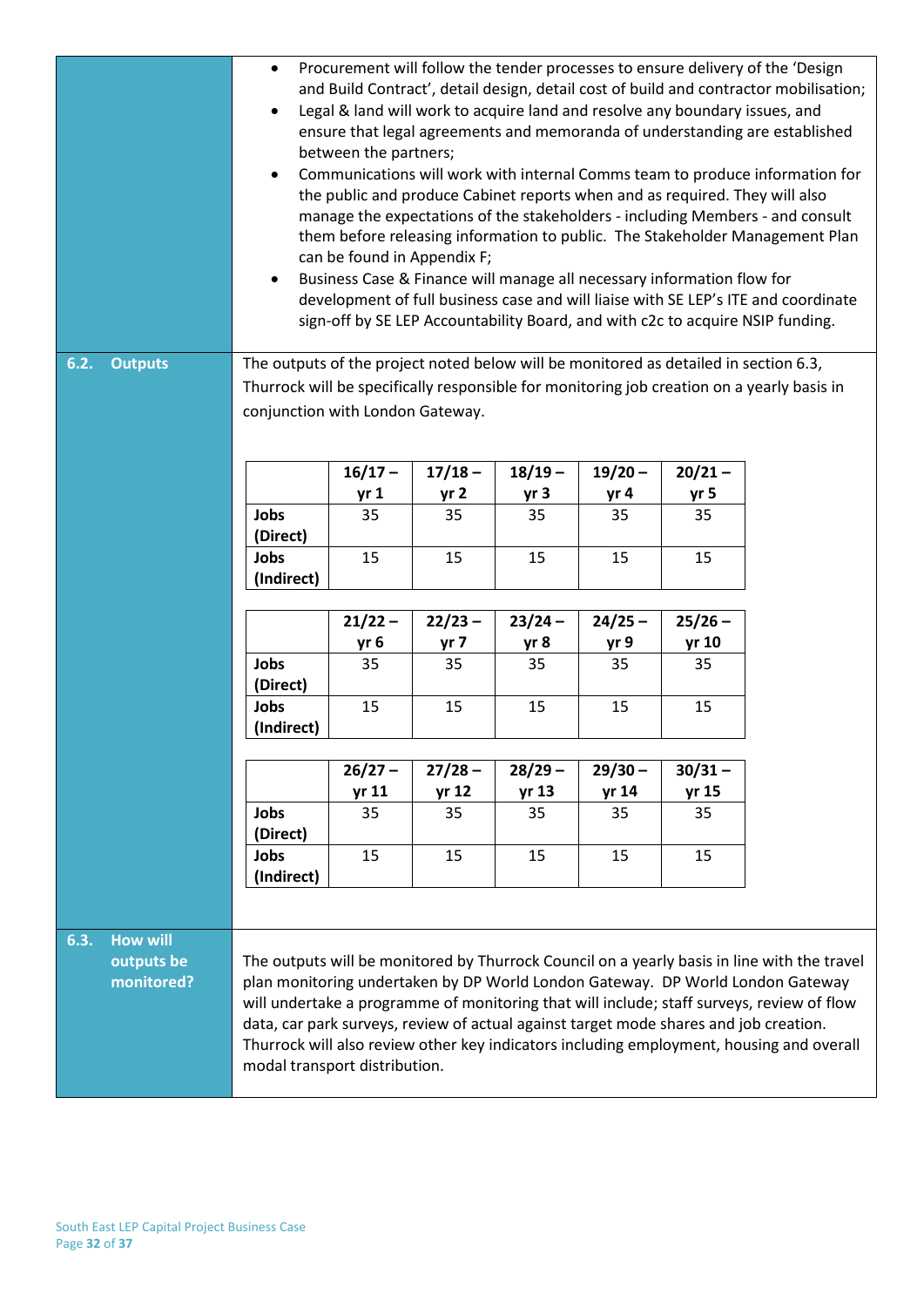|                                                          |                                                                                                                                                                            | <b>Description</b>                  | <b>Indicative date</b> |
|----------------------------------------------------------|----------------------------------------------------------------------------------------------------------------------------------------------------------------------------|-------------------------------------|------------------------|
|                                                          | <b>Project milestone</b>                                                                                                                                                   |                                     |                        |
|                                                          | Stage 1 Design Development                                                                                                                                                 | Commence work                       | 1/11/16                |
|                                                          | <b>Town Planning Submission</b>                                                                                                                                            | Pre-Application                     | January 2017           |
|                                                          | Stage 1 Complete                                                                                                                                                           | Developed Design<br>complete        | 24/02/16               |
|                                                          | <b>Town Planning Submission</b>                                                                                                                                            | <b>Full Planning</b><br>Application | 05/05/17               |
|                                                          | Approval in Principle                                                                                                                                                      | NR F001 & c2c AIP                   | 19/04/17               |
|                                                          | <b>Stage 2 Target Price</b>                                                                                                                                                | Return                              | 04/04/17               |
|                                                          | Stage 2 Start                                                                                                                                                              | <b>Contract Authorisation</b>       | 04/05/17               |
|                                                          | Stage 2 Detailed Design                                                                                                                                                    | Detailed Design<br>Complete         | 28/07/17               |
|                                                          | <b>Engineering Assurance</b>                                                                                                                                               | NR F002 & c2c                       | 23/10/17               |
|                                                          | Construction                                                                                                                                                               | Mobilisation                        | 24/10/17               |
|                                                          |                                                                                                                                                                            | Demolitions                         | 11/01/18               |
|                                                          |                                                                                                                                                                            | Groundworks                         | 08/02/18               |
|                                                          |                                                                                                                                                                            | <b>Buildings</b>                    | 23/04/18               |
|                                                          |                                                                                                                                                                            | <b>External Works</b>               | 13/09/18               |
|                                                          |                                                                                                                                                                            | T&C                                 | 13/09/18               |
|                                                          |                                                                                                                                                                            | <b>Entry Into Service</b>           | 06/12/18               |
|                                                          | <b>Practical Completion</b>                                                                                                                                                | Site works Completion               | 20/12/18               |
|                                                          | Defects Liability                                                                                                                                                          | Completion                          | 05/12/19               |
|                                                          | Project Closure                                                                                                                                                            |                                     | 20/12/19               |
|                                                          |                                                                                                                                                                            |                                     |                        |
| <b>Stakeholder</b><br>6.5.<br>management &<br>governance | Project stakeholders who are involved in or will be affected by the project have been<br>identified through early consultation during the start up and feasibility stages. |                                     |                        |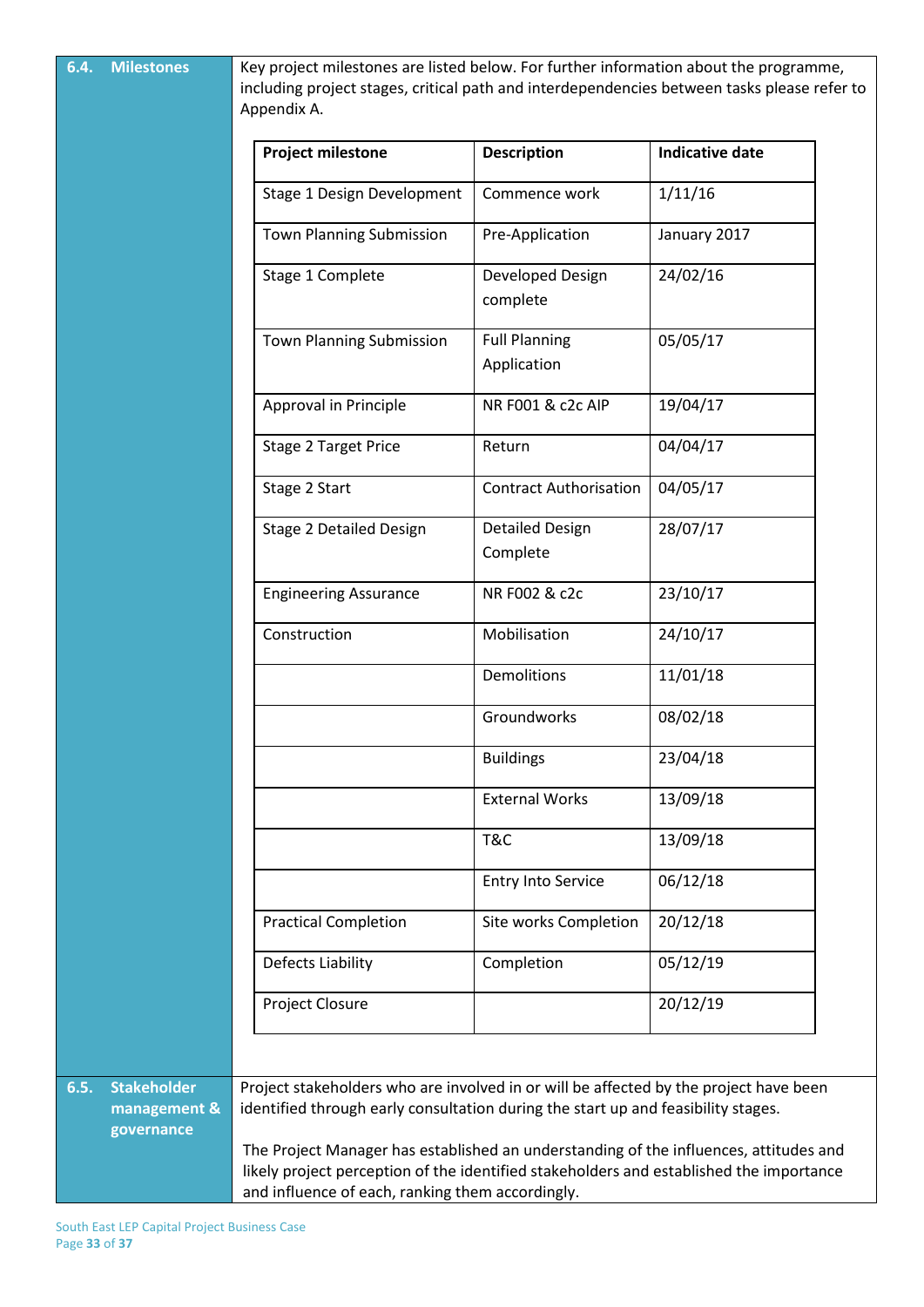|                                             | The strategy for communication with the identified stakeholders is set out in the Project<br>Stakeholder Management Plan.                                                                                                                                                                                                                                                                                                                                                                                                                                                                                                                                                                                                                                                                                                                                                                                                                                                                              |
|---------------------------------------------|--------------------------------------------------------------------------------------------------------------------------------------------------------------------------------------------------------------------------------------------------------------------------------------------------------------------------------------------------------------------------------------------------------------------------------------------------------------------------------------------------------------------------------------------------------------------------------------------------------------------------------------------------------------------------------------------------------------------------------------------------------------------------------------------------------------------------------------------------------------------------------------------------------------------------------------------------------------------------------------------------------|
|                                             | The stakeholders are grouped together where appropriate:                                                                                                                                                                                                                                                                                                                                                                                                                                                                                                                                                                                                                                                                                                                                                                                                                                                                                                                                               |
|                                             | . Key Stakeholder - Those with the most influence and who will be most affected by the<br>project<br>• Stakeholder - Those with a lower level of influence though may be resistant to change<br>• Consultee - Those requiring regular communications on project progress and<br>opportunity to comment on the project though unlikely to influence the project's delivery<br>• Informed - Those to be made aware of the project and progress                                                                                                                                                                                                                                                                                                                                                                                                                                                                                                                                                           |
|                                             | For each identified stakeholder the Project Manager with the support and direction of the<br>Project Board will agree how best to engage with the indentified stakeholders, the<br>information the stakeholder needs and the key messages that need to be communicated.<br>The method, format and frequency of that communication and the sender of the<br>communication is all documented with the Stakeholder Management Plan and reviewed<br>at the monthly Project Board meetings.                                                                                                                                                                                                                                                                                                                                                                                                                                                                                                                 |
|                                             | For each of the identified stakeholders the method and timing of the communications will<br>be carefully planned and the perceived credibility of the issuer assessed to ensure the<br>best chance of success. The plan will be maintained by the Project Manager and be under<br>continual review to ensure their stakeholder communication needs are met.                                                                                                                                                                                                                                                                                                                                                                                                                                                                                                                                                                                                                                            |
|                                             | Key funding stakeholders identified have been invited to attend the Project Board. The<br>Project Board meets on a monthly basis updating project progress and key decisions, the<br>project manager prepares a highlight report which forms the primarily form of<br>communication with email updates as the secondary form.<br>The key statutory stakeholders include Thurrock Council, Network Rail, Environment<br>Agency and Port of London Authority. Town Planning will be managed via a pre-<br>application process Network Rail and NXET approvals have been instigated under<br>Approval in Principle applications and will be progressed under Network Rail GRIP<br>governance and NXET's equivalent technical assurance process. Key Statutory<br>Stakeholders who do not already sit on the Project Board will be managed in accordance<br>with their relevant consent procedures and associated guidance.<br>The stakeholder management plan for the project is contained in appendix F. |
| <b>Organisation</b><br>6.6.<br>track record | Thurrock Council are the project lead applicant. Over the past couple of years they have<br>delivered £1m of hard and soft measures for the LSTF scheme funded through SELEP.<br>They are currently in the process of delivering of the first tranche of £5m cycling<br>infrastructure project.<br>The A13 widening project is currently in development stage (£5m), a full business case is<br>to be submitted to DfT in 2016 for approval of contraction phase (£85m).<br>Lambert Smith Hampton (LSH) have been appointed by Thurrock Council as project<br>managers due to their experience delivering construction projects in the rail industry<br>since 1998. They are a c2c framework project management consultant and have delivered<br>numerous projects on the c2c route. LSH managed the Thorpe Bay SMART station<br>scheme and Southend East Station NSIP project to time and within budget on behalf of<br>c <sub>2c</sub> .                                                             |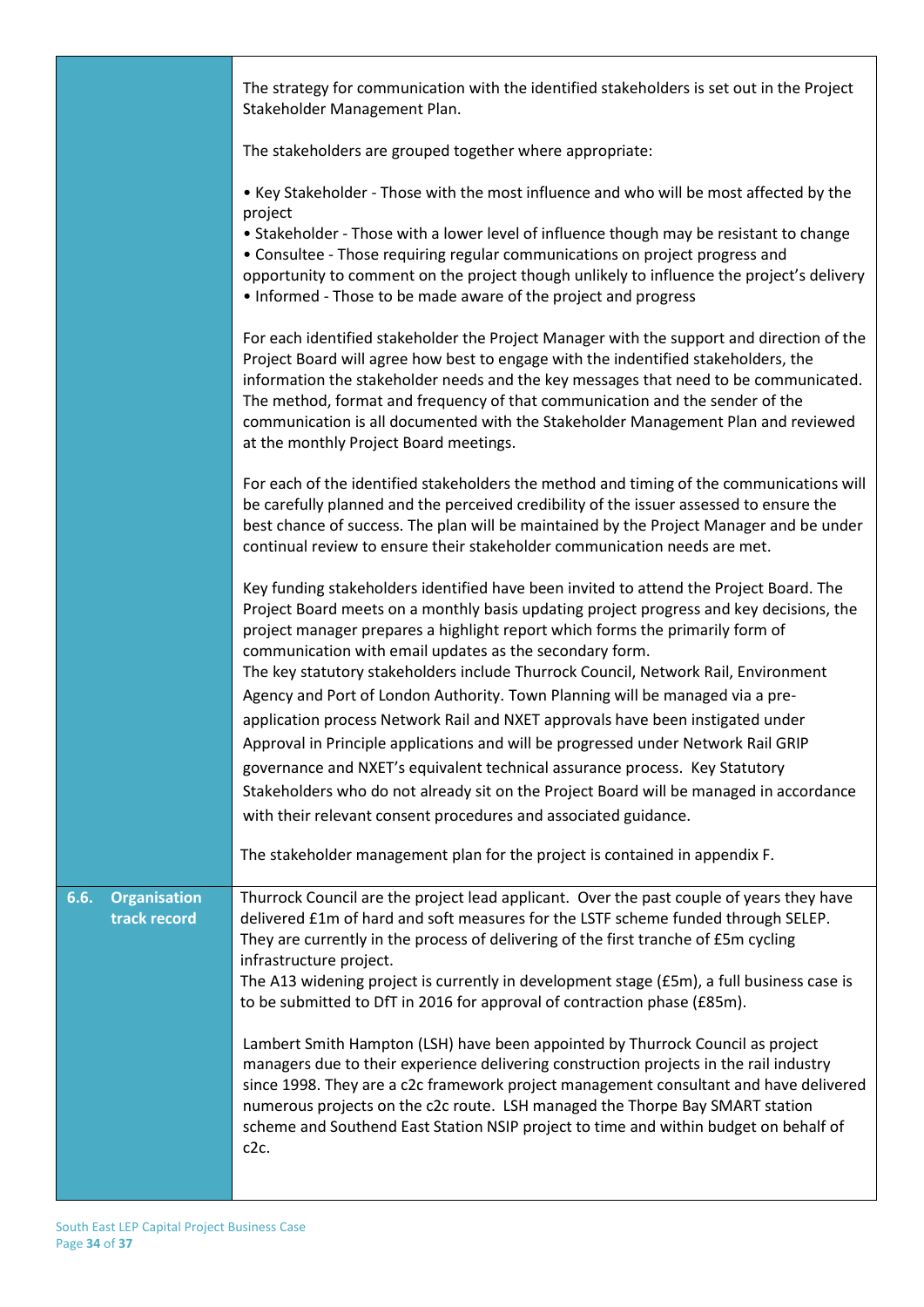| 6.7. | <b>Assurance</b>                                        | Morgan Sindall have been appointed as the Design & Build contractor for the scheme<br>following a competitive procurement process. Morgan Sindall have significant experience<br>in the rail industry working with both Network Rail and Train Operating Companies. In<br>addition they have significant expertise in other types of infrastructure projects such as<br>highways schemes.<br>The link below provides evidence from the S151 Officer of the Thurrock Council financial                                                                                                                   |
|------|---------------------------------------------------------|---------------------------------------------------------------------------------------------------------------------------------------------------------------------------------------------------------------------------------------------------------------------------------------------------------------------------------------------------------------------------------------------------------------------------------------------------------------------------------------------------------------------------------------------------------------------------------------------------------|
|      |                                                         | statements and audit reports over a number years to demonstrate assurance.<br>https://www.thurrock.gov.uk/council-finances-and-accounts/statement-of-accounts                                                                                                                                                                                                                                                                                                                                                                                                                                           |
| 6.8. | <b>Equalities</b><br><b>Impact</b><br><b>Assessment</b> | The initial feasibility design was developed in accordance with Accessible Train Station<br>Design for Disabled People: A Code of Practice 2011 that was issued by DfT.<br>The outline design is currently being developed by Morgan Sindall and they will undertake                                                                                                                                                                                                                                                                                                                                    |
|      |                                                         | an Equalities Impact Assessment and ensure that the design meets the new Design<br>Standards for Accessible Railway Stations 2015 Code of Practise that was issued by DfT.                                                                                                                                                                                                                                                                                                                                                                                                                              |
| 6.9. | <b>Monitoring and</b><br>evaluation                     | The project will be monitored and evaluated by a number of parties -                                                                                                                                                                                                                                                                                                                                                                                                                                                                                                                                    |
|      |                                                         | Lambert Smith Hampton, as Project Managers, will evaluate the project KPIs with the<br>D&B Contractor on a monthly basis focusing on cost, programme, risk and safety. These<br>will be highlighted in a formal monthly report and summarised along with lessons learnt<br>in the completion report which will be issued to all stakeholders.                                                                                                                                                                                                                                                           |
|      |                                                         | The Project Board will monitor and evaluate the project KPIs based upon the<br>management reports issued on a monthly basis against the specific tolerances that will be<br>agreed.                                                                                                                                                                                                                                                                                                                                                                                                                     |
|      |                                                         | The Local Delivery Group including Network Rail and c2c will monitor the project on a<br>monthly basis and a close out report will be required at the end of the project. This<br>report will comment upon key performance indicators (KPI) including cost, variation,<br>programme, safety and seek lessons learnt. The report will be formally issued to the<br>Local Delivery Group and NSIP Board to disseminate to Network Rail and other Train<br><b>Operating Companies.</b>                                                                                                                     |
|      |                                                         | At a high level the project will be monitored and evaluated as part of the Framework<br>contract.                                                                                                                                                                                                                                                                                                                                                                                                                                                                                                       |
|      |                                                         | The on-going evaluation and completion report will be communicated to all stakeholders<br>so that lessons learnt can be transferred.                                                                                                                                                                                                                                                                                                                                                                                                                                                                    |
|      |                                                         | Finally, an exception reporting mechanism will be created to SELEP Accountability Board<br>against the agreed project tolerances.                                                                                                                                                                                                                                                                                                                                                                                                                                                                       |
|      | <b>6.10. Post</b><br>completion                         | The proposed new station and transport interchange will be constructed within the c2c<br>lease area and Network Rail land. Upon completion the facilities will be transferred to<br>c2c in order to operate and maintain for the length of the current franchise at zero cost to<br>other stakeholders. c2c will be responsible for asset management of the deliverables as<br>part of their existing national rail franchise. This will transfer at the end of the existing<br>franchise. Any new land required will be transferred into the station lease and be subject<br>to the same arrangements. |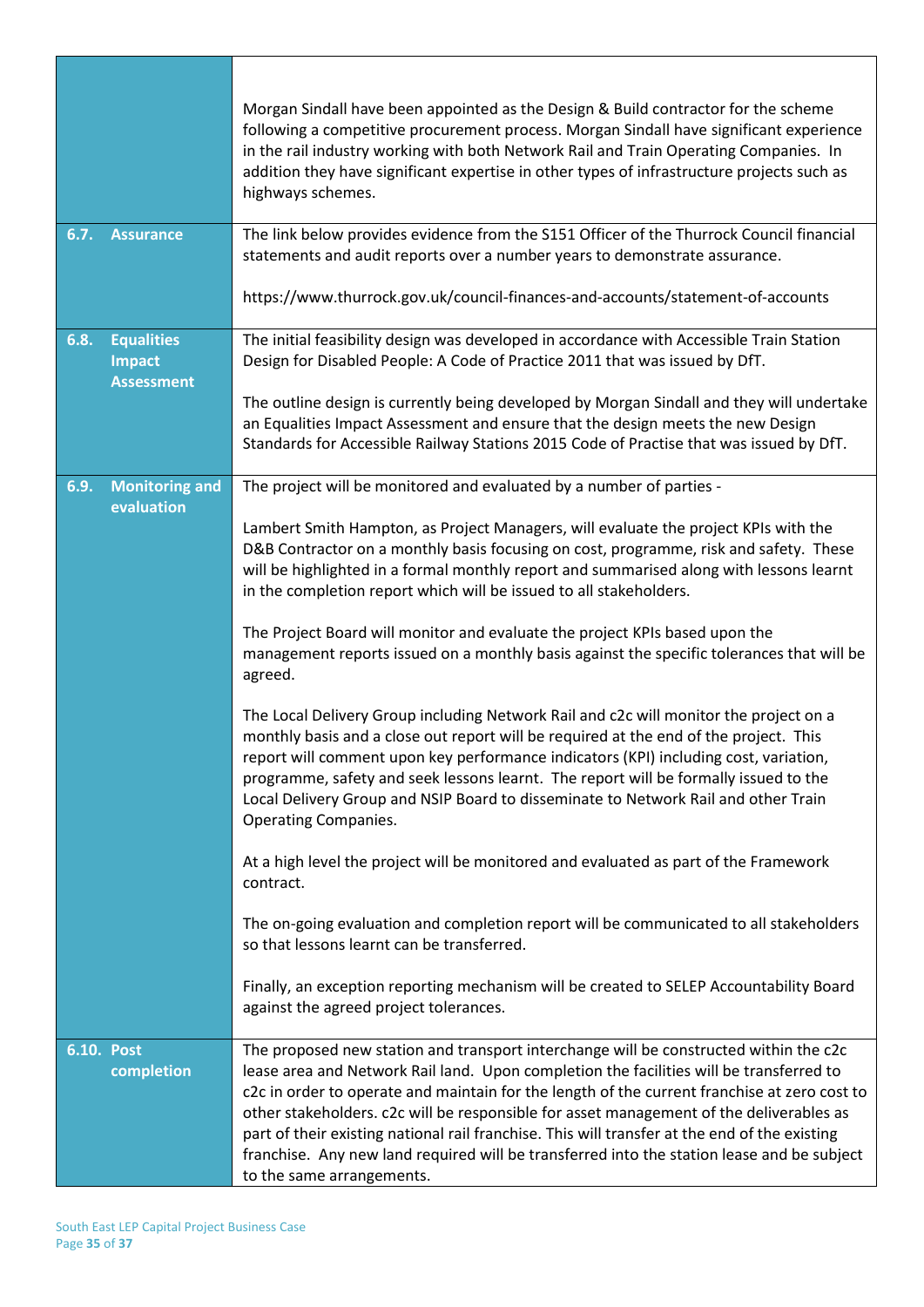# **7. RISK ANALYSIS**

**Likelihood and impact scores:**

5: Very high; 4: High; 3: Medium; 2: Low; 1: Very low

| <b>Risk</b>                     | Likelihood* | Impact* | <b>Mitigation</b> |
|---------------------------------|-------------|---------|-------------------|
| SEE RISK ANALYSIS IN APPENDIX B |             |         |                   |
|                                 |             |         |                   |
|                                 |             |         |                   |

| 8.   | <b>DECLARATIONS</b>                                                                                                                                                                                                                                                                                                                                               |    |
|------|-------------------------------------------------------------------------------------------------------------------------------------------------------------------------------------------------------------------------------------------------------------------------------------------------------------------------------------------------------------------|----|
|      |                                                                                                                                                                                                                                                                                                                                                                   |    |
| 8.1. | Has any director/partner ever been disqualified from being a<br>company director under the Company Directors Disqualification<br>Act (1986) or ever been the proprietor, partner or director of a<br>business that has been subject to an investigation (completed,<br>current or pending) undertaken under the Companies, Financial<br>Services or Banking Acts? | No |
| 8.2. | Has any director/partner ever been bankrupt or subject to an<br>arrangement with creditors or ever been the proprietor, partner<br>or director of a business subject to any formal insolvency<br>procedure such as receivership, liquidation, or administration, or<br>subject to an arrangement with its creditors                                               | No |
| 8.3. | Has any director/partner ever been the proprietor, partner or<br>director of a business that has been requested to repay a grant<br>under any government scheme?                                                                                                                                                                                                  | No |
|      |                                                                                                                                                                                                                                                                                                                                                                   |    |

If the answer is "yes" to any of these questions please give details on a separate sheet of paper of the person(s) and business(es) and details of the circumstances. This does not necessarily affect your chances of being awarded SELEP funding.

I am content for information supplied here to be stored electronically and shared in confidence with other public sector bodies, who may be involved in considering the business case.

I understand that if I give information that is incorrect or incomplete, funding may be withheld or reclaimed and action taken against me. I declare that the information I have given on this form is correct and complete. I also declare that, except as otherwise stated on this form, I have not started the project which forms the basis of this application and no expenditure has been committed or defrayed on it. I understand that any offer may be publicised by means of a press release giving brief details of the project and the grant amount.

| 8.4. | Signature of Applicant |                                                   |
|------|------------------------|---------------------------------------------------|
| 8.5. | <b>Print Full Name</b> |                                                   |
| 8.6. | Designation            | Ms Ann Osola<br>Head of Transportation & Highways |
| 8.7. | Date                   | 11 January 2017                                   |